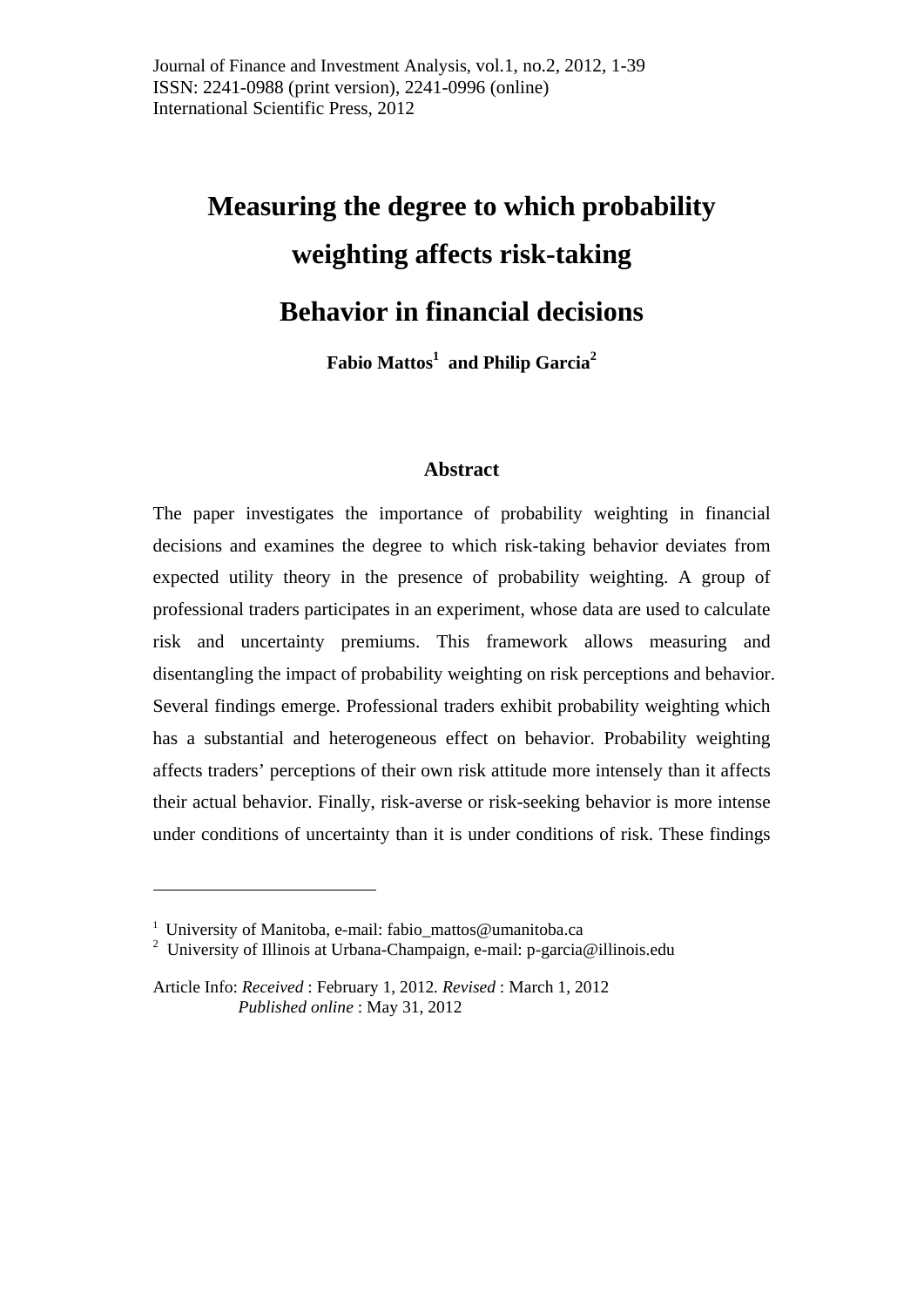are consistent with previous studies, but provide new insights on several dimensions of trading decisions, and offer insights into market movements.

#### **JEL classification numbers:** D03, D81, G02

**Keywords:** probability weighting, behavior, risk premium, risk perception, traders

# **1 Introduction**

The traditional framework to investigate behavior is the expected utility theory. However, experimental evidence has demonstrated its assumptions are often violated when decisions are made under conditions of risk (Schoemaker [1]; De Bondt and Thaler [2]; Starmer [3]; Hirschleifer [4]; Barberis and Thaler [5]). As a consequence, researchers have developed alternative theories to explain choice. In financial applications prospect theory developed by Kahneman and Tversky [6] and Tversky and Kahneman [7] appears to offer the most promising non-expected utility theory for explaining decision making (Barberis and Thaler [5]). Prospect theory differs from the expected utility paradigm in that choice is influenced by probability weighting and loss aversion. Probability weighting reflects the notion that decision makers use transformed probabilities rather than objective probabilities to make choices. Loss aversion posits that decisions are made in terms of gains and losses rather than final wealth, and individuals react differently to gains and losses. The choice model under prospect theory has two fundamental components: a weighting function that reflects a non-linear transformation of probability, and a value function that incorporates loss aversion.

Several studies suggest that probability weighting plays an important role in behavior. Tversky and Kahneman [7] discuss a fourfold pattern of decision making frequently found in empirical work, i.e. risk aversion for gains and risk seeking for losses at high probabilities, and risk seeking for gains and risk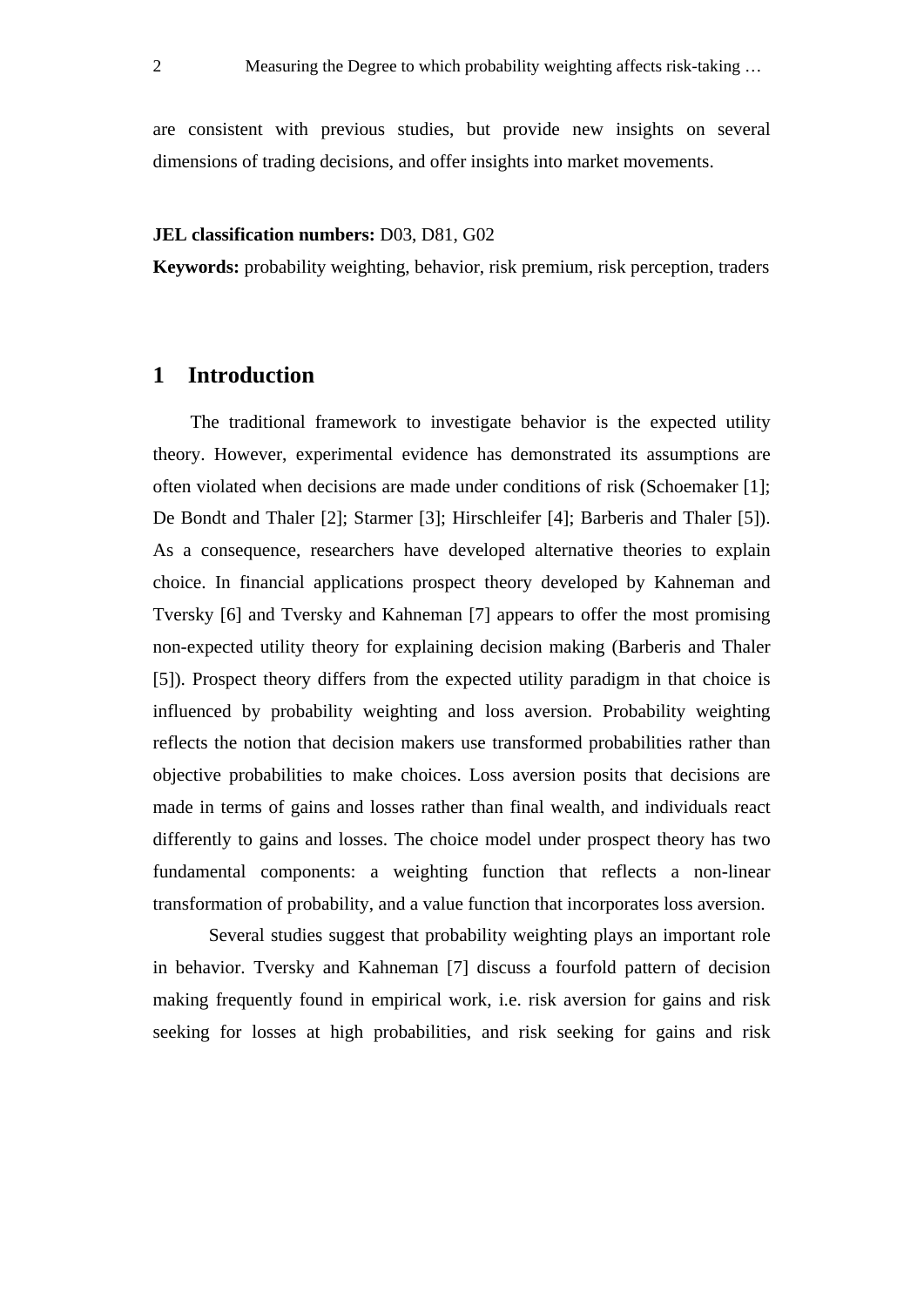aversion for losses at low probabilities. This pattern cannot be explained solely by a value function; probability weighting must be incorporated (Tversky and Kahneman [7]). In financial settings Fox et al. [8] conduct a laboratory experiment with professional traders in stock options markets and find that their decisions exhibit probability weighting. Langer and Weber [9] demonstrate that probability weighting can make individuals behave differently than their risk preferences suggest. They show behavior characterized by risk aversion for gains and risk seeking for losses, as implied by a typical value function, can change dramatically when probability weighting is taken into account. Further, they provide evidence that models incorporating probability weighting are more consistent with observed behavior, which is also in line with Blavatskyy and Pogrebna [10], Davies and Satchell [11], and Mattos et al. [12].

Despite the importance of probability weighting in decision making, no attempt has been made to measure the degree to which behavior of real decision makers can change in its presence. A number of studies use laboratory experiments to elicit weighting functions and estimate their parameters. While estimated parameters provide information on the magnitude of deviation from objective probabilities, they do not offer a measure of how risk-taking behavior changes in the presence of probability weighting. In addition, previous studies fail to address important issues. Apart from Fox et al. [8], no studies have performed experiments with professional traders to obtain their value and weighting functions. This is an important point since experiments with students and real decision makers can yield distinct results (Haigh and List [13]; Alevy et al., [14]).

The paper investigates the importance of probability weighting among professional traders and examines the degree to which risk aversion is modified in the presence of probability weighting. We use a group of fifteen proprietary traders in the CME Group and a novel method focusing on risk and uncertainty premiums. This approach is based on Davies and Satchell [15], who theoretically investigate risk premiums to describe the degree of risk aversion. In the present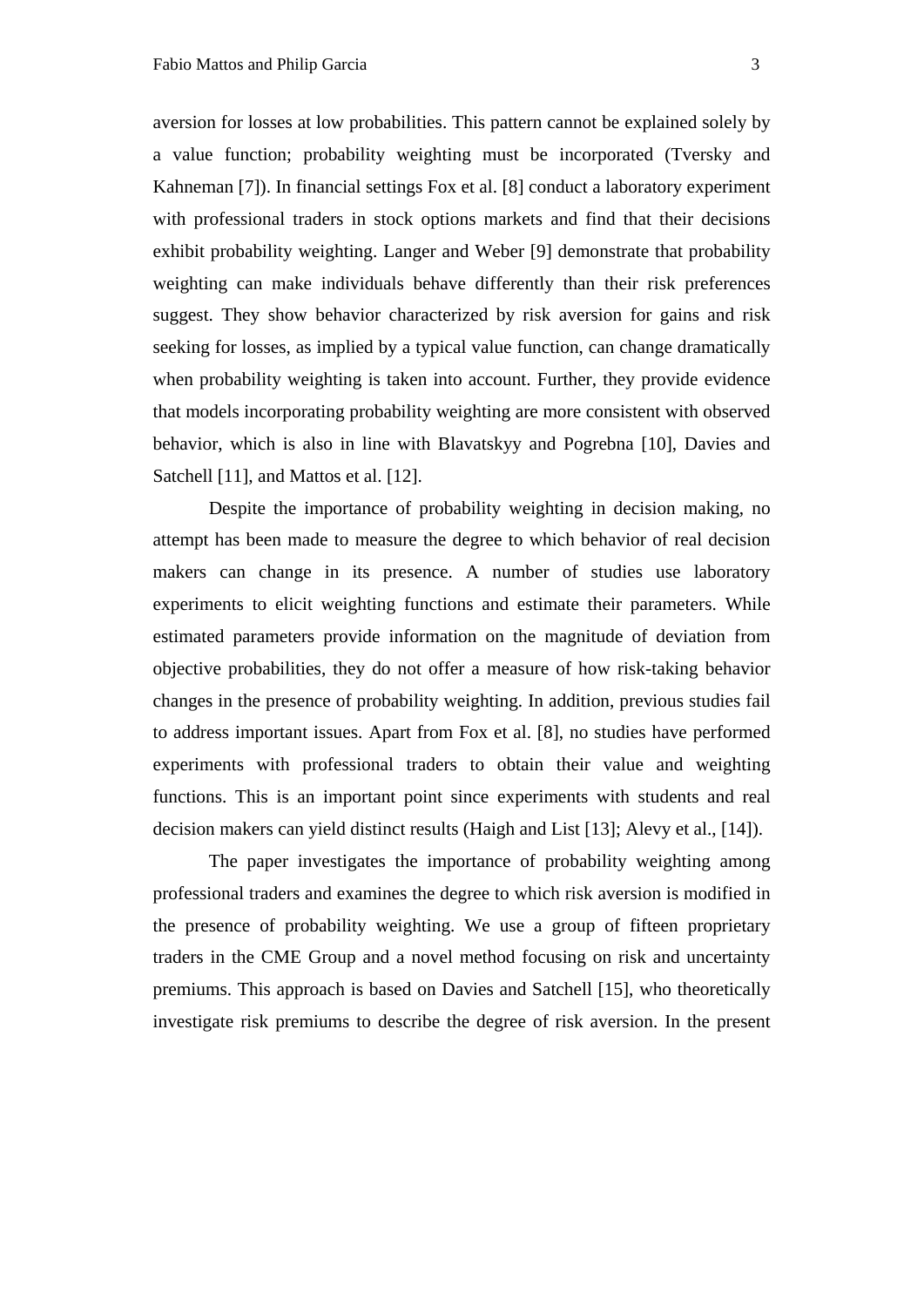study the approach is used to empirically explore the importance of probability weighting using real decision makers. Traders participate in an experiment, whose outcomes provide information about their risk attitude and degree of probability weighting. The tradeoff method adopted by Abdellaoui [16] and Abdellaoui et al. [17] is used to elicit value and weighting functions under risk (when probabilities of uncertain events are known) and uncertainty (when probabilities of uncertain events are unknown). Based on their elicited value and weighting functions, risk and uncertainty premiums are calculated to identify the impact of probability weighting on behavior. Three premiums are calculated: expected utility (EU) premium, standard premium and behavioral premium. The EU premium is the traditional risk premium which assumes that probabilities are treated linearly. The standard premium considers the effect of probability weighting on risk attitude and reflects whether individuals perceive themselves to be risk averse or risk seeking. The behavioral premium illustrates actual behavior when probability weighting and the value function influence decisions.

This paper contributes to the literature in two ways. First, it gathers data from experiments with real decision makers (professional traders) to discuss trading behavior and uses them to empirically investigate the degree to which probability weighting affects trading decisions. The framework of risk and uncertainty premiums offers a novel approach that allows measuring and disentangling the impact of probability weighting on risk perceptions and behavior. Second, results provide insights on several dimensions of how behavior deviates from expected utility theory due to probability weighting. These findings can help understand individual trading behavior and provide insights into market movements.

# **2 Theoretical Framework**

Prospect theory is used to investigate trading behavior. The choice model is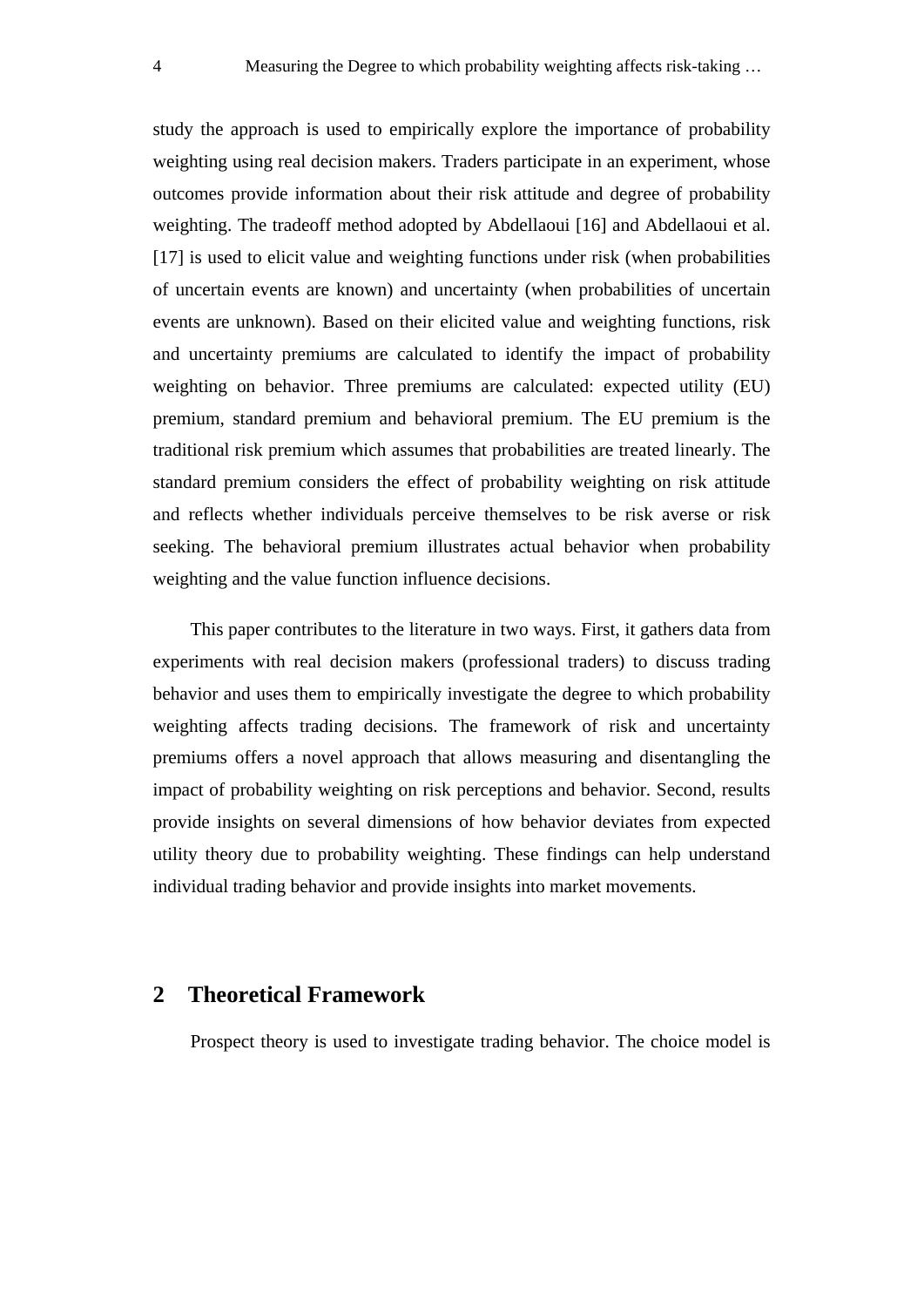based on a function  $V(x_i)$  with two components (equation 1): a value function  $v(x_i)$  and a probability weighting function  $w(p_i)$ , where *x* is the argument of the value function, and *p* is the objective probability distribution of *x* .

$$
V(x_i) = \sum_{i=1}^{n} v(x_i) \cdot w(p_i)
$$
 (1)

The value function measures value in terms of gains and losses (changes in wealth) with respect to a reference point. The shape that typically arises from prospect theory is s-shaped, allowing for risk-averse behavior (concavity) in the domain of gains (x>0), and risk-seeking behavior (convexity) in the domain of losses  $(x<0)$  (Figure 1).<sup>3</sup> Risk seeking in the loss domain has empirical support and arises from the idea that individuals dislike losses to such a degree (loss aversion) that they are willing to take greater risks to make up their losses.



Figure 1: Prospect Theory's value and weighting functions

<u>.</u>

<sup>&</sup>lt;sup>3</sup> Figure 1 assumes that the reference point is zero.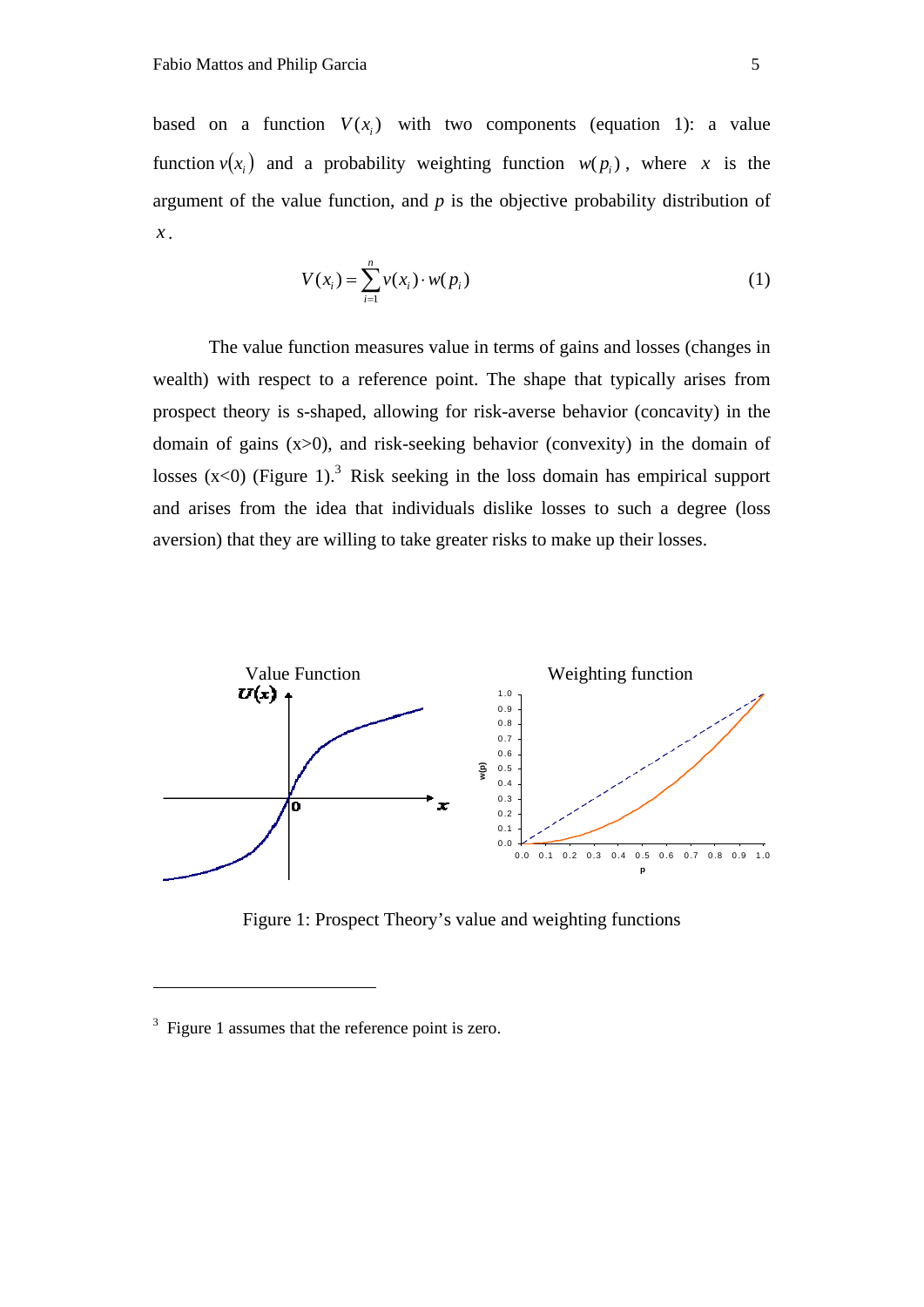A second component of prospect theory is a probability weighting function, which was developed from observations that individuals do not treat probabilities linearly. Empirical evidence shows probabilities can be overweighed or underweighted, meaning individuals make decisions based on perceived probabilities that are either larger or smaller than really exist. For example, Figure 1 shows the weighting function of a person who consistently underweighs probabilities, meaning that  $w(p) < p$  for the whole probability scale.<sup>4</sup> If the individual is able to clearly distinguish probabilities and use them objectively, there is no curvature in the weighting function, represented by the linear dotted line in Figure 1. In this situation,  $w(p_i) = p_i$  in equation (1) and risk-taking behavior is determined solely by the risk preferences in the value function. However, when objective probabilities are not used, then  $w(p_i) \neq p_i$  and decisions are based on transformed probabilities and the value function.

The effect of the weighting function in decision making depends on its structure and strength. For instance the weighting function in Figure 1 depicts an individual who underestimates the likelihood of uncertain events and thus believes that probabilities are smaller than actual. In this situation a person is less willing to take risks. Now, consider the value function in Figure 1, which shows risk aversion for gains and risk seeking for losses. In this situation the weighting function enhances the risk aversion for gains and reduces (or eliminates) the risk seeking for losses. Consequently, in the presence of probability weighting actual behavior can differ from what might be expected based on the risk attitude observed in the value function.

1

<sup>&</sup>lt;sup>4</sup> In empirical studies, a variety of shapes have been identified.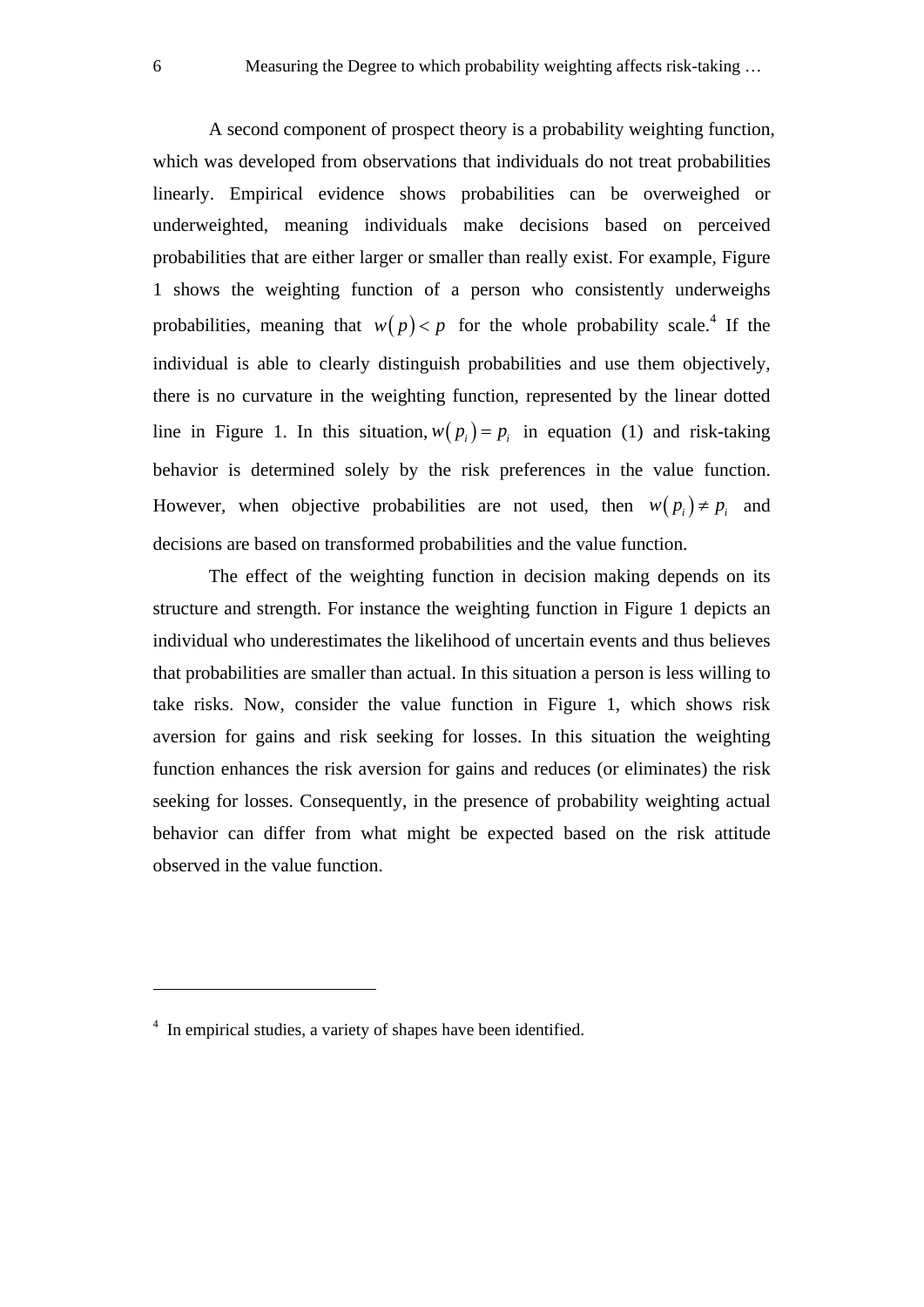# **3 Previous Studies**

Empirical evidence suggests probability weighting is an important determinant of individual behavior. In financial investment settings several studies show how it can lead to patterns of behavior which differ from those based solely on risk and loss aversion. Evidence also exists that models incorporating probability weighting yield results consistent with observed behavior. Levy and Levy [18] investigate whether risk aversion characterizes investors and the effect of probability weights on risk premium. They conclude that risk aversion is not present over the entire wealth domain, and behavior may be explained either by risk attitude or the presence of a probability function. They argue that even if individuals are risk averse, they can still act as risk-seeking investors due to probability weighting. In some situations, their results indicate that probability weights can enhance risk aversion.

Blavatskyy and Pogrebna [10] and Langer and Weber [9] introduce probability weighting to extend the analysis of the effect of myopic loss aversion on investment decisions. Blavatskyy and Pogrebna [10] demonstrate probability weighting can make investors increase the proportion of risky assets in their portfolios, which is the opposite conclusion reached by Berkelaar et al. [19] and Hwang and Satchell [20] who considered just the effect of myopic loss aversion. Hence in this situation probability weighting leads investors to buy more risky assets as opposed to buy less risky assets when only myopic loss aversion is considered. Similarly, Langer and Weber [9] find that myopic loss-averse investors who also transform probabilities may decide to increase rather than decrease the proportion of risky assets in their portfolios.

Weighting functions for professional options traders have been investigated by Fox et al. [8]. They conduct two experiments and their findings indicate investors exhibit probability weighting. The first experiment focuses on pricing and matching prospects over gains with known objective probabilities. Their results yield a linear weighting function which indicates investors price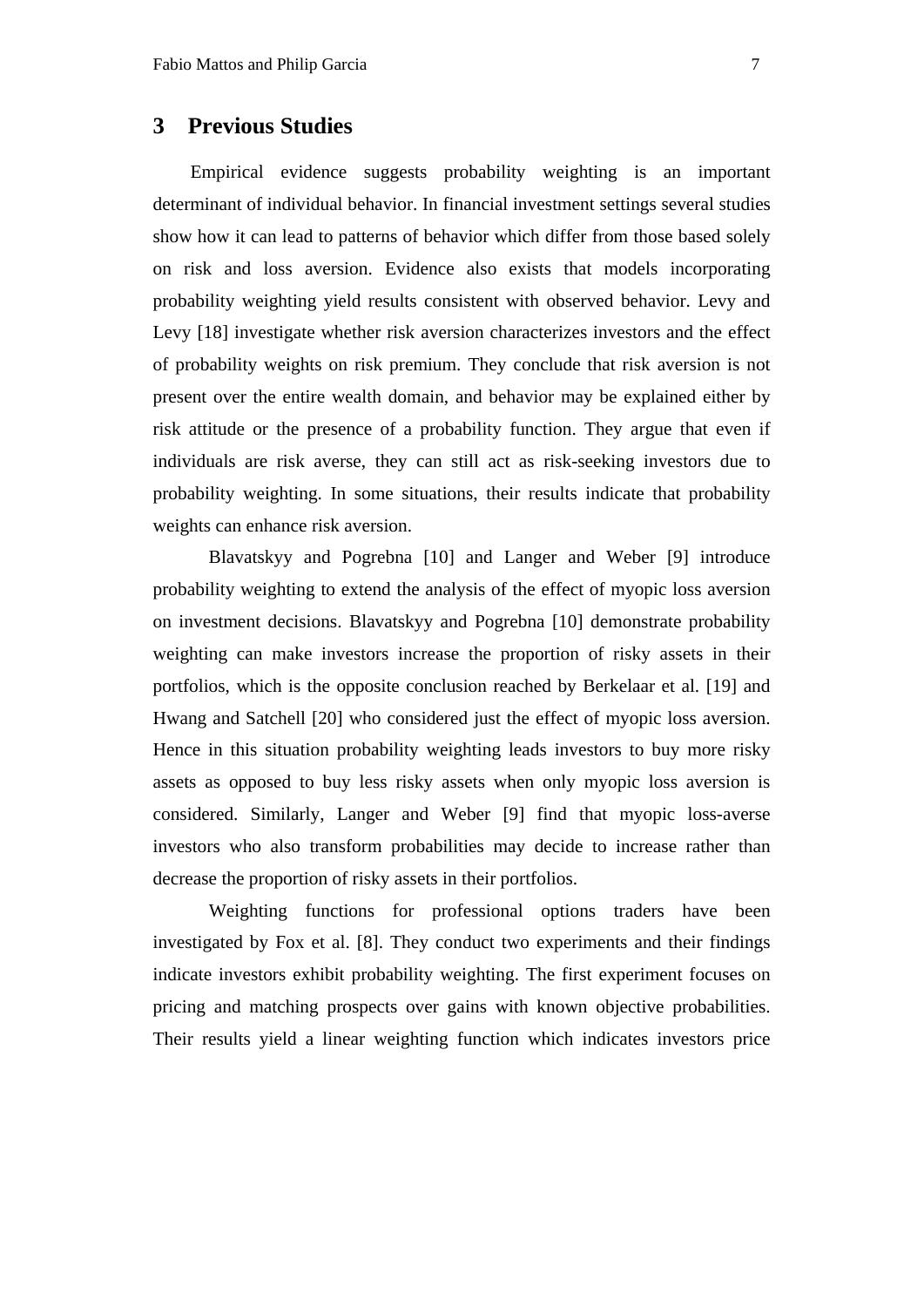risky prospects by their expected actuarial value according to expected utility theory. A second experiment involves pricing prospects over gains with unknown probabilities and assessing the probabilities of uncertain events. The results for both decision weights and judged probabilities reveal subadditivity, meaning investors' weighting functions are not linear and expected utility theory is violated in the presence of uncertain prospects. Hence, when investors evaluate prospects weighting functions are affected by whether probabilities are known or unknown.

The reviewed studies illustrate an extensive literature that shows probability weighting is an important component of decision making. A natural extension is to explore how much probability weighting affects risk-taking behavior, and Hilton [21] and Davies and Satchell [15] propose a theoretical framework to perform this task using risk premiums. The next section presents investor data used to investigate the importance of probability weighting and the extent to which behavior is modified in its presence. This is followed by a section which discusses procedures based on Hilton [21] and Davies and Satchell [15] that are used to measure the effect of probability weighting.

#### **4 Research Method and Data**

# **4.1 Subjects and experimental procedure**

Decision making is investigated in a sample of fifteen proprietary traders. They are all male, have a college degree and trade agricultural contracts at the CME Group. Their age ranges from 23 to 54 years old, with an average (median) age of 31.8 (31.0). The most experienced subject has been trading for 30 years, while the least has 5 months of market experience. The average (median) trading experience is 7.2 (5) years.

Among the traders, twelve trade futures and options, two trade only futures, and one trades only options. In terms of trading platform, eight trade only in the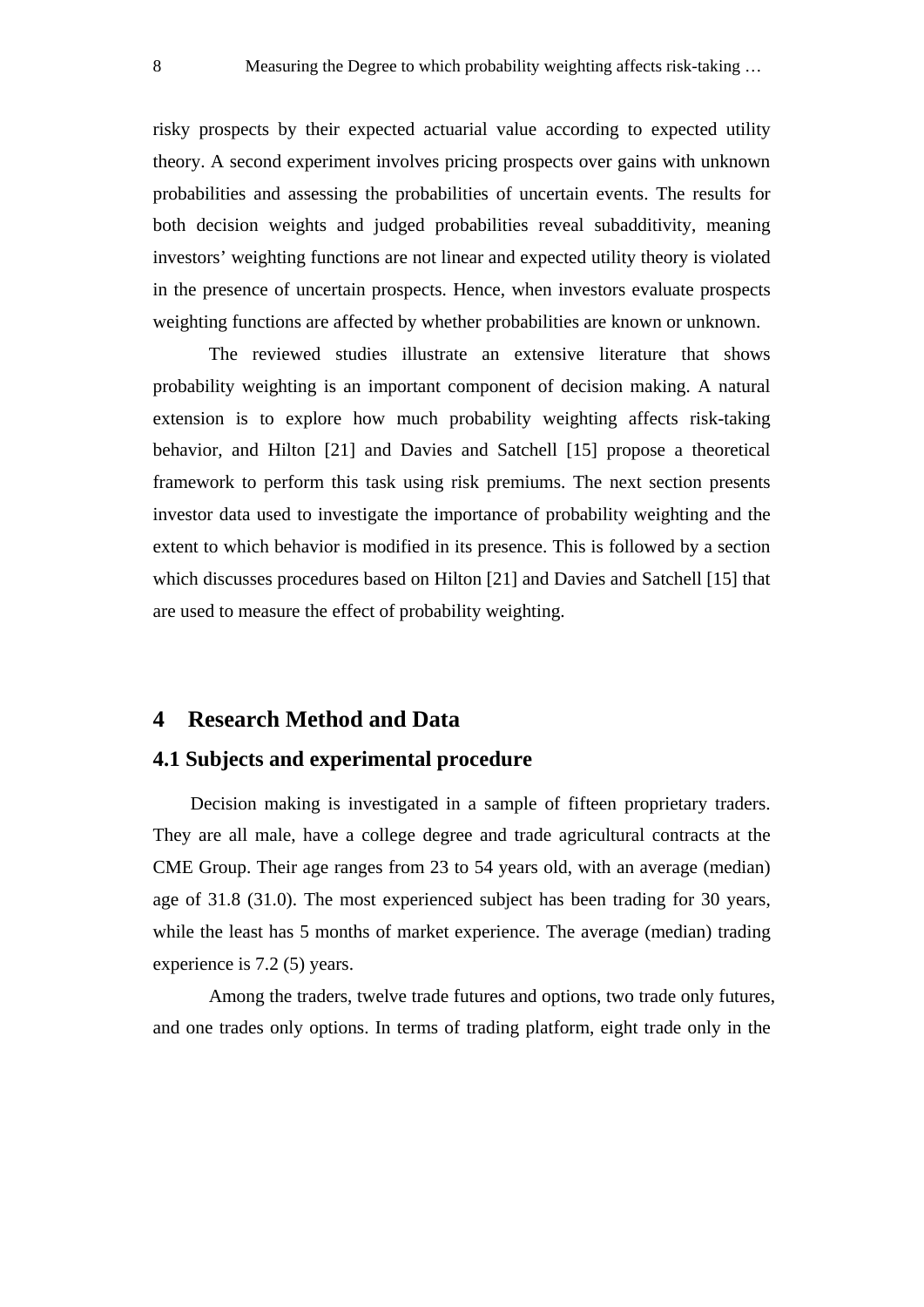1

pit, two trade only electronic, and five trade both pit and electronic. Finally, six traders trade only corn, two trade only soybeans, two trade only soybean oil, one trades only wheat, three trade corn and soybeans, and one trades corn, soybeans, wheat, soybean oil and soybean meal. Even though they work under the same trading group, they trade independently and only for their own portfolios. The trading group provides technical support, training and offers suggestions. The managers of the group are former traders and are available to review trades and discuss strategies. Traders are free to trade as they want, but managers try to emphasize discipline and steer them towards responsible risk management. Profits are used to pay transaction and overhead costs.

All traders participated in a framed field experiment conducted between December of 2006 and May of 2007. Framed field experiments are defined as experiments with nonstandard subject pool and field context (Harrison and List  $[22]$ ).<sup>5</sup> In this study professional traders are the nonstandard subjects and their natural work environment provides field context. The experiment was conducted in the form of computer-based sessions in the same trading room where traders work, and they knew they were participating in an experiment. Traders were seated in front of a personal computer and answered choice questions that appeared on the screen. The experiment was conducted after their regular trading hours, so that there would be no distractions and they could focus on the questions. Each trader participated in two sessions, the first for the experiment under conditions of risk and the second for the experiment under conditions of

<sup>&</sup>lt;sup>5</sup> Harrison and List [22] propose a terminology with four types of experiments: conventional lab experiments, artefactual field experiment, framed field experiment, and natural field experiment. Conventional lab experiments are the most traditional type, employing a standard subject pool (students), abstract framing and imposed set of rules. Artefactual field experiments improve on conventional lab experiments by using nonstandard subjects. Framed field experiments improve on artefactual field experiments by adding field context. Natural field experiments are the most innovative type as they use nonstandard subjects who perform the experimental tasks in their own environment, but subjects do not know they are in an experiment.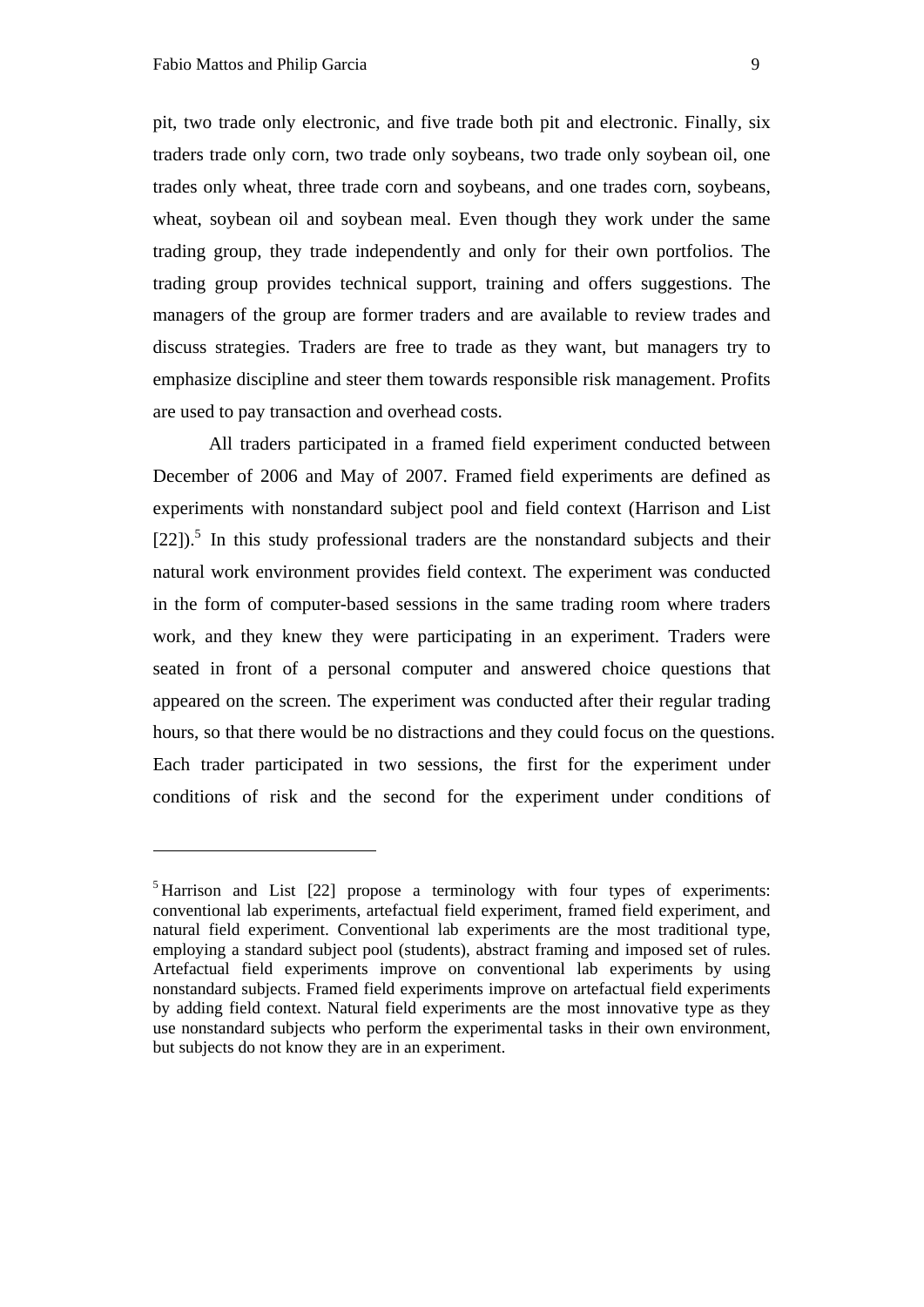uncertainty. The experiment allowed generating data sets of value and probability points, which were used to fit value and weighting functions as described in the next sections.

## **4.2 Elicitation of value and weighting points**

The tradeoff method proposed by Wakker and Deneffe [23] is used to elicit value and weighting points in the gain and loss domains. The first step is to determine probability p, reference outcomes  $R$  and  $R^*$ , and the starting outcome  $x_0$ . Those values are set by the experimenter such that  $x_0 > R > R^*$ , and they are held fixed through the whole experiment. The design of the experiment is critical for a good assessment of values and probability weights (Hershey et al., [24]). The choices related to the decision context and also the dimension of outcomes and probabilities are made based on conversations with the manager of the traders participating in the experiment, along with the experimental procedures adopted by Abdellaoui [16]. The experiment should be as close as possible to the subjects' environment; hence in the current study it reflects trading decisions commonly experienced in futures markets. Traders are asked to choose between two trading strategies  $(x_i, p; R)$  and  $(x_{i+1}, p; R^*)$  yielding different monetary outcomes, where  $x_i$ ,  $R$ ,  $x_{i+1}$ , and  $R^*$  represent possible gains or losses and  $p$  is the probability associated with the outcomes. Given  $x_{i-1}$ ,  $x_i$  is elicited such that the subject is indifferent between prospects  $(x_{i-1}, p; R)$  and  $(x_i, p; R^*)$ . Based on numbers discussed with the manager of the trading group participating in this study, small traders usually make gains (losses) in a range between US\$800 and US\$1,000 per trade, while large traders can make (lose) up to US\$15,000 per trade. Therefore, in the initial step of the elicitation procedure  $x_0$  is set to \$1,000 (-\$1,000), which then increases (decreases) from  $x_1$  ( $x_1$ ) through  $x_n$  ( $x_n$ )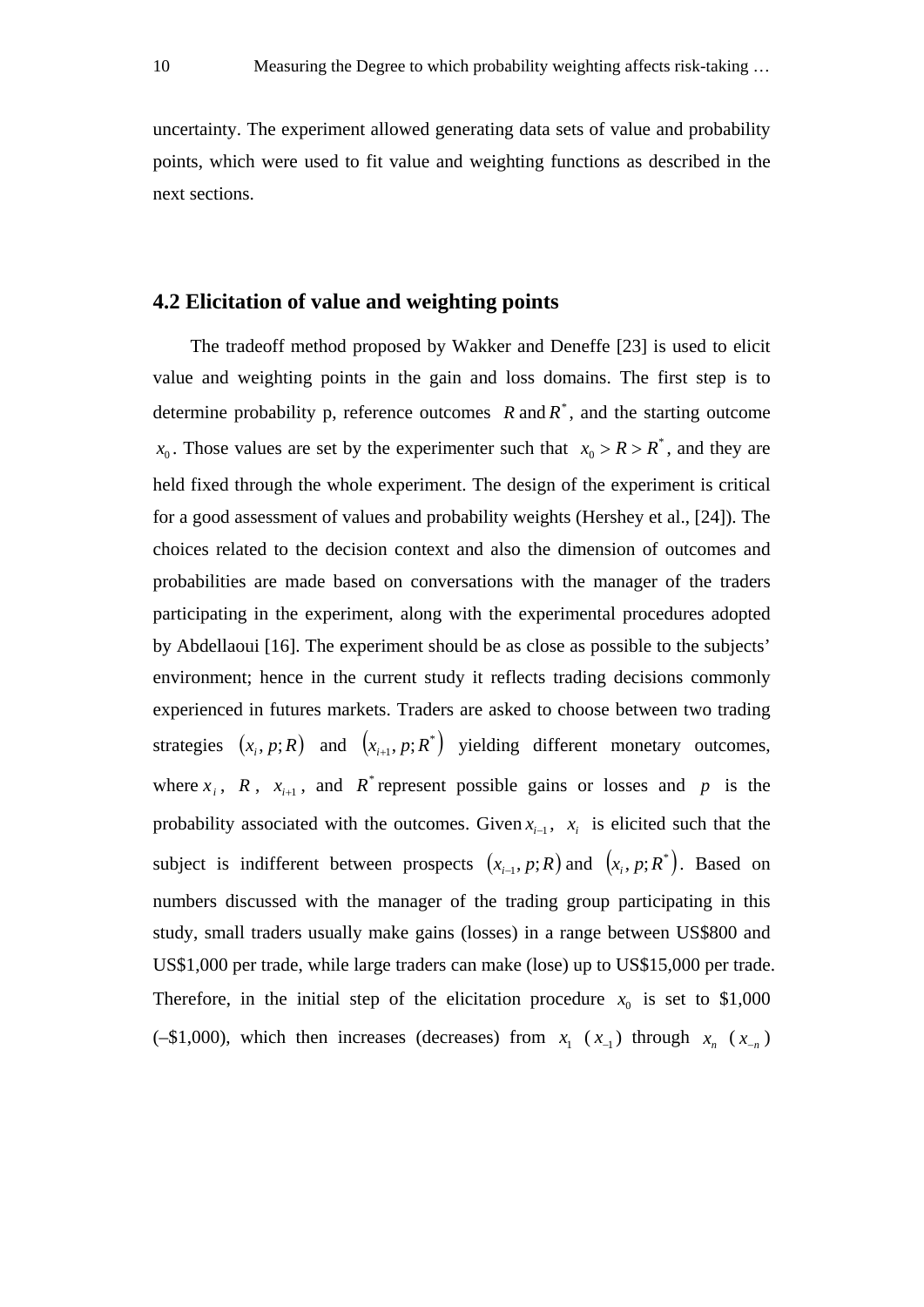according to each trader's choices during the experiment. The values of *R* and  $R^*$  are set to \$500 (–\$500) and \$0, respectively.

The elicitation of each outcome in the sequence  $x_1, \ldots, x_n$  is obtained through an iterative procedure in which elicited outcomes are derived from observed choice rather than assessed by subjects. After the sequence of outcomes  $x_1, \ldots, x_n$  is obtained it is possible to use the same procedure to elicit probabilities  $p_1, \ldots, p_{n-1}$ . In the probability elicitation process subjects are asked a new series of choice questions, and probability  $p_i$  is determined such that the subject is indifferent between the certain outcome  $x_i$  and a prospect  $(x_i, p_i; x_0)$ . The process to assess probabilities is also based on an iterative procedure in which elicited probabilities are derived from observed choice. In the experiment under risk two sequences of ten outcomes are elicited:  $x_1, x_2, ..., x_{10}$  in the gain domain, and  $x_{-1}, x_{-2},..., x_{-10}$  in the loss domain. Additional sequences of nine probabilities are assessed:  $p_1, p_2, \ldots, p_9$  in the gain domain, and  $p_{-1}, p_{-2}, \ldots, p_{-9}$  in the loss domain. So for each trader in each domain there are ten pairs of outcomes and value points  $(x_i, y(x_i))$  to identify their value functions, and nine pairs of probabilities and weights  $(p_i, w(p_i))$  to identify their weighting functions.

To explore decision-making under uncertainty, the experimental procedure follows Abdellaoui et al. [17]. It is similar to the procedure described above, except that probabilities are not provided. Gains and losses are affected by the occurrence of uncertain events  $E_i$  representing some occurrence with which traders are familiar. Further, an extra step is added to elicit probability functions since participants need to make their own assessment of the probabilities of those events. Thus subjects first need to judge the probability of the uncertain event, generating a choice-based probability which will differ for each individual. Then choice-based probabilities are used to elicit weighting functions. Based on Abdellaoui et al. [17] and conversations with the trading manager of the group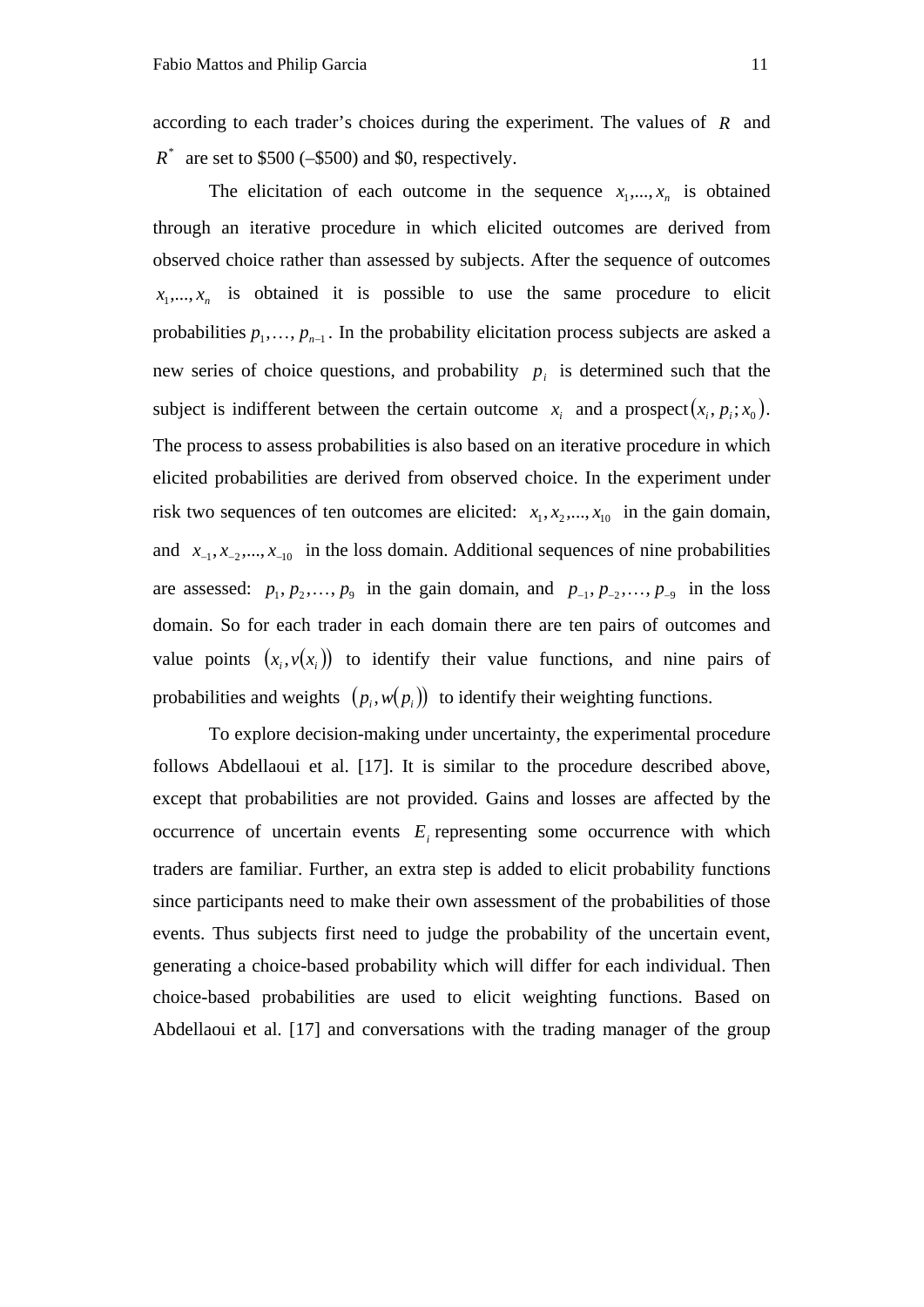participating in this study, two types of events are used. For the elicitation of  $v(x_i)$  event *E* is "USDA report is bullish", while for the elicitation of  $w(q(E_i))$ event *E* is the percentage change of the Dow Jones Industrial Average (DJIA) stock index over the next six months. Four elementary events are defined based on historical performance of the DJIA:  $\triangle D J I A < -4\%$ ,  $-4\% < \triangle D J I A < 0\%$ ,  $0 < \Delta D JIA < 4\%$ , and  $\Delta D JIA > 4\%$ . Five other events are also defined from all unions of elementary events that result in contiguous intervals, yielding a total of nine events. The output of this experiment is two sequences of ten outcomes:  $x_1, x_2, \ldots, x_{10}$  in the gain domain, and  $x_{-1}, x_{-2}, \ldots, x_{-10}$  in the loss domain; and two sequences of nine choice-based probabilities:  $q(E_1), q(E_2), \ldots, q(E_9)$  in the gain domain, and  $q(E_{-1}), q(E_{-2}), \ldots, q(E_{-9})$  in the loss domain. So for each trader and in each domain there are ten pairs of outcomes and values  $(x_i, v(x_i))$  to assess their value functions, and ten pairs of probabilities and weights  $(q(E_i), w(q(E_i)))$ to assess their weighting functions.

The elicitation procedure described above allows identifying the presence of probability weighting. Parametric procedures can be used to fit value and weighting functions to the data and measure the impact of probability weighting on decisions using the framework of risk premiums.

#### **4.3 Risk premiums**

Risk premiums are used to explore the effect of probability weighting on behavior. Risk premium is defined as the sure amount of money that an individual would require to be indifferent between an uncertain prospect *x* and a sure amount  $EV(x) - r$ , where  $EV(x)$  is the expected value of prospect x and r is the risk premium. Following the ideas of Hilton [21] and Davies and Satchell [15],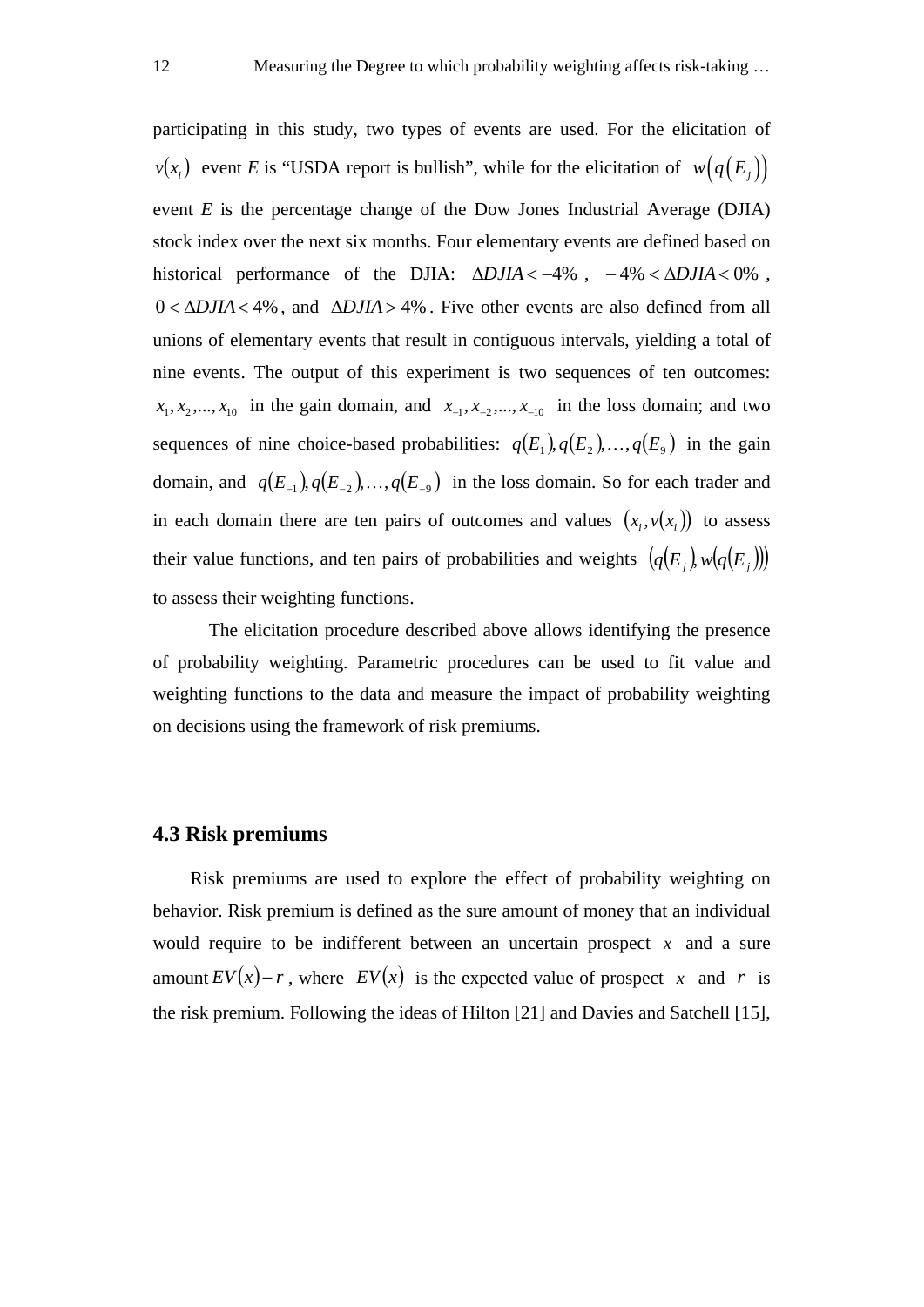we consider prospect theory's function  $V(x_i)$  and a value function *v*. Risk premium then is calculated as the solution to  $V(x) = v(EV(x) - r)$  and therefore can be represented as  $r = EV(x) - v^{-1}(V(x)) = EV(x) - CE(x)$ , which is equivalent to the difference between the expected value of  $x$  and its certainty equivalent  $CE(x)$ . Intuitively, it refers to the amount of money that investors are willing to forego to avoid the risk associated with an uncertain prospect. A positive risk premium is associated with risk aversion since an individual requires a sure amount of money to take risk. In contrast, a negative risk premium is associated with risk seeking as an individual is willing to pay to take risk.

In the calculation of risk premiums a power value function with a reference point separating gains and losses is adopted (equation 2). Assuming a prospect *x* that yields outcomes  $x_1$  with probability  $p$  and  $x_n$  with probability  $1-p$ , the two components of the risk premium are given by  $EV(x) = px_1 + (1 - p)x_n$ and  $CE(x) = v^{-1}(V(x)) = v^{-1}(pv(x_1) + (1 - p)v(x_n))$ . Initially we calculate expected utility (EU) risk premiums, assuming no probability weighting. EU premiums are expressed in equation (3) for gains  $(r_G^{EU})$  and equation (4) for losses  $(r_L^{EU})$  (see Appendix for details of the calculation).

$$
v(x) = \begin{cases} x^{\alpha} & x > 0 \\ -\lambda(-x)^{\beta} & x \le 0 \end{cases}
$$
 (2)

$$
r_G^{EU} = EV_G(x) - CE_G(x) = px_1 + (1 - p)x_n - [px_1^{\alpha} + (1 - p)x_n^{\alpha}]^{1/\alpha}
$$
 (3)

$$
r_L^{EU} = EV_L(x) + CE_L(x) = px_1 + (1 - p)x_n + [p(-x_1)^{\beta} + (1 - p)(-x_n)^{\beta}] \tag{4}
$$

In a prospect theory framework two additional risk premiums–standard and behavioral–can be developed based on Hilton [21] and Davies and Satchell [15]. The standard risk premium assumes that probability weighting is incorporated in the  $CE(x)$  component but not in the  $EV(x)$  component. It shows how individuals perceive their own risk preferences relative to the objective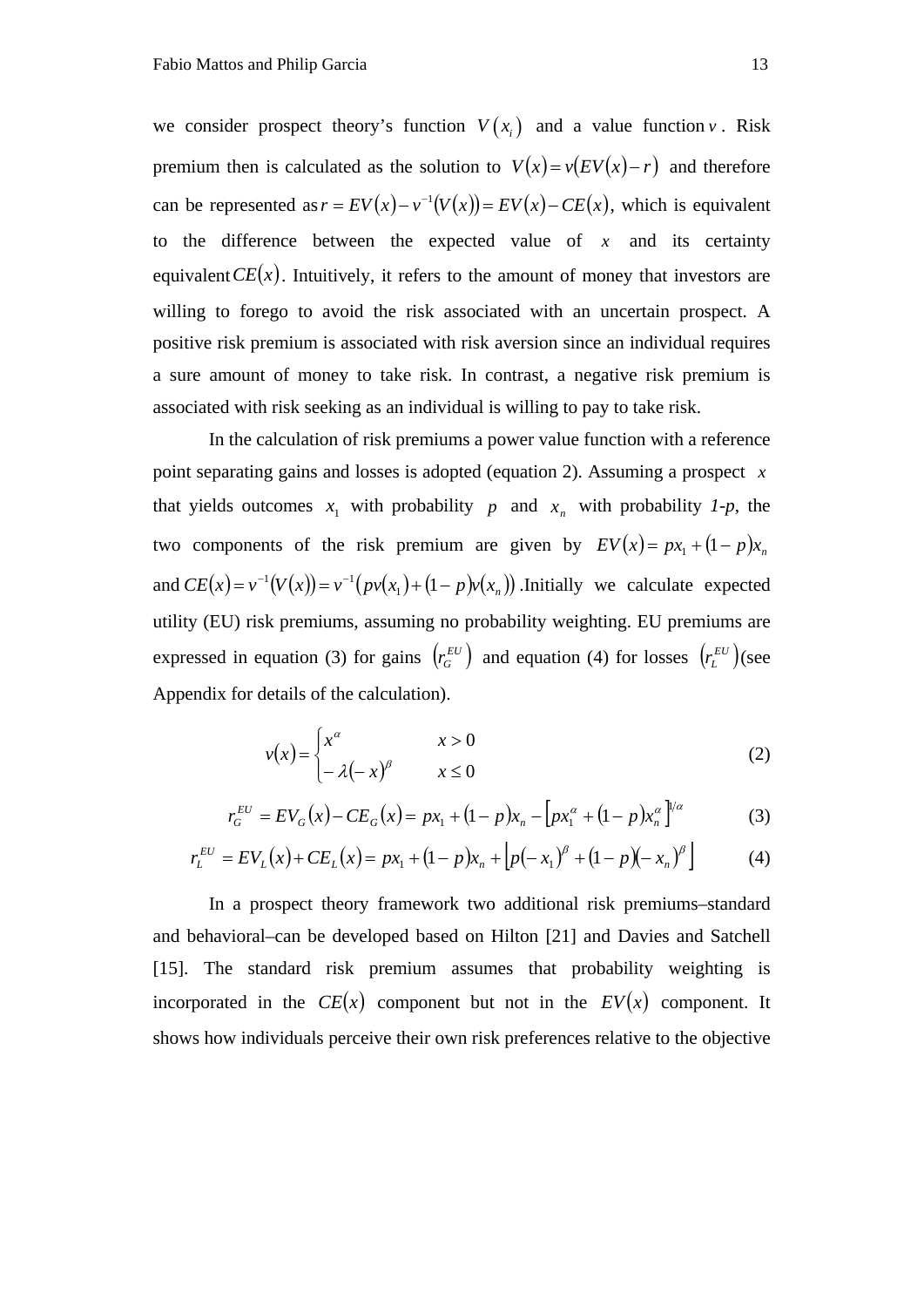expected value of the prospect.

The weighting function  $w(p) = \left[-\theta \exp(-\ln p)^{\delta}\right]$  proposed by Prelec [25] is adopted, where p is the probability and  $\theta$  and  $\delta$  are respectively the elevation and curvature parameters of the function. Standard risk premiums are developed for gains  $(r_G^s)$  and losses  $(r_L^s)$  using equations (5) and (6), where the superscript *w* in certainty equivalents indicates that probability weights are incorporated in their calculation.

$$
r_G^s = EV_G(x) - CE_G^w(x) = px_1 + (1 - p)x_n - [w(p)x_1^{\alpha} + w(1 - p)x_n^{\alpha}]^{1/\alpha}
$$
 (5)

$$
r_L^s = EV_L(x) + CE_L^w(x) = px_1 + (1 - p)x_n + \left[w(p)(-x_1)^{\beta} + w(1 - p)(-x_n)^{\beta}\right]^{1/\beta}
$$
 (6)

The behavioral risk premium assumes that probability weighting is incorporated in both  $EV(x)$  and  $CE(x)$  components, and shows risk behavior, where the evaluation of the prospect  $\bar{x}$  is measured against a probability weighted expected value of  $x$ . Using Prelec  $[25]'$ s weighting function, behavioral risk premiums are calculated for gains  $r_a^B$  and losses  $r_b^B$  using equations (7) and (8), where the superscript *w* in expected values and certainty equivalents indicate the presence of probability weighting in their calculation.

$$
r_G^B = EV_G^w(x) - CE_G^w(x) = w(p)x_1 + w(1-p)x_n - [w(p)x_1^{\alpha} + w(1-p)x_n^{\alpha}]^{1/\alpha}
$$
 (7)

$$
r_L^B = EV_L^w(x) + CE_L^w(x)
$$
  
=  $w(p)x_1 + w(1-p)x_n + [w(p)(-x_1)^{\beta} + w(1-p)(-x_n)^{\beta}]^{1/\beta}$  (8)

If probability weighting is relevant in explaining behavior, then the three risk premiums will differ. In particular, the difference between the behavioral risk premium and the other risk premiums provides a reflection of how much probability weighting influences actual behavior. The difference between behavioral and standard risk premiums indicates the degree to which an individual's actions contradict their beliefs about their own risk attitude. For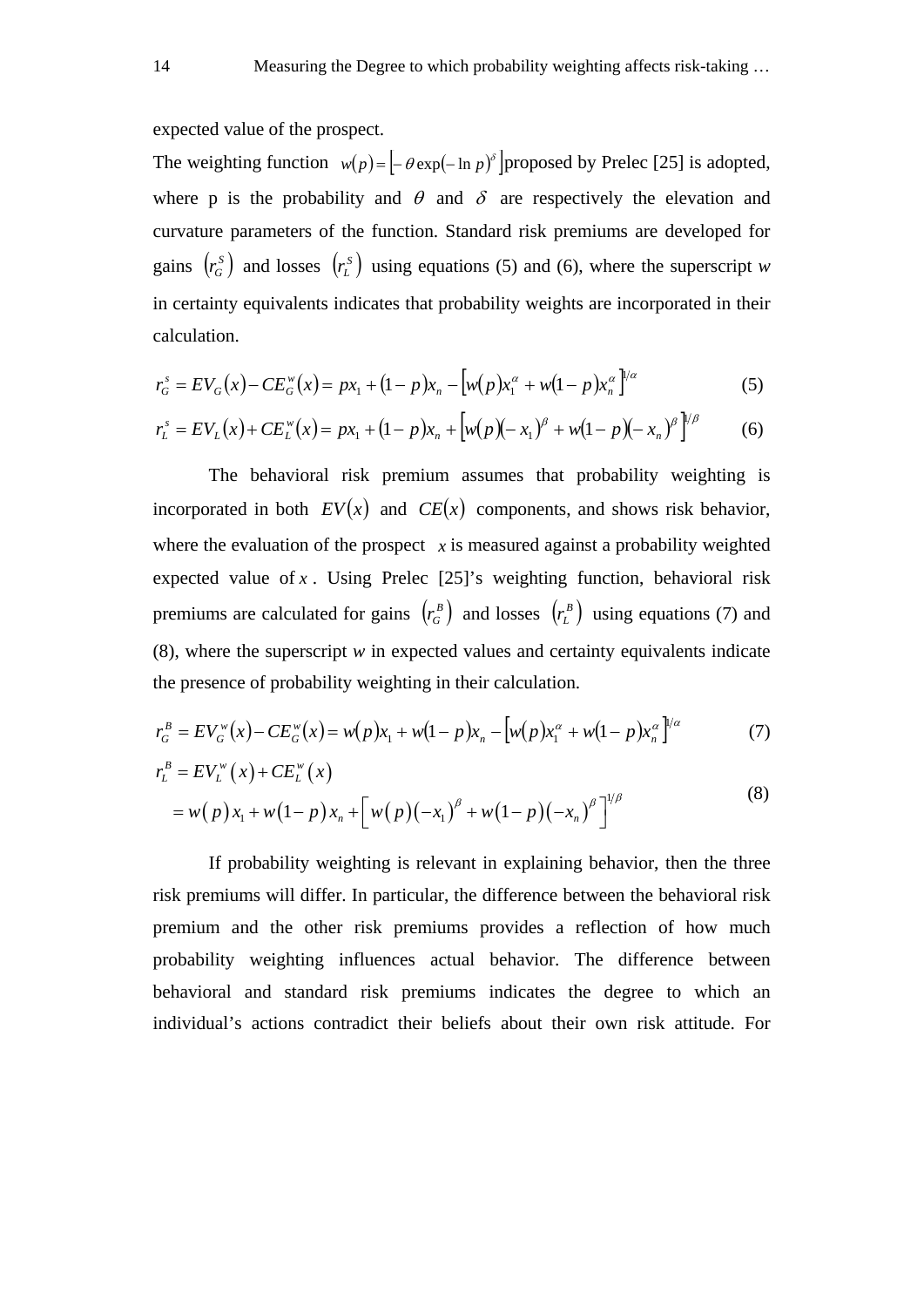instance, a person may believe himself to be risk averse but still act in a risk-seeking manner. The difference between behavioral and EU risk premiums represents how much actual behavior deviates from what is predicted by expected utility theory because of probability weighting.

The three risk premiums are calculated for each trader from the data obtained in the framed field experiment under conditions of risk. Points  $x_1$  and  $x_n$  are the first and last points of the value function elicited in each experiment. The coefficients  $\alpha$  and  $\beta$  of the value function are estimated by fitting a power function to the elicited points. The transformed probabilities  $w(p)$  and  $w(1-p)$  are also generated in the experiment, and coefficients  $\delta$  and  $\theta$  are estimated by fitting Prelec [25]'s function to the elicited probability points.

Since the magnitudes of premiums depend on an individual's risk attitude and the distribution of outcomes, premiums calculated under different situations cannot be compared in absolute terms. Consequently the effect of probability weighting on behavior is assessed by examining proportional risk premiums—the risk premiums expressed as a proportion of the expected value of the prospect  $(p, $1,000; 1-p, x_n)$ . Proportional risk premiums (PRP) are calculated as  $PRP_i^j = r_i^j / EV_i$  $PRP_i^j = r_i^j / EV_i$ , where *j* = EU, standard, behavioral and *i* = gain, loss. In the gain (loss) domain proportional risk premiums are positive (negative) for risk-averse individuals, negative (positive) for risk-seeking individuals, and zero for risk- neutral individuals.6

The effect of probability weighting on proportional risk premiums is explored through the difference between proportional behavioral premium and proportional EU premium, which can be decomposed into two factors: the difference between behavioral and standard risk premiums  $\left( PRP_i^B - PRP_i^S \right)$  and

<u>.</u>

<sup>&</sup>lt;sup>6</sup> By construction,  $EV_G > 0$  and  $EV_L < 0$ .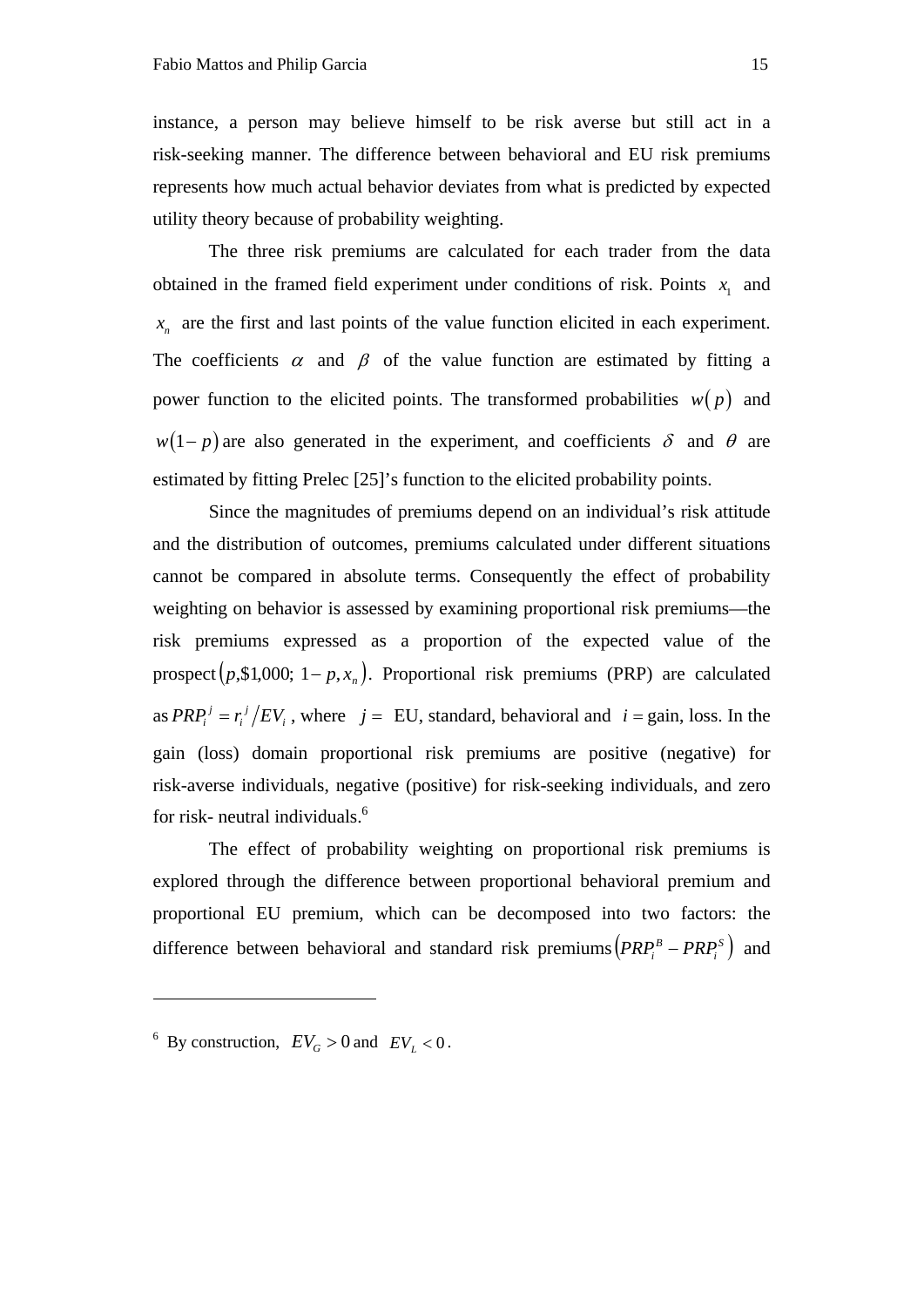the difference between standard and expected utility risk premiums  $\left(PRP_i^S - PRP_i^{EU}\right)$  (equation 9).

$$
PRP_i^B - PRP_i^{EU} = (PRP_i^B - PRP_i^S) + (PRP_i^S - PRP_i^{EU})
$$
\n
$$
(9)
$$

The difference between the proportional behavioral and EU risk premiums  $(PRP_i^B - PRP_i^{EU})$  provides a measure of how much actual behavior would deviate from what is predicted by expected utility theory because of probability weighting. The factor  $\left( PRP_i^B - PRP_i^S \right)$  identifies the degree to which an individual's actions would contradict a belief about his own risk attitude. The factor  $\left( PRP_i^S - PRP_i^{EU} \right)$ identifies the degree to which an individual's perception of his risk attitude is consistent with that predicted by expected utility theory. For example, consider a person with a  $PRP_G^{EU} = 0.05$  which implies a risk-averse individual is willing to give up 5% of expected value to avoid risk. If this individual exhibits  $PRP_G^S = 0.09$ , he perceives himself to be more risk averse than expected utility would suggest since he is willing to give up 9% of the expected value to avoid risk. Now consider  $PRP_G^B = 0.05$ , indicating this individual would actually give up 5% of the expected value to avoid risk, which is the same value predicted by expected utility theory. In this case the impact of probability weighting emerges only in his perceptions about his risk attitude, with  $PRP_i^B - PRP_i^{EU} = 0$ ,  $PRP_i^B - PRP_i^S = -0.4$  and  $PRP_i^S - PRP_i^{EU} = 0.04$ . Despite perceiving himself to be more risk averse than indicated by expected utility theory, he would behave consistent with expected utility.

#### **4.4 Uncertainty premiums**

Proportional uncertainty premiums (EU, standard and behavioral) are also calculated for each trader in the gain and loss domains. The method to calculate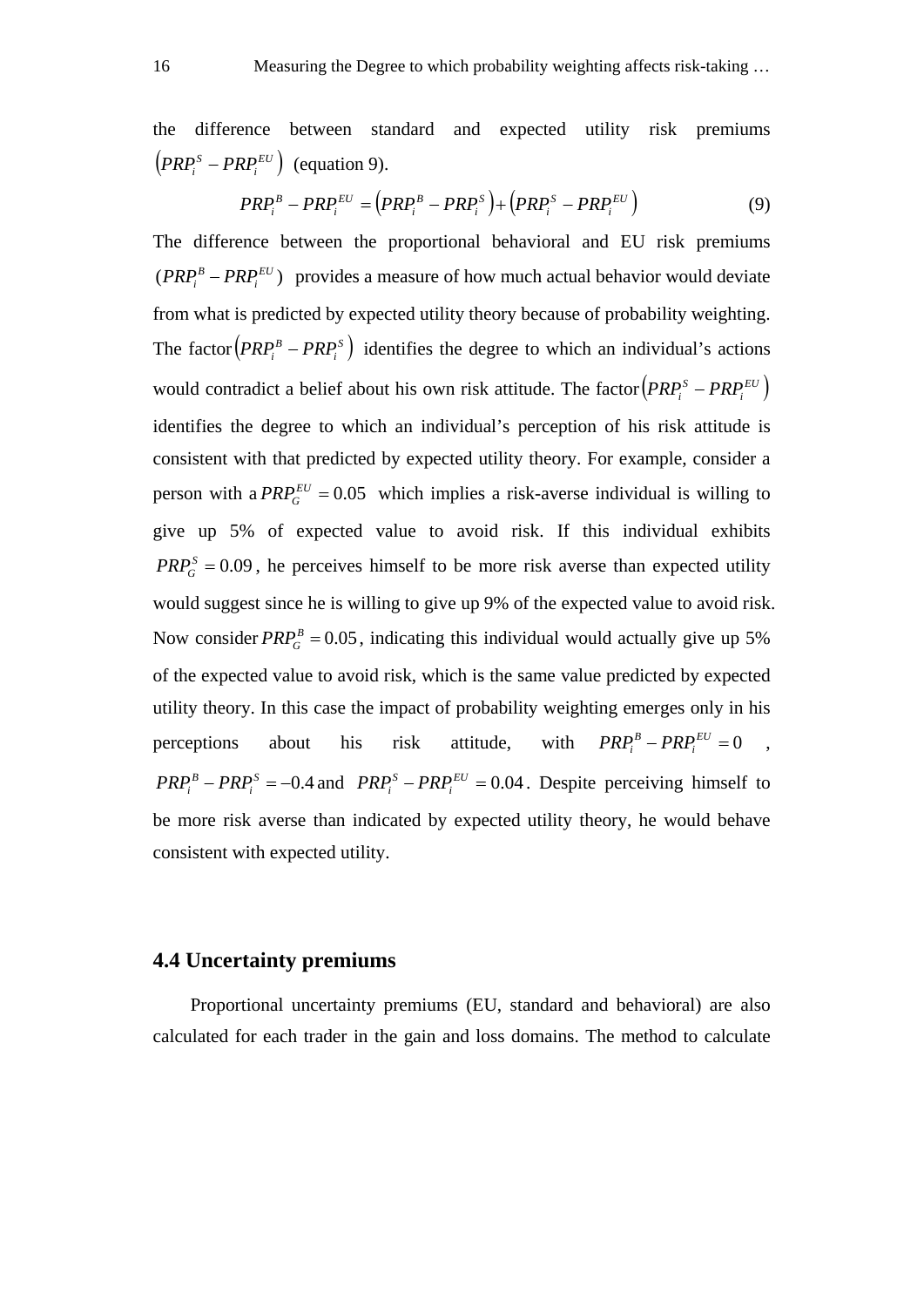uncertainty premiums is the same as explained in the previous section, except  $x_i$ ,  $x_1, \alpha, \beta, w(p)$ , and  $w(1-p)$  for each trader in equations (3) through (8) are based on a data set obtained from the experiment under uncertainty. Thus the differences between uncertainty and risk premiums arise from distinct value and probability points elicited in each experiment, which reflect diverse behavior under conditions of risk and uncertainty.

# **5 Results**

<u>.</u>

# **5.1 Value and weighting functions under risk**

Despite considerable heterogeneity across traders, the results indicate the importance of prospect theory. Estimation of value functions under risk reveals that traders are essentially risk averse for gains and risk seeking for losses. The means of the estimated parameters of the value function are respectively 0.87 and 0.89 in the gain and loss domains, denoting concavity for gains and convexity for losses (Table 1). More specifically, in the gain domain twelve of fourteen traders show concave functions, while in the loss domain ten of fourteen traders display convex functions (Appendix II).<sup>7</sup> Elicited value functions suggest traders follow the standard structure in prospect theory, but behavior also depends on the weighting function. Our results show that traders generally exhibit an inverse s-shaped weighting function, considering the mean values for the elevation  $(\theta)$ and curvature  $(\delta)$  parameters in both domains (Table 1). In particular, nine in the gain domain and eleven in the loss domain exhibit an inverse s-shaped curve

<sup>&</sup>lt;sup>7</sup> Answers to elicitation questions were invalid for trader 9 (gains) and 12 (losses). Therefore fourteen functions were elicited for each domain in the experiment, even though there were fifteen traders in the sample. This problem also affects the calculation of risk premiums for these two traders.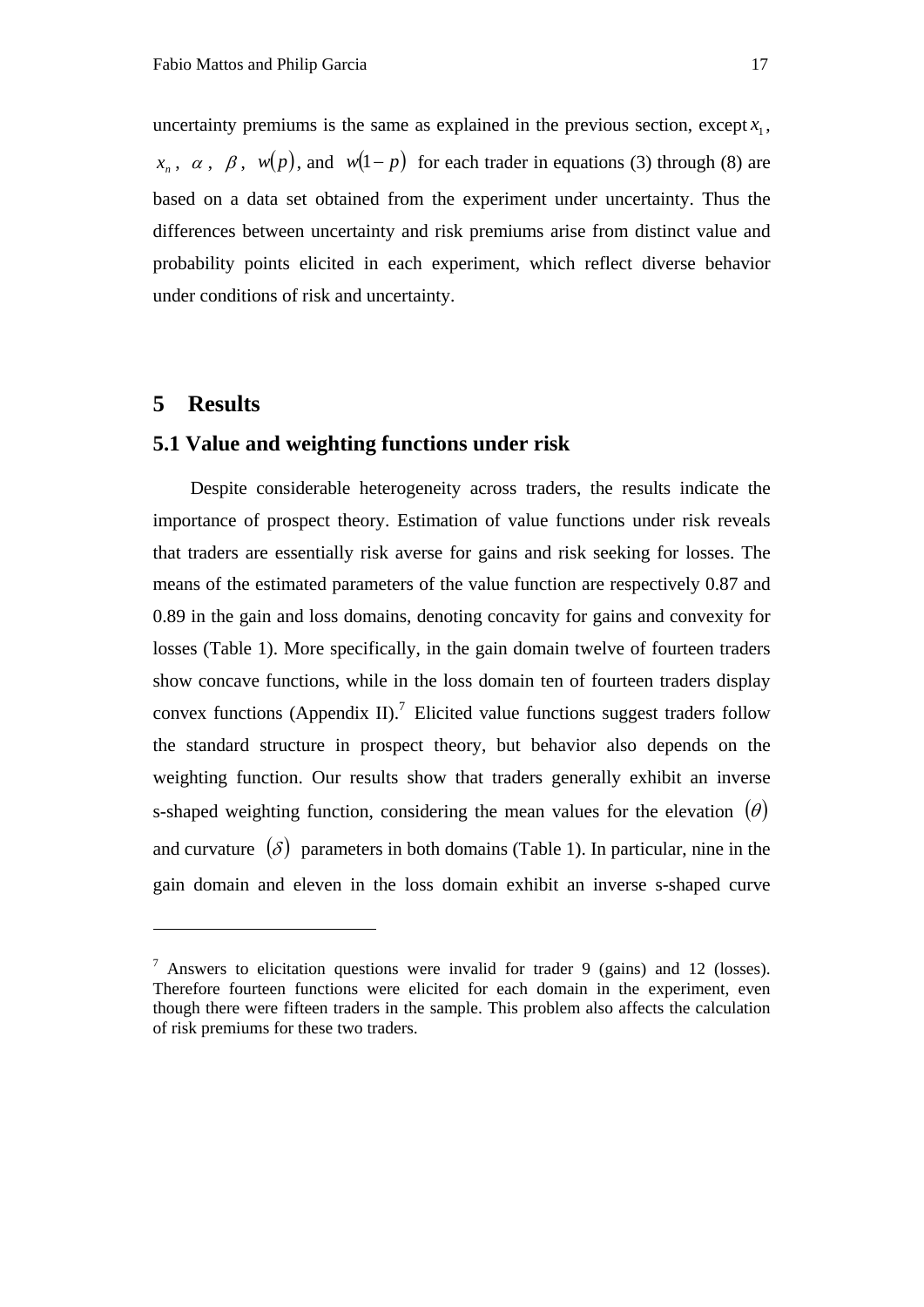(Appendix II). $8$  These findings already indicate the presence of probability weighting in decisions under risk and uncertainty, and provide a sense of overand underweighting. But the magnitude of probability weighting vary across traders, as can be seen by the elevation and curvature parameters in Appendix II, with probability weighting being generally more intense as these parameters are further from one. Risk and uncertainty premiums can be used as an additional measure of the impact of probability weighting on decisions in the context of how much profit an individual would be willing to forgo in order to avoid risk or uncertainty.

Table 1: Summary statistics for estimated parameters of the value and weighting functions under risk

|              |                        | Value function (a) | Weighting function (b) |                      |           |            |  |  |  |
|--------------|------------------------|--------------------|------------------------|----------------------|-----------|------------|--|--|--|
|              | $\text{gains}(\alpha)$ | $losses(\beta)$    |                        | elevation $(\theta)$ | curvature | $(\delta)$ |  |  |  |
|              |                        |                    | gains                  | losses               | gains     | losses     |  |  |  |
| mean         | 0.87                   | 0.89               | 1.06                   | 0.93                 | 0.73      | 0.72       |  |  |  |
| st. dev.     | 0.26                   | 0.23               | 0.49                   | 0.35                 | 0.48      | 0.32       |  |  |  |
| $25th$ perc. | 0.75                   | 0.72               | 0.81                   | 0.66                 | 0.46      | 0.61       |  |  |  |
| median       | 0.81                   | 0.83               | 1.00                   | 0.97                 | 0.73      | 0.73       |  |  |  |
| $75th$ perc. | 0.88                   | 1.04               | 1.34                   | 1.04                 | 0.90      | 0.84       |  |  |  |

(a) A power function is estimated as shown in equation 2. In the gain domain it is concave (convex) if  $\alpha$  is less (greater) than 1. In the loss domain it is concave (convex) if  $\beta$  is greater (less) than 1. Both mean and median adjusted  $R^2$  range between 0.98 and 0.99, and both mean and median MSE range between 0.04 and 0.06.

(b) The weighting function follows Prelec [25]'s functional form:  $w(p) = \left[-\theta \exp(-\ln p)^{\delta}\right]$ . Both mean and median adjusted R<sup>2</sup> range between 0.92 and 0.98, and both mean and median MSE range between 0.08 and 0.14.

<u>.</u>

<sup>&</sup>lt;sup>8</sup> In the gain domain, the remaining traders exhibit s-shaped curves (two traders), concave curves indicating complete overweighting of probabilities (two traders) and convex curves indicating complete underweighting of probabilities (two traders). In the loss domain, each of the remaining four traders exhibits an s-shaped curve, a concave curve, a convex curve, and a straight line.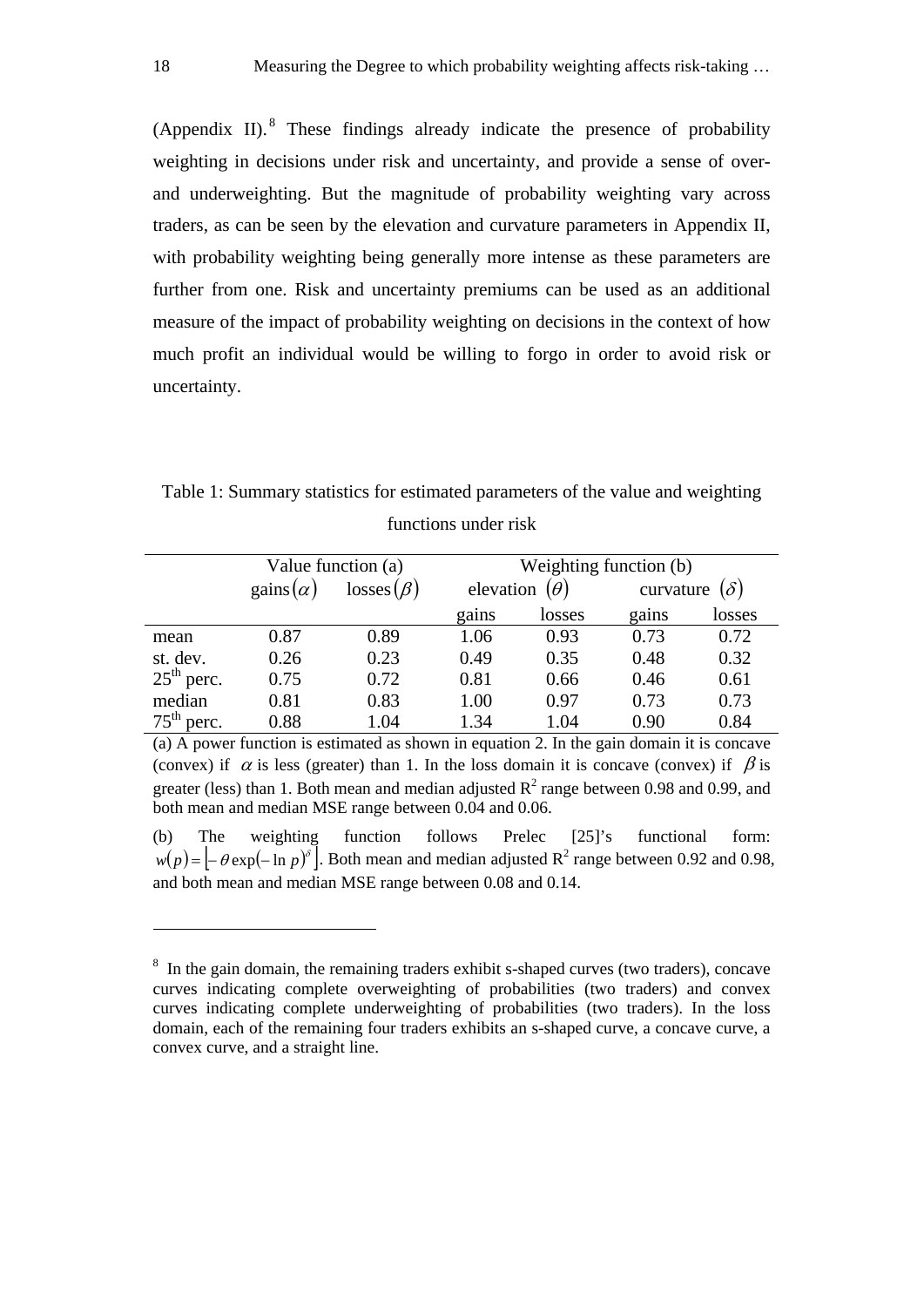1

#### **5.2 Proportional risk premiums**

Three proportional risk premiums are calculated: expected utility (EU) premium, standard premium and behavioral premium. As discussed earlier, risk premiums represent the amount of money that a trader is willing to forego to avoid a prospect yielding  $x_1$  with probability  $p$  and  $x_n$  with probability  $1 - p$ , where  $x_1$  and  $x_n$  represent monetary values elicited for each traderin the experiment. Proportional risk premiums are calculated for each probability  $p$  from 0.01 to 0.99 in increments of 0.01.<sup>9</sup> Figure2 shows premiums for gains and losses for each trader averaged across all probabilities in the interval  $[0.01, 0.99]$ .<sup>10</sup> Using a t test and the null hypothesis that mean premiums are equal to zero, behavioral and EU premiums for all traders are statistically distinguishable from zero at 5%. With regards to standard premiums, the null hypothesis only fails to be rejected for trader 4 and 11 in the gain domain and trader 11 and 13 in the loss domain. Focusing first on EU and behavioral premiums, both suggest that traders are mainly risk averse for gains and risk seeking for losses. Behavioral (EU) premiums indicate that ten (twelve) traders are risk averse in the gain domain, while nine (ten) traders are risk seeking in the loss domain. However, their magnitudes differ, implying the presence of probability weighting can cause the strength of risk aversion or risk seeking to vary from what expected utility theory predicts. For example, EU premium indicates that trader 6 would forego 21.1% of expected value to avoid risk in the gain domain, while the behavioral premium suggests he would actually forego only 12.6% of expected value to avoid risk (Figure 2).Contrasting behavioral and standard premiums also helps identify the effect of probability weighting on behavior by comparing how a trader actually

<sup>&</sup>lt;sup>9</sup> Probabilities 0 and 1 are not used because assumptions of probability weighting functions imply  $w(0)=0$  and  $w(1)=1$ .

<sup>&</sup>lt;sup>10</sup>Premiums calculated for each individual probability are not presented for brevity but are available upon request.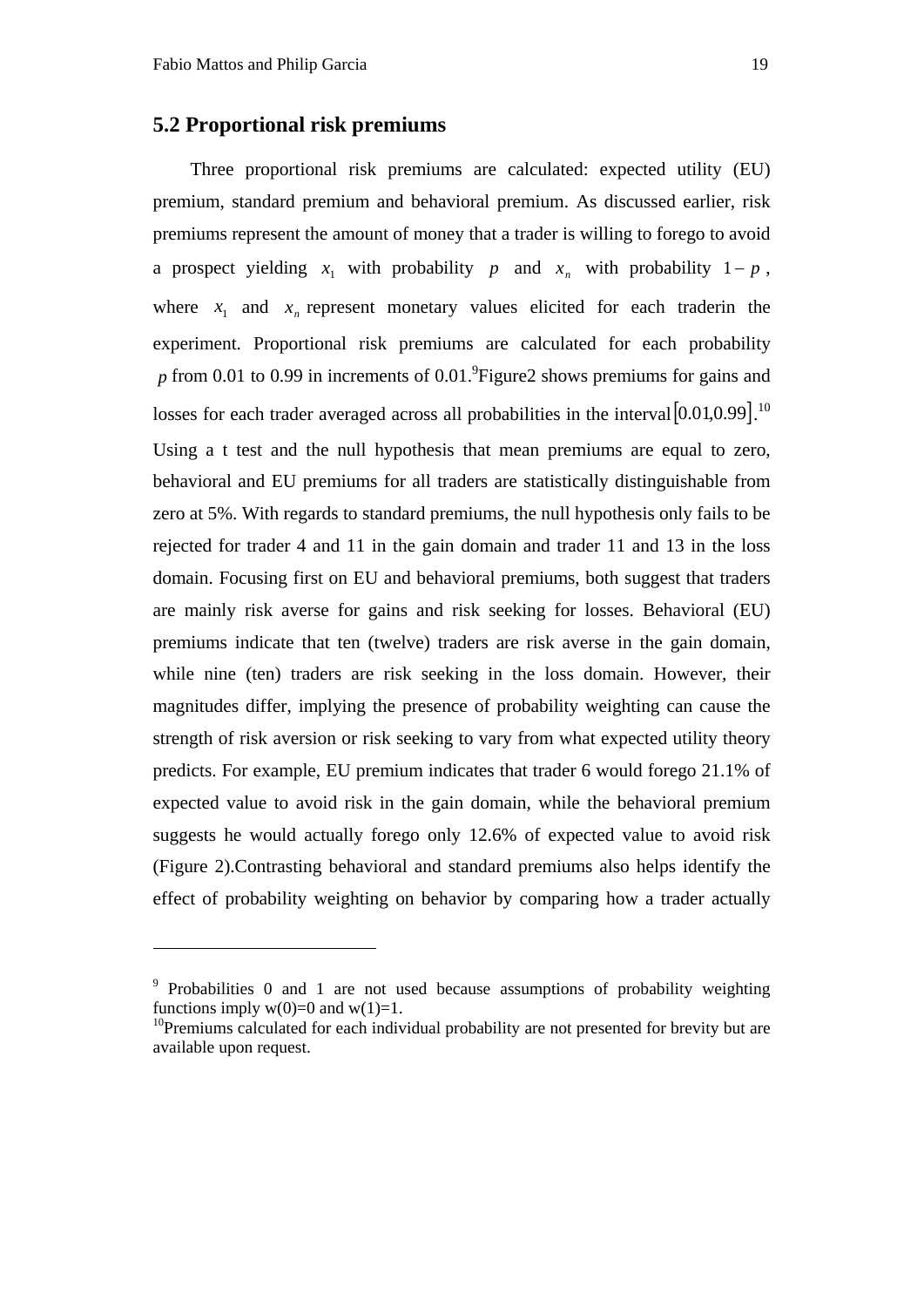behave to how they perceive they would behave. The presence of probability weighting has a stronger impact on standard premiums, which show a larger magnitude than the other premiums. Returning to the previous example of trader 6 in the gain domain, the standard premium suggests he perceives he would forego 52.2% of his expected value to avoid risk, which is larger than both EU and behavioral premiums.



(a) Gains: positive (negative) premiums indicate risk aversion (seeking). Losses: positive (negative) premiums indicate risk seeking (aversion).

(b) All premiums are statistically distinguishable from zero at 5% (t test), except for standard premium for traders 4 and 11.

(c) All premiums are statistically distinguishable from zero at 5% (t test), except for standard premium for traders 11 and 13.

Figure 2: Proportional risk premiums – averages across probabilities (a), Gains (b), Losses (c)

Table 2 presents the difference between behavioral and EU premiums (B–EU) and its decomposition into the differences between behavioral and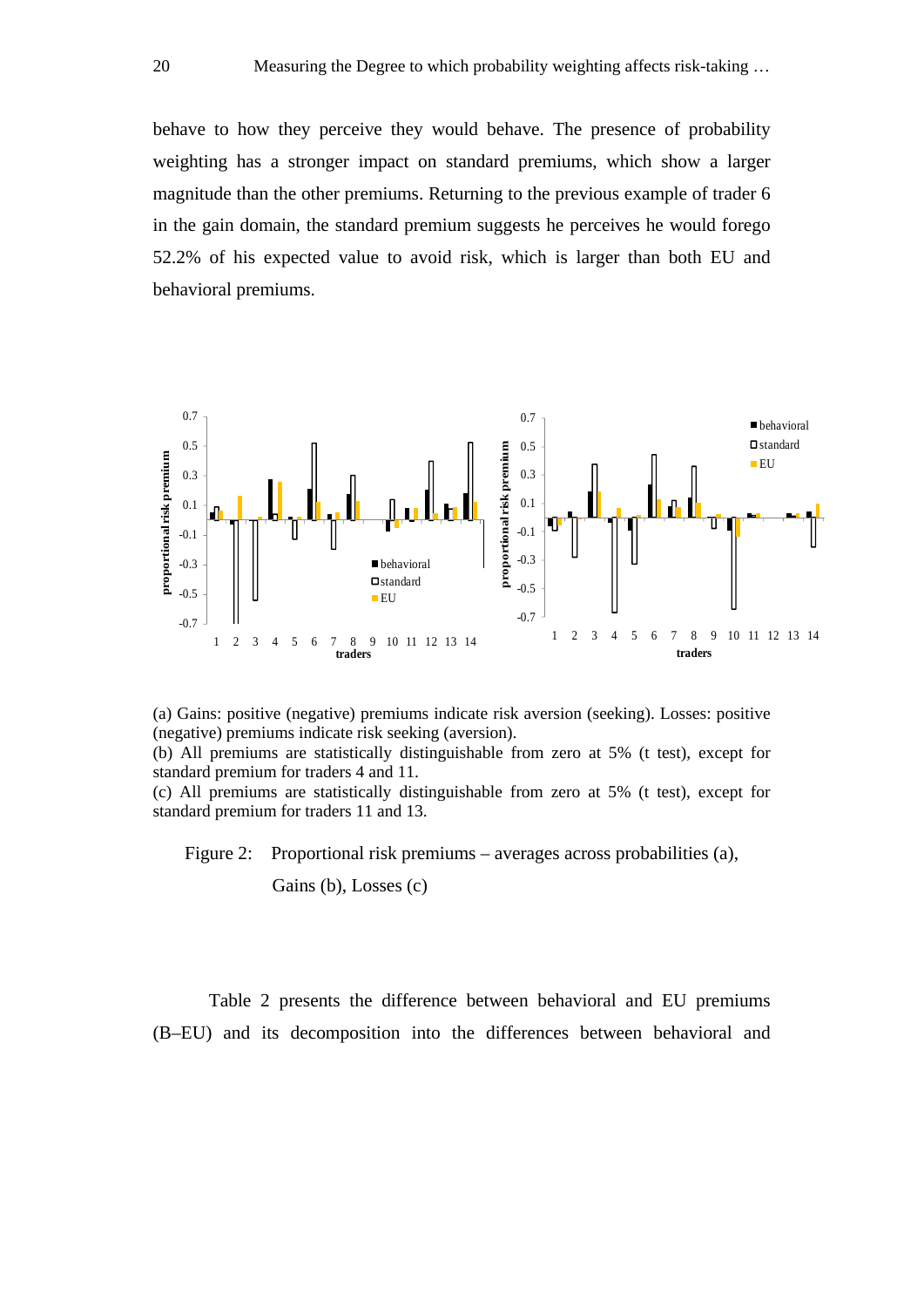standard premiums (B–S) and standard and EU premiums (S–EU) based on equation (9). All differences are calculated within the interval [0.01,0.99] and then averaged across all probabilities. A t test is adopted to test the null hypothesis that mean differences between premiums are equal to zero. The null hypotheses can be rejected at 5% in almost all cases, with the exception of B-EU for trader 3 (losses) and trader 4 (gains), and B-S and S-EU for traders 11 (losses) and 13 (gains and losses) (Table 2). Failure to reject the null hypothesis implies that probability weighting has no impact on average risk taking. In the gain domain positive (negative) differences between premiums indicate less (more) risk taking. In the loss domain positive (negative) differences between premiums indicate more (less) risk taking. Three main findings emerge. First, the effect of probability weighting in terms of more or less risk taking seems to be almost evenly split in the gain domain and leans towards more risk taking in the loss domain. The difference B–EU indicates less (more) risk taking for six (seven) traders in the gain domain, and for five (eight) in the loss domain. Second, the difference between behavioral and EU premiums (B–EU) is relatively small compared to its two components B–S and S–EU. Third, the differences between behavioral and standard premiums (B–S) and standard and EU premiums (S–EU) tend to have opposite signs. These last two points suggest the strongest impact of probability weighting happens to traders' perception of their own risk attitude. Although they generally perceive themselves to be much more risk averse or risk seeking than expected utility indicates, their actual behavior is relatively closer to expected utility predictions. For example, in the gain domain trader 3 believes himself to be more risk taking than expected utility theory suggests (S–EU=-0.565), but behaves with more risk aversion than he believes to have (B–S=0.538). The magnitude of these effects is similar, meaning the deviation of actual behavior from expected utility due to probability weighting is relatively small (B–EU=-0.027).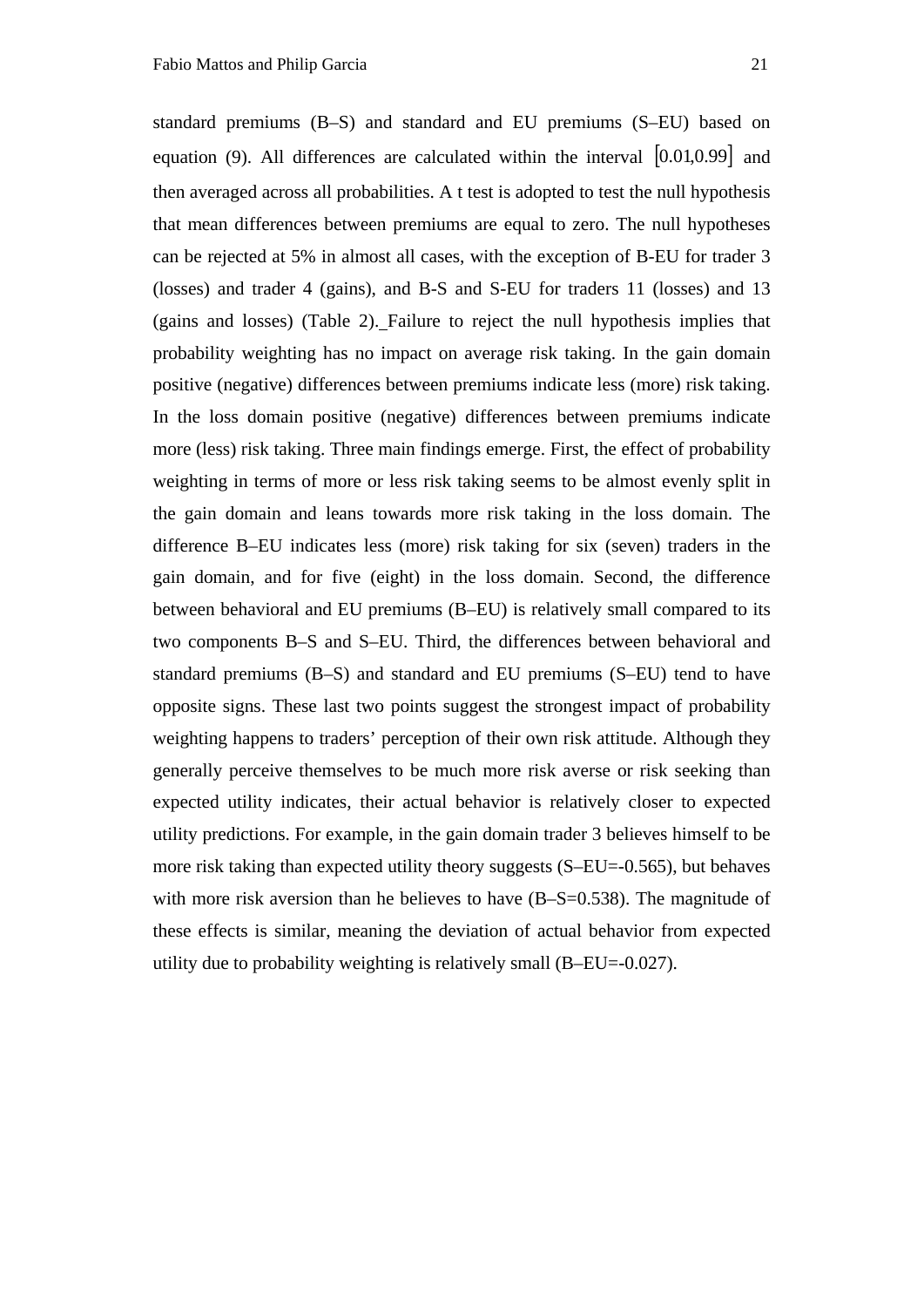| $-$ averages across probabilities (a) |                |                |              |           |                       |                |  |  |  |  |
|---------------------------------------|----------------|----------------|--------------|-----------|-----------------------|----------------|--|--|--|--|
| Trader                                |                | Gains (b)      | Losses       |           |                       |                |  |  |  |  |
|                                       |                |                |              |           | (b)                   |                |  |  |  |  |
|                                       | $B$ -EU        | $B-S$          | S-EU         | $B$ -EU   | $B-S$                 | S-EU           |  |  |  |  |
| $\mathbf{1}$                          | $-0.008*$      | $-0.032*$      | $0.024*$     | $-0.005*$ | $0.029*$              | $-0.034*$      |  |  |  |  |
| $\overline{c}$                        | $-0.196*$      | $2.434*$       | $-2.630*$    | $0.321*$  | $-0.265*$             |                |  |  |  |  |
| $\overline{3}$                        | $-0.027*$      | $0.538*$       | $-0.565*$    | $-0.001$  | $-0.193*$<br>$0.192*$ |                |  |  |  |  |
| $\overline{4}$                        | 0.012          | $0.236*$       | $-0.224*$    | $-0.106*$ | $0.630*$              | $-0.736*$      |  |  |  |  |
| 5                                     | $-0.004*$      | $0.149*$       | $-0.153*$    | $-0.108*$ | $0.239*$              | $-0.347*$      |  |  |  |  |
| 6                                     | $0.085*$       | $-0.311*$      | $0.396*$     | $0.103*$  | $-0.209*$             | $0.312*$       |  |  |  |  |
| $\overline{7}$                        | $-0.012*$      | $0.239*$       | $-0.251*$    | $0.012*$  | $-0.038*$             | $0.050*$       |  |  |  |  |
| 8                                     | $0.047*$       | $-0.128*$      | $0.175*$     | $0.036*$  | $-0.219*$             | $0.255*$       |  |  |  |  |
| 9                                     | n/a            | n/a            | n/a          | $-0.018*$ | $0.080*$              | $-0.098*$      |  |  |  |  |
| 10                                    | $-0.016*$      | $-0.211*$      | $0.195*$     | $0.043*$  | $0.553*$              | $-0.510*$      |  |  |  |  |
| 11<br>$0.004*$                        |                | $0.086*$       | $-0.082*$    | $0.007*$  | 0.017                 | $-0.010$       |  |  |  |  |
| 12                                    | $0.162*$       | $-0.187*$      | $0.349*$     | n/a       | n/a                   | n/a            |  |  |  |  |
| 13                                    | $0.025*$       | 0.037          | $-0.012$     | $0.005*$  | 0.026                 | $-0.021$       |  |  |  |  |
| 14                                    | $0.058*$       | $-0.346*$      | $0.404*$     | $-0.056*$ | $0.250*$              | $-0.306*$      |  |  |  |  |
| 15                                    | $-0.230*$      | $-0.442*$      | $0.212*$     | $0.005*$  | $0.355*$              | $-0.350*$      |  |  |  |  |
|                                       |                |                |              |           |                       |                |  |  |  |  |
| Number of traders who exhibit (c):    |                |                |              |           |                       |                |  |  |  |  |
| risk<br>less                          |                |                |              |           |                       |                |  |  |  |  |
| taking<br>6                           |                | 6              | 6            | 5         | $\overline{4}$        | 8              |  |  |  |  |
| more risk                             |                |                |              |           |                       |                |  |  |  |  |
| taking                                | $\overline{7}$ | $\overline{7}$ | 7            | 8         | 8                     | $\overline{4}$ |  |  |  |  |
| same risk                             |                |                |              |           |                       |                |  |  |  |  |
| taking                                | $\mathbf 1$    | $\mathbf{1}$   | $\mathbf{1}$ | 1         | $\overline{2}$        | $\overline{2}$ |  |  |  |  |

Table 2: Differences in proportional risk premiums – averages across probabilities (a)

(a) The null hypothesis that differences between premiums are equal to zero is tested with a t test. The \* indicates the null hypothesis can be rejected at 5%.

(b) B–EU: difference between behavioral and EU premiums, B–S: difference between behavioral and standard premiums, S–EU: difference between standard and EU premiums.

(c) Gains: positive (negative) difference indicates less (more) risk taking. Losses: positive (negative) difference indicates more (less) risk taking. If the difference is found to be statistically equal to zero, it is considered that there is no change in risk taking.

The effect of probability weighting is further investigated for different ranges of probability, since previous research indicates that behavior can change at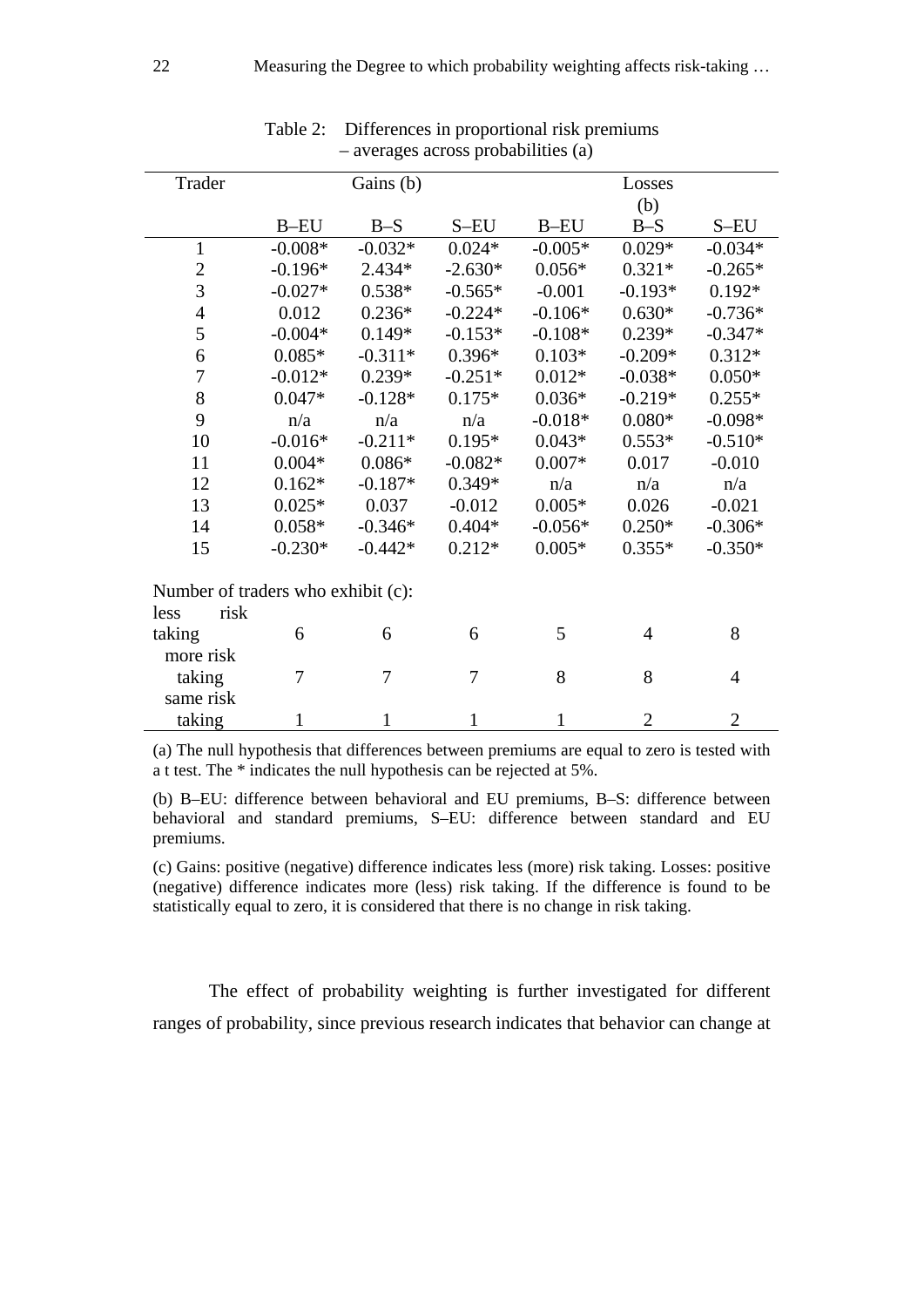<u>.</u>

different levels of probability. An example is the fourfold pattern, showing that both risk aversion and risk seeking can happen in the gain and loss domains depending on the probabilities involved (Tversky and Kahneman  $[7]$ <sup>11</sup> Other examples are Etchart-Vincent [26] and Etchart-Vincent [27], who find evidence that behavior at small probabilities differs from that at high probabilities.<sup>12</sup> Table 3 shows the differences between proportional risk premiums, B–EU and its decomposition into B–S and S–EU. All differences are calculated within four intervals–  $[0.01, 0.25]$ ,  $[0.26, 0.50]$ ,  $[0.51, 0.75]$ ,  $[0.76, 0.99]$  –and then averaged across all probabilities within each interval. As discussed previously, these probabilities refer to the prospect  $(p,\$1,000; 1-p, x_n)$  where  $x_n$  varies across traders but is always positive and greater than \$1,000 in the gain domain (for losses  $x_n$  is more negative than –\$1,000). Hence higher probability *p* means higher chances of getting the smallest gain (loss)  $x_n$ . A t test is adopted to test the null hypothesis that average differences within each interval are equal to zero, and results indicate the null hypothesis can be rejected at 5% in 320 of the 336 intervals. The differences between premiums in Table 3 indicate that the magnitude of the impact of probability weighting can vary and even switch signs for different probabilities. For example, in the gain domain trader 2 shows B–EU becoming more negative as the intervals move towards higher probabilities. This result suggests that probability weighting makes trader 2 take more risk than expected utility predicts, and this effect becomes more pronounced as probabilities increase. In the loss domain trader 1 shows S–EU switching signs as the intervals

 $11$ In the gain domain risk aversion (seeking) is found at high (low) probabilities. In the loss domain risk seeking (aversion) is found at high (low) probabilities.

 $12$ Etchart-Vincent [26] finds evidence that the magnitude of losses affects probability weighting at small probabilities, but not at high probabilities. Etchart-Vincent [27] also finds that the payoff structure of gambles affects probability weighting at moderate and high probabilities, but not at small probabilities.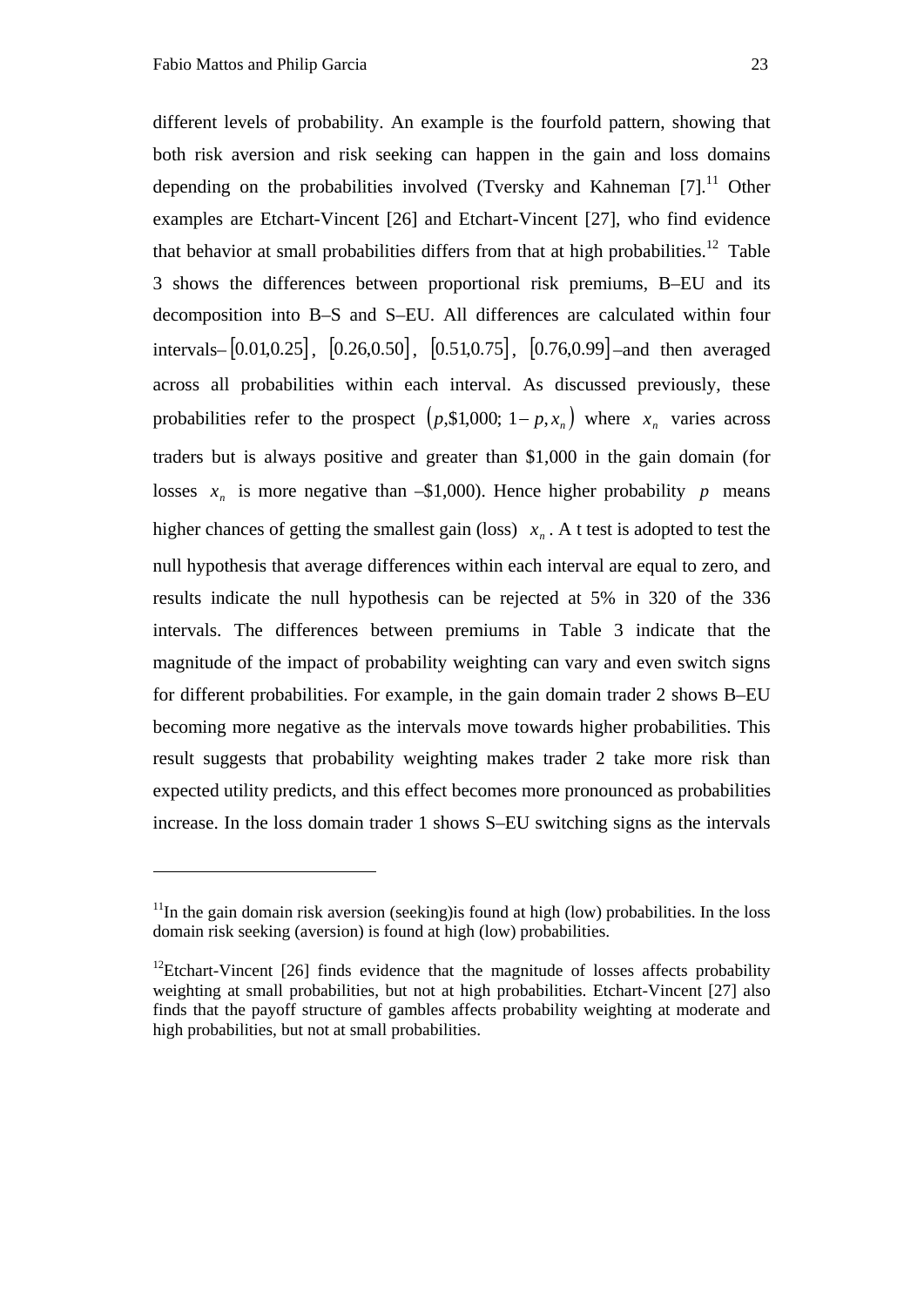move towards higher probabilities. The difference between standard and EU premiums is positive for the two lower intervals and negative for the two higher intervals, implying he believes himself to be relatively more risk seeking (averse) than expected utility predicts when probabilities are lower (higher). Here, Table 3, in Appendix

## **5.3 Value and weighting functions under uncertainty**

The mean value of the estimated parameter of the power function indicates concavity for gains and losses, suggesting traders are risk averse in both domains (Table 4). However, there is also large heterogeneity across traders, and the mean value in the loss domain is highly influenced by trader 9 (Appendix II).<sup>13</sup>

In general, traders exhibit concave value functions in the gain domain (twelve of fifteen traders) and convex value functions in the loss domain (nine of fifteen traders) (Appendix II). Again, value functions elicited in the experiment suggest that most traders follow the standard behavior suggested by prospect theory, with risk aversion for gains and risk seeking for losses. Estimation of weighting functions under uncertainty reveals a similar pattern compared to the findings under risk with respect to its inverse s-shape, as suggested by mean values of the elevation and curvature parameters (Table 4). However, in the gain (loss) domain only seven (five) of fifteen traders exhibit inverse s-shaped curves (Appendix II). Further, estimation results show larger degree of probability weighting under uncertainty, since estimated elevation and curvature parameters under uncertainty are farther from 1 compared to values found under risk (Table 4). In particular, many traders' weighting functions (five for gains and seven for losses) showed a

1

 $13$ If the mean is calculated without trader 9 in the loss domain, the average value function is convex for losses.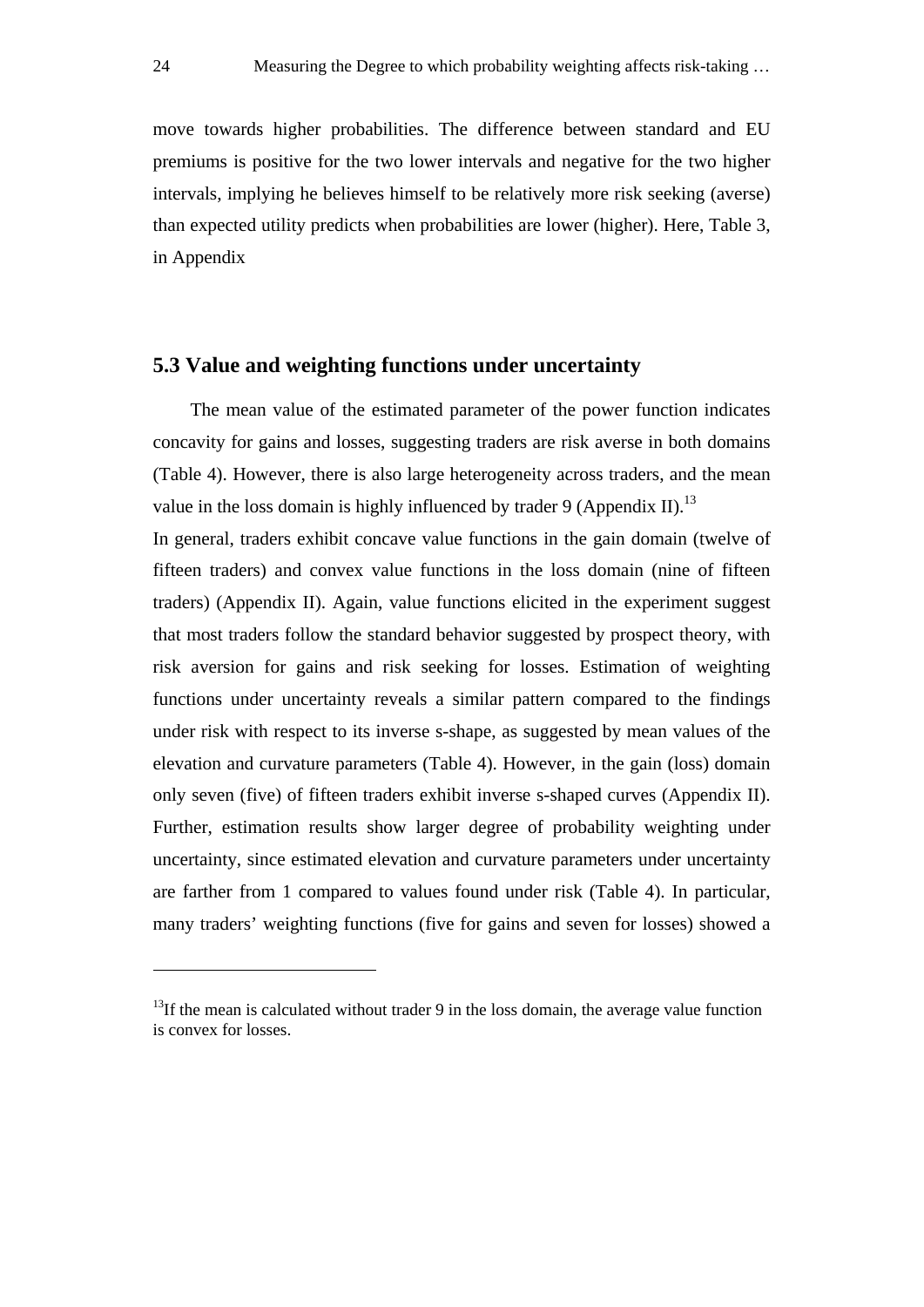low sensitivity to changes in probability. Consequently they tend to give similar weights to different probabilities, accounting for nearly horizontal curves in their weighting functions as indicated by curvature parameters close to zero (Appendix II). Finally, as identified for situations under risk, individual results under uncertainty also show large heterogeneity across traders. As discussed previously, these differences can have distinct impacts in the calculation of uncertainty premiums.

|                           |                                     | Value function (a) | Weighting function (b) |                      |                         |        |  |  |  |
|---------------------------|-------------------------------------|--------------------|------------------------|----------------------|-------------------------|--------|--|--|--|
|                           | gains $(\alpha)$<br>$losses(\beta)$ |                    |                        | elevation $(\theta)$ | $(\delta)$<br>curvature |        |  |  |  |
|                           |                                     |                    | gains                  | losses               | gains                   | losses |  |  |  |
| mean                      | 0.72                                | 1.11               | 0.91                   | 0.74                 | 0.26                    | 0.45   |  |  |  |
| st. dev.                  | 0.27                                | 0.80               | 0.53                   | 0.31                 | 0.39                    | 0.70   |  |  |  |
| $25th$ perc.              | 0.47                                | 0.74               | 0.52                   | 0.51                 | 0.00                    | 0.00   |  |  |  |
| median                    | 0.67                                | 0.93               | 0.78                   | 0.78                 | 0.03                    | 0.09   |  |  |  |
| $75^{\text{th}}$<br>perc. | 0.81                                | 1.10               | 1.17                   | 0.90                 | 0.32                    | 0.63   |  |  |  |

Table 4: Summary statistics for estimated parameters of the value and weighting functions under uncertainty

(a) A power function is estimated as in equation 2. In the gain domain it is concave (convex) if  $\alpha$  is less (greater) than 1. In the loss domain it is concave (convex) if  $\beta$  is greater (less) than 1. Both mean and median adjusted  $R^2$  are 0.99, and both mean and median MSE are 0.04.

(b) The weighting function follows Prelec [25]'s functional form:  $w(p) = \left[-\theta \exp(-\ln p)^{\delta}\right]$ . Both mean and median adjusted R<sup>2</sup> range between 0.97 and 0.99, and both mean and median MSE range between 0.03 and 0.09.

#### **5.4 Proportional uncertainty premiums**

The proportional uncertainty measures are calculated for the expected utility (EU) premium, standard premium and behavioral premium. Their definitions are the same as discussed for risk premiums. Figure 3 shows premiums for gains and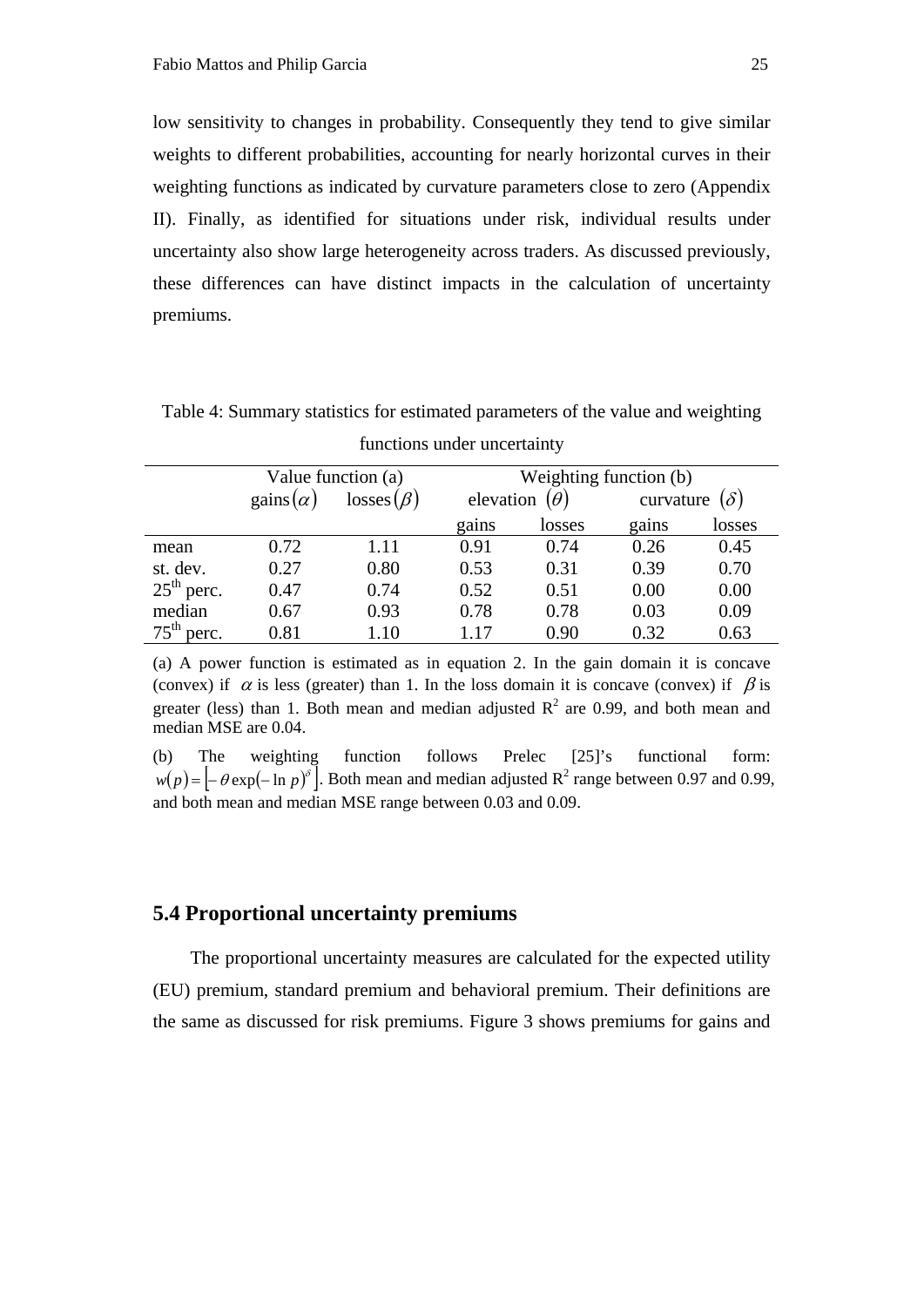losses for each trader averaged across all probabilities in the interval [0.01,0.99]. Using a t test and the null hypothesis that mean premiums are equal to zero, behavioral and EU premiums for all traders are statistically distinguishable from zero at 5%. With regards to standard premiums, the null hypothesis only fails to be rejected for trader 6, 9 and 10 in the gain domain and trader 1, 14 and 15 in the loss domain. In general, the qualitative results are the same as in the experiment under risk. Both behavioral and EU premiums suggest that traders are mainly risk averse for gains and risk seeking for losses, but the magnitudes of premiums can vary. Behavioral (EU) premiums indicate that ten (twelve) traders are risk averse in the gain domain, while seven (ten) traders are risk seeking in the loss domain (Figure 3). Further, deviations from expected utility theory appear to happen more strongly in traders' own perception of their risk attitude (standard premiums) than in their actual behavior (behavioral premiums).





(b) All premiums are statistically distinguishable from zero at 5% (t test), except for standard premium for traders 6, 9 and 10.

(c) All premiums are statistically distinguishable from zero at 5% (t test), except for standard premium for traders 1, 14 and 15.

> Figure 3: Proportional uncertainty premiums – averages across probabilities (a), Gains (b), Losses (c)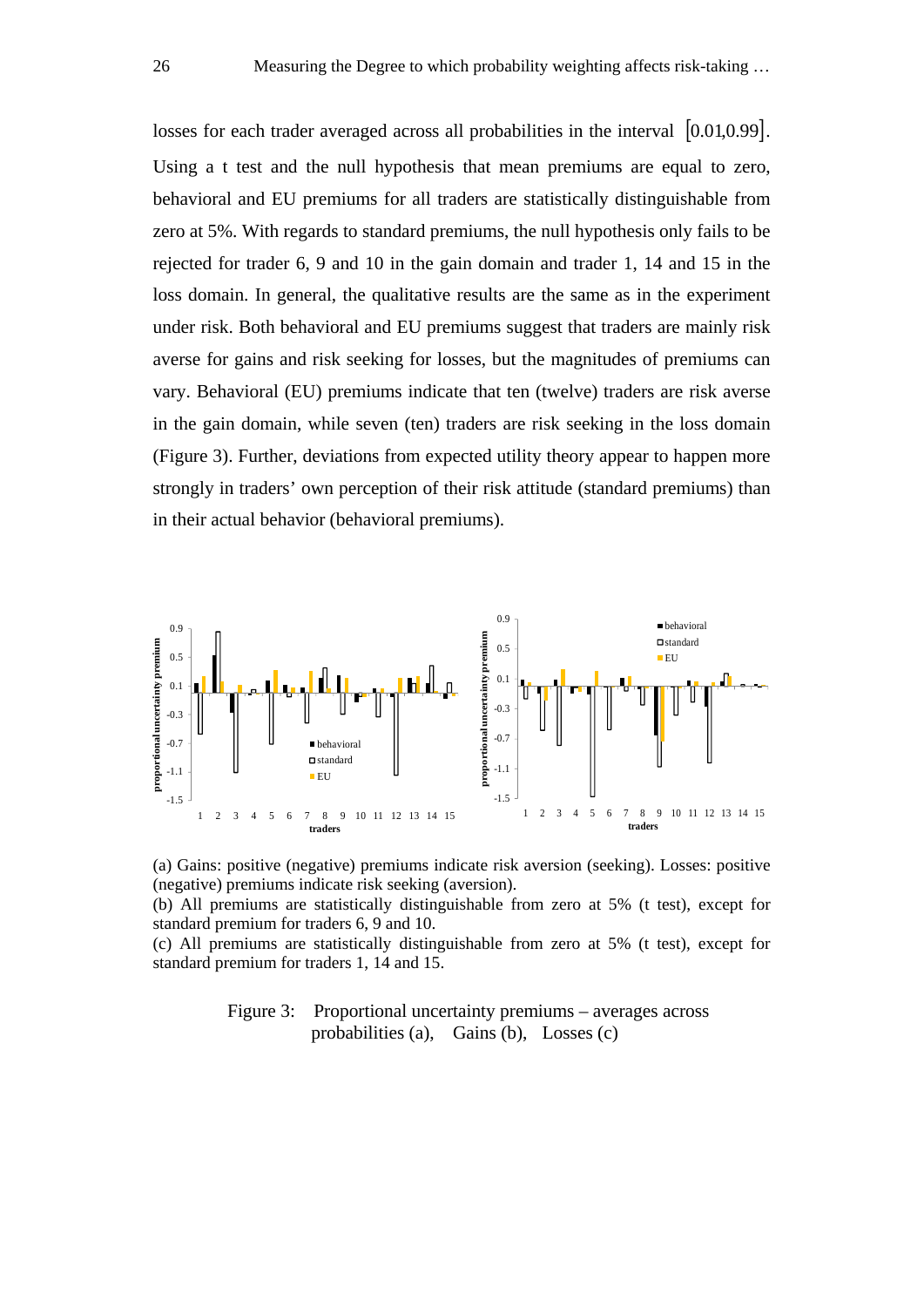1

The difference between behavioral and EU uncertainty premiums (B–EU) and its decomposition using equation (9) are also calculated within the interval [0.01,0.99], and then averaged across all probabilities. Similar to risk premiums, three main findings can be drawn here.<sup>14</sup> Two of them are qualitatively the same as in the experiment under risk: the differences B–EU are relatively small compared to B–S and S–EU, and the differences B–S and S–EU tend to have opposite signs. These two points imply the strongest impact of probability weighting happens on traders' perception on their own risk attitude also under uncertainty. Finally, one finding differs from the experiment under risk. The effect of probability weighting on actual behavior seems to lean towards more risk taking in the gain domain and less risk taking in the loss domains. The difference B–EU indicates less (more) risk taking for five (nine) traders in the gain domain, and for eight (five) in the loss domain.

The analysis of the effect of probability weighting for different levels of probability also reveals similar results to the experiment under risk. Differences between proportional uncertainty premiums calculated within the same four probability intervals as before, and then averaged across all probabilities within each interval, indicate that the magnitude of the impact of probability weighting can vary and also switch signs for different probabilities.15

# **5.5 The effect of probability weighting under risk and uncertainty**

Our findings show the effect of probability weighting is stronger under uncertainty than under risk. Figure 4 exhibits differences between behavioral and EU premiums (B–EU) in the two experiments.

 $14$ Since most results are qualitatively similar to the experiment under risk, calculations of uncertainty premiums are not presented for brevity but are available upon request.

<sup>&</sup>lt;sup>15</sup> These calculations are also not presented for brevity but are available upon request.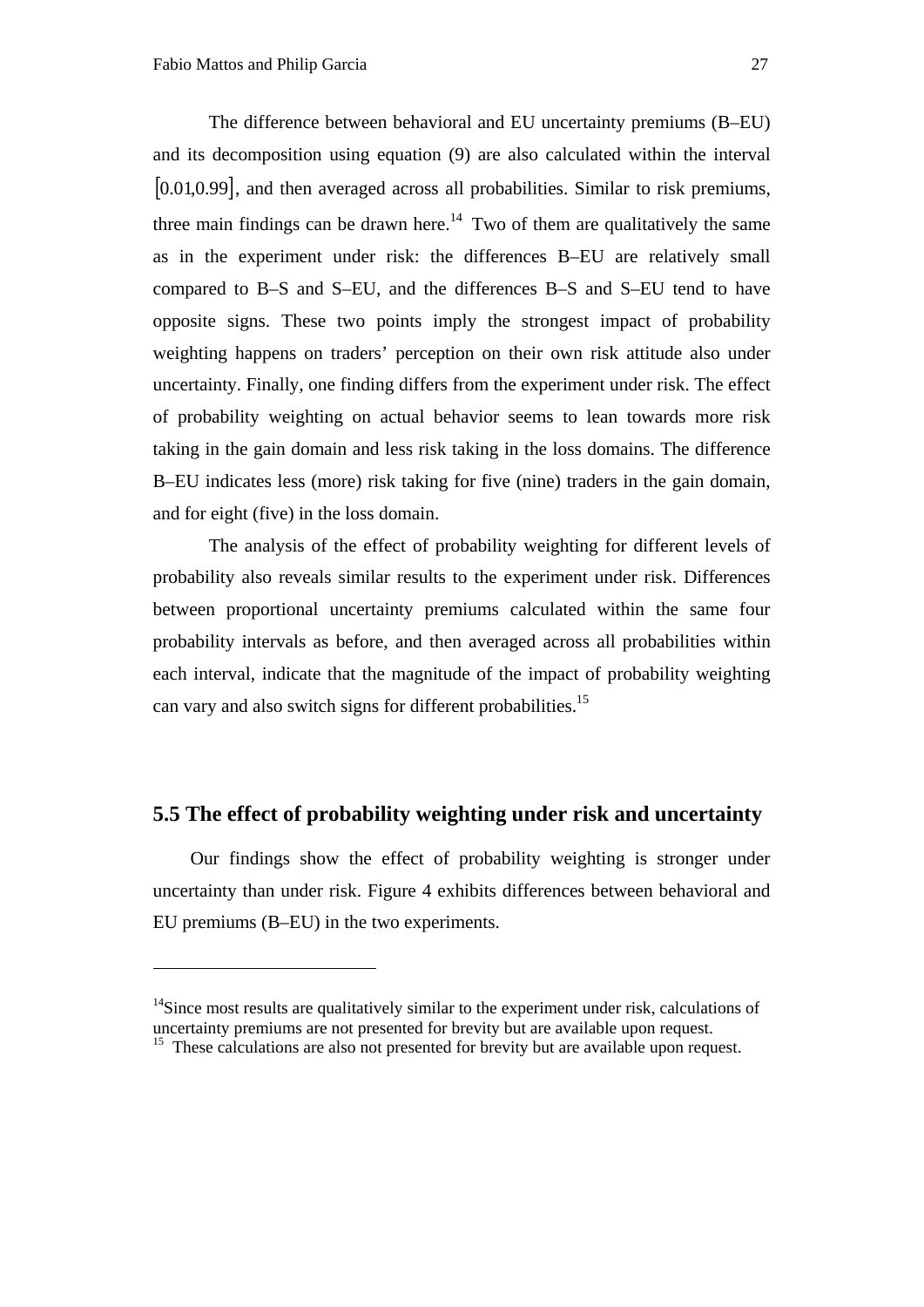

(a) The null hypothesis that the average (B–EU) under risk is equal to the average (B–EU) under uncertainty is tested with Welch F-test. Results show it can be rejected at 1% for all traders, except trader 9 in the gain domain and traders 9 and 15 in the loss domain.

Figure 4: Difference between behavioral and EU premiums (B–EU) under risk and uncertainty (a)



(a) The null hypothesis that the average (S–EU) under risk is equal to the average (S–EU) under uncertainty is tested with Welch F-test. Results show it can be rejected at 1% for all traders, except traders 14 and 15 in the gain domain and trader 10 in the loss domain.

Figure 5: Difference between standard and EU premiums (S–EU) under risk and uncertainty (a)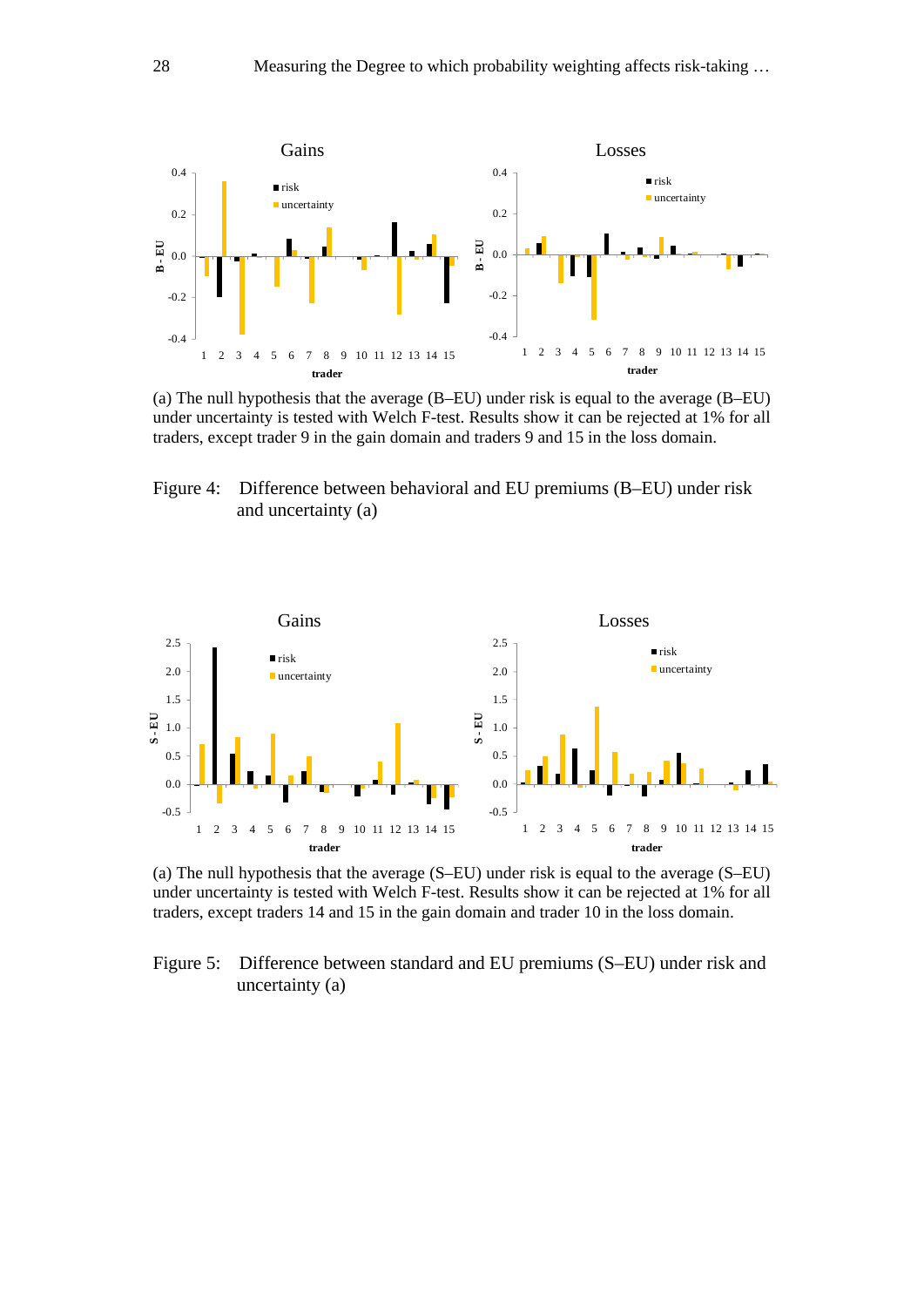The null hypothesis that the average (B–EU) under risk is equal to the average (B–EU) under uncertainty is tested with a Welch F-test. The null hypothesis can be rejected at 1% for all traders, except trader 9 in the gain domain and traders 9 and 15 in the loss domain. Results indicate that the magnitudes of deviations from expected utility theory are generally larger under uncertainty than they are under risk, and they also seem to be more pronounced for gains than for losses. Figure 4 also shows the direction of the effect of probability weighting can change depending on the environment. The sign of B–EU is different under risk than it is under uncertainty for four (six) traders in the gain (loss) domain. Similar findings can be seen for the effect of probability weighting on traders' perception on their own risk attitude. Figure 5 exhibits differences between standard and EU premiums (S–EU).The null hypothesis that the average (S–EU) under risk is equal to the average (S–EU) under uncertainty is also tested with a Welch F-test. The null hypothesis can be rejected at 1% for all traders, except trader 14 and 15 in the gain domain and trader 10 in the loss domain. Again, these differences tend to be larger under uncertainty than under risk, and the direction of the effect of probability weighting also can change depending on the environment; the sign of S–EU differs across experiments for five (six) traders in the gain (loss) domain.

# **6 Discussion and Conclusions**

The study empirically investigates the impact of probability weighting on financial decisions using a group of professional traders and a novel approach based on risk and uncertainty premiums. Despite the relatively small sample size in the experiment, our framework applied to real decision makers offers informative results.

Professional traders exhibit probability weighting in their choices. This is consistent with the experiment conducted by Fox et al. [8] under different market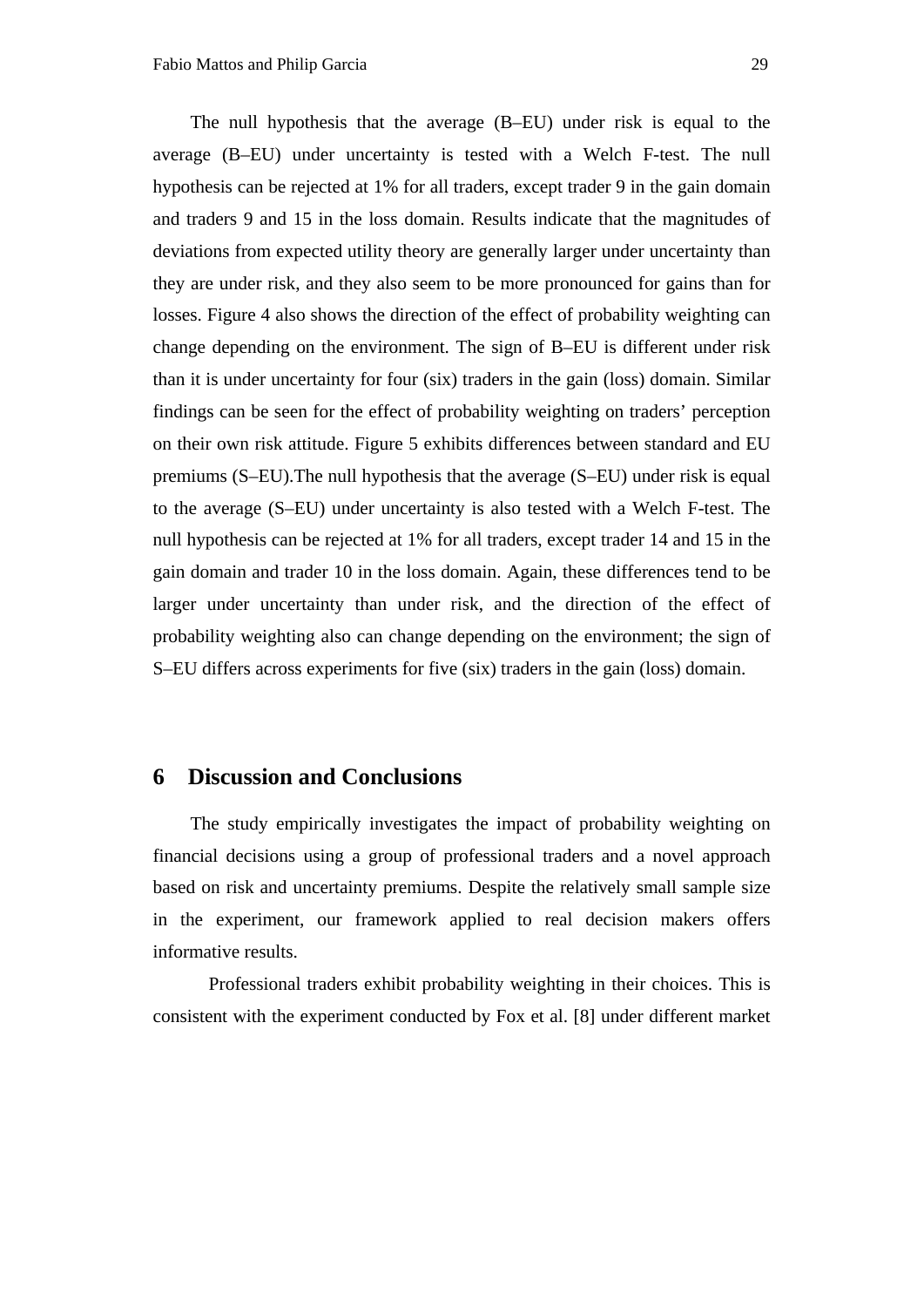conditions and using different types of securities. The fact that both studies separated by time and differences in the markets examined find that probability weighting is an important determinant of financial decisions emphasizes its significance in understanding the nature of risk and the resultant risk-return behavior using prospect theory.

Probability weighting also has a substantial impact on behavior. Many situations exist in which premiums change sign when probability weighting is introduced. For instance, risk aversion (risk seeking) changes to risk seeking (risk aversion) in the presence of probability weighting. In other situations probability weighting enhances dramatically the intensity of risk aversion or risk seeking. Further, behavior is not homogenous across probabilities. The magnitude and direction of deviations from expected utility theory can vary depending on the level of probabilities. This result is in line with previous research which finds evidence of distinct behavior at small and large probabilities (Harbaugh et al. [28]; Etchart-Vincent [26]; Etchart-Vincent [27]). Harbaugh et al. [28], for example, find that individuals are risk averse over small-probability gains but risk seeking over high-probability gains. Conversely, they find risk aversion over high-probability losses and risk seeking over small-probability losses. Even though our discussion is framed in terms of deviations from expected utility theory, it supports the notion that behavior changes over different levels of probability.

Probability weighting affects traders' perceptions of their own risk attitude more intensely than it affects their actual behavior. Standard premiums are generally of larger magnitude than behavioral premiums, meaning EU premiums tend to be closer to behavioral premiums than to standard premiums. This suggests traders believe themselves to be more risk averse or risk seeking than their actual behavior shows, which implies their behavior is closer to expected utility theory than they perceive it to be. Here it is important to note this finding may be related to the environment in which our traders work. The trading group encourages its traders to trade with discipline and responsible risk management, which may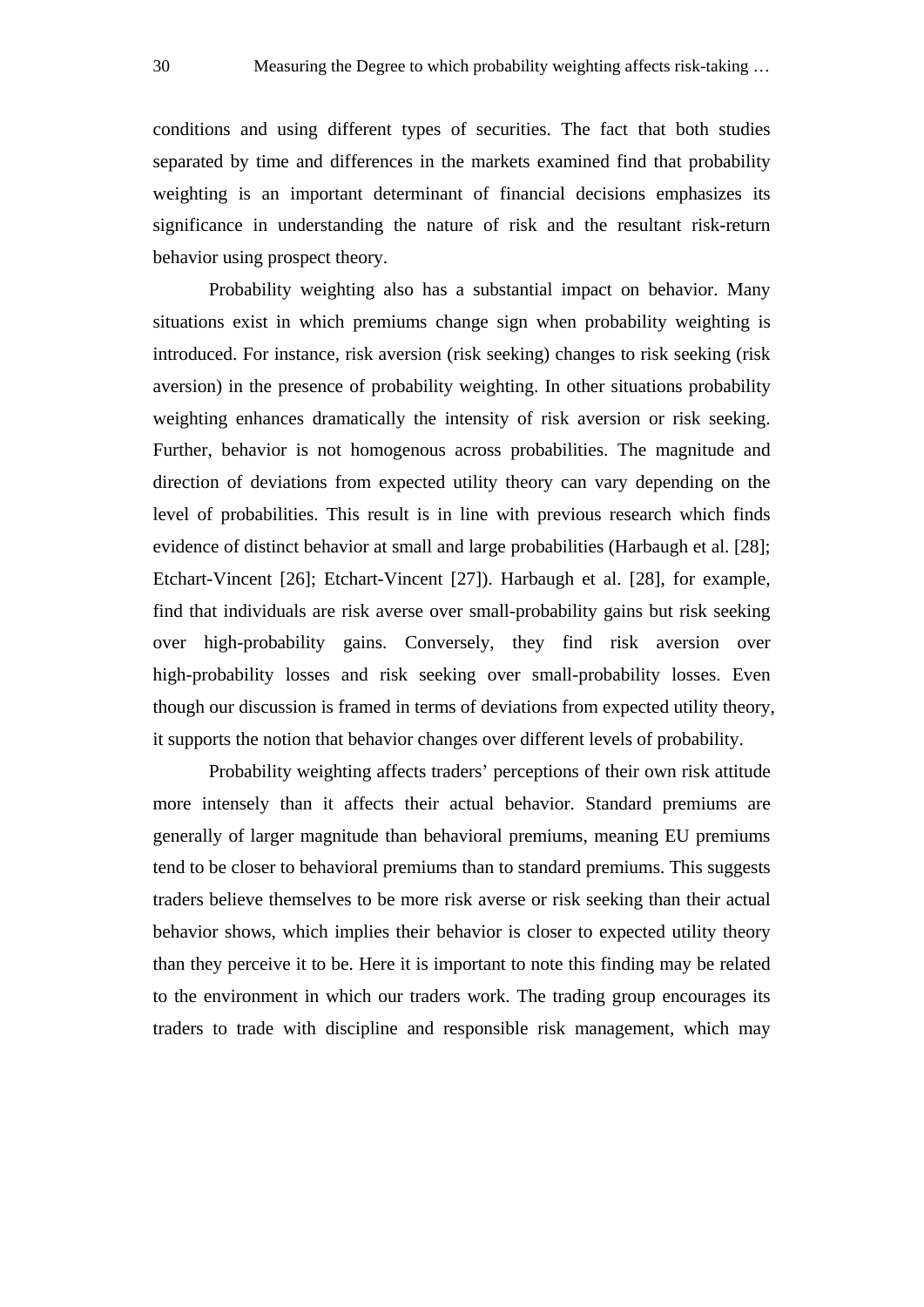attenuate the impact of probability weighting on behavior even though it is still pronounced in traders' perceptions. This idea is consistent with studies which find that market experience (here gained through either traders' own experience or obtained from former traders) reduces deviations from expected utility theory (List [29] and [30]; Feng and Seasholes [31]). It is also in line with results by Liu et al. [32] in that deviations from expected utility theory tend to be smaller among traders who place orders combining calls, puts and the underlying asset, which are essentially the types of trades used by traders studied here. In addition, Zaloom [33] and [34] points out the importance of discipline and self-control in trading, highlighting that knowing when to place a trade and how much to trade are important skills for traders. It is possible that traders learn these skills through discussions with former traders available to help them in the trading group.

Finally, risk-averse or risk-seeking behavior is more intense under conditions of uncertainty than it is under conditions of risk. This finding is consistent with previous studies including Tversky and Fox [35], who find that the effect of probability weighting is more pronounced under uncertainty than risk. They argue that departures from expected utility theory are amplified by ambiguity. Similarly, Fox et al. [8] find that investors who participate in their experiments tend to follow expected utility theory in decisions where objective probabilities are known, but depart from expected utility theory in decisions involving a subjective assessment of probabilities. Clearly, larger deviations from expected utility theory emerge when individuals need to make their own assessments about the likelihood of events.

Overall, the findings support the existence of bias and heuristics when investors make decisions under conditions of risk and uncertainty. It also supports the usefulness of the tradeoff method and behavioral risk premiums to gather experimental data to empirically investigate the importance of probability weighting. By combining procedures developed by Hilton [21] and Davies and Satchell [15], we provide a useful measure of the degree that actual behavior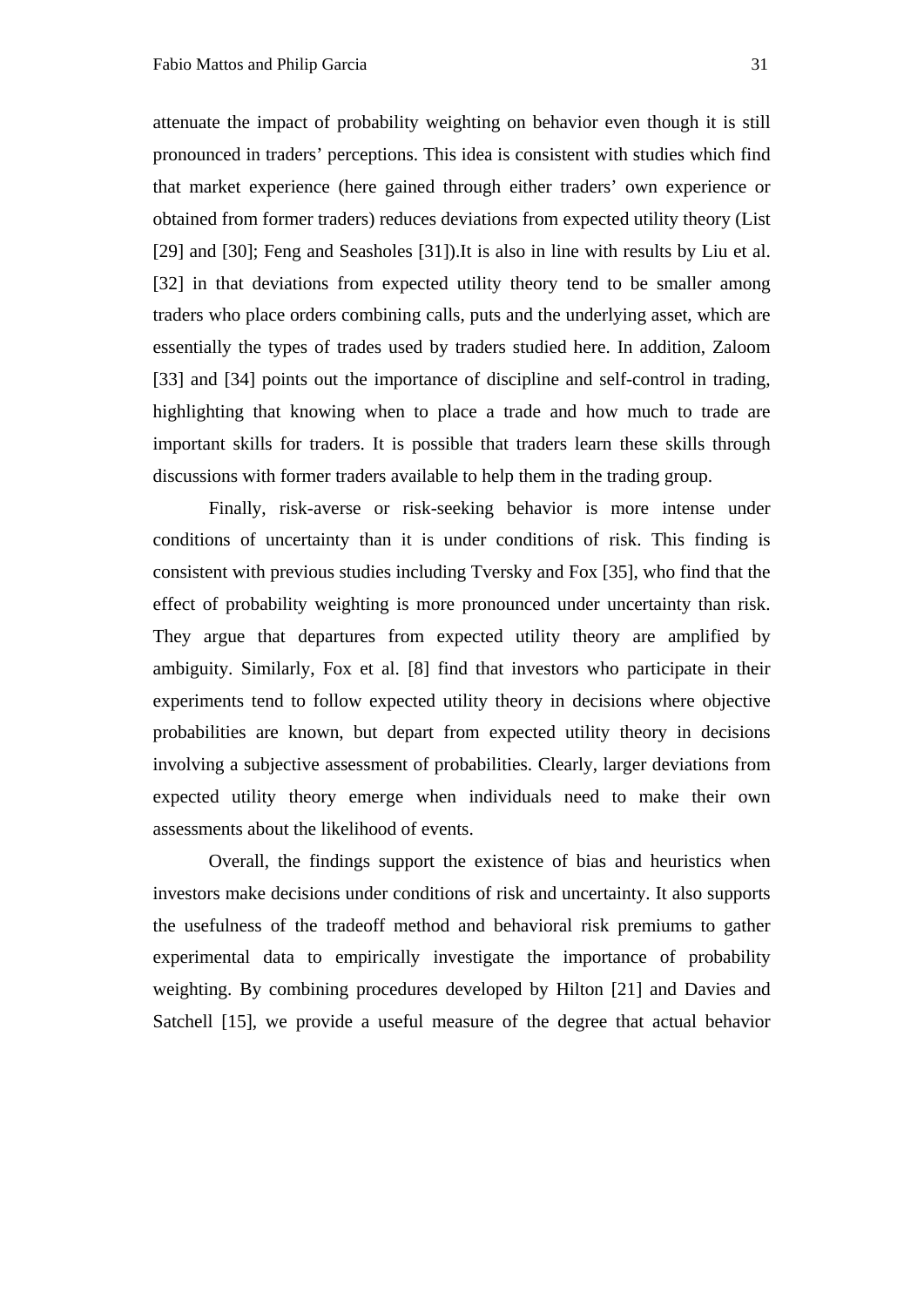deviates from expected utility behavior.

The results also provide insights on the effect of probability weighting in financial decisions, which is important not only to understand market movements but also in evaluating other situations. For instance, Fehr and Tyran [36] consider the interaction between rational and irrational agents and discuss evidence that even a small degree of individual irrationality (such as probability weighting) can cause large deviations from aggregate predictions in rational models. Here, we find a high degree of heterogeneous behavior across investors, which suggest the nature and magnitude of individual irrationality may be highly diverse, making it quite difficult to predict its effect on aggregate market behavior. Importantly, understanding individual behavior also is of value in its own right in many settings. For instance, a manager of professional traders may need to understand individual investor behavior to properly train and advise them. In this context, our measures can provide an indication of the value of reducing the effect of probability weighting on trading decisions.

# **References**

- [1] P.J.H. Schoemaker, The Expected Utility Model: Its Variants, Purposes, Evidence, and Limitations, *Journal of Economic Literature*, **20**, (1982), 529-563.
- [2] W.F.M. De Bondt and R.H. Thaler, *Financial Decision-Making in Markets and Firms: A Behavioral Perspective*, in: R. Jarrow, V. Malsimovic and W.T. Ziemba (Eds.), Handbooks in Operations Research and Management Science, **9**, Finance.Elsevier Science B.V., 1995.
- [3] C. Starmer, Developments in Non-Expected Utility Theory: The Hunt for a Descriptive Theory of Choice under Risk, *Journal of Economic Literature*, **38**, (2000), 332-382.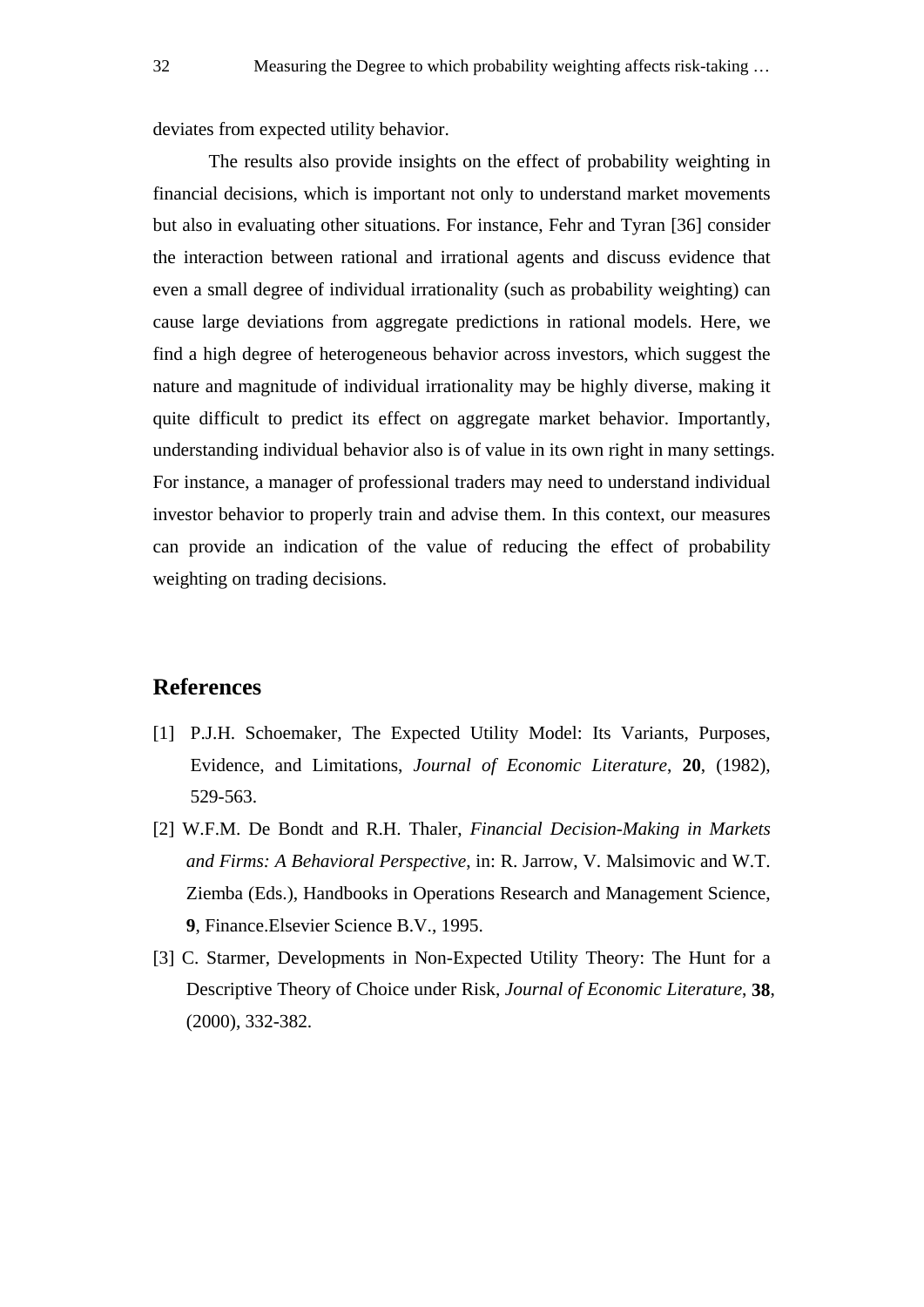- [4] D. Hirshleifer, Investor Psychology and Asset Pricing, *The Journal of Finance*, **56**, (2001), 1533-1597.
- [5] N. Barberis and R. Thaler, *A Survey of Behavioral Finance*, in: G.M. Constantinides, M. Harris and RE.M. Stulz (Eds.), Handbook of The Economics of Finance, Elsevier Science/North-Holland, 2003.
- [6] D. Kahneman and A. Tversky, Prospect Theory: An Analysis of Decision under Risk, *Econometrica*, **47**, (1979), 263-291.
- [7] A. Tversky and D. Kahneman, Advances in Prospect Theory: Cumulative Representation of Uncertainty, *Journal of Risk and Uncertainty*, **5**, (1992), 297-323.
- [8] C.R. Fox, B.A. Rogers and A. Tversky, Options Traders Exhibit Subadditive Decision Weights, *Journal of Risk and Uncertainty*, **13**, (1996), 5-17.
- [9] T. Langer, M. Weber, Myopic Prospect Theory vs. Myopic Loss Aversion: How General is the Phenomenon?, *Journal of Economic Behavior & Organization*, **56**, (2005), 25-38.
- [10] P. Blavatskyy and G. Pogrebna, Myopic Loss Aversion Revisited: The Effect of Probability Distortions in Choice Under Risk, *Working Paper*, **249**, Institute for Empirical Research in Economics, University of Zurich, (2005).
- [11] G.B. Davies and S.E. Satchell, Continuous Cumulative Prospect Theory and Individual Asset Allocation, *Working Paper*, University of Cambridge, (2005).
- [12] F.L. Mattos, P. Garcia and J.M.E. Pennings, Probability Weighting and Loss Aversion in Futures Hedging, *The Journal of Financial Markets*, **11**, (2008), 433-452.
- [13] M.S. Haigh and J.A. List, Do Professional Traders Exhbit Myopic Loss Aversion? An Experimental Analysis, *The Journal of Finance*, **60**, (2005), 523-534.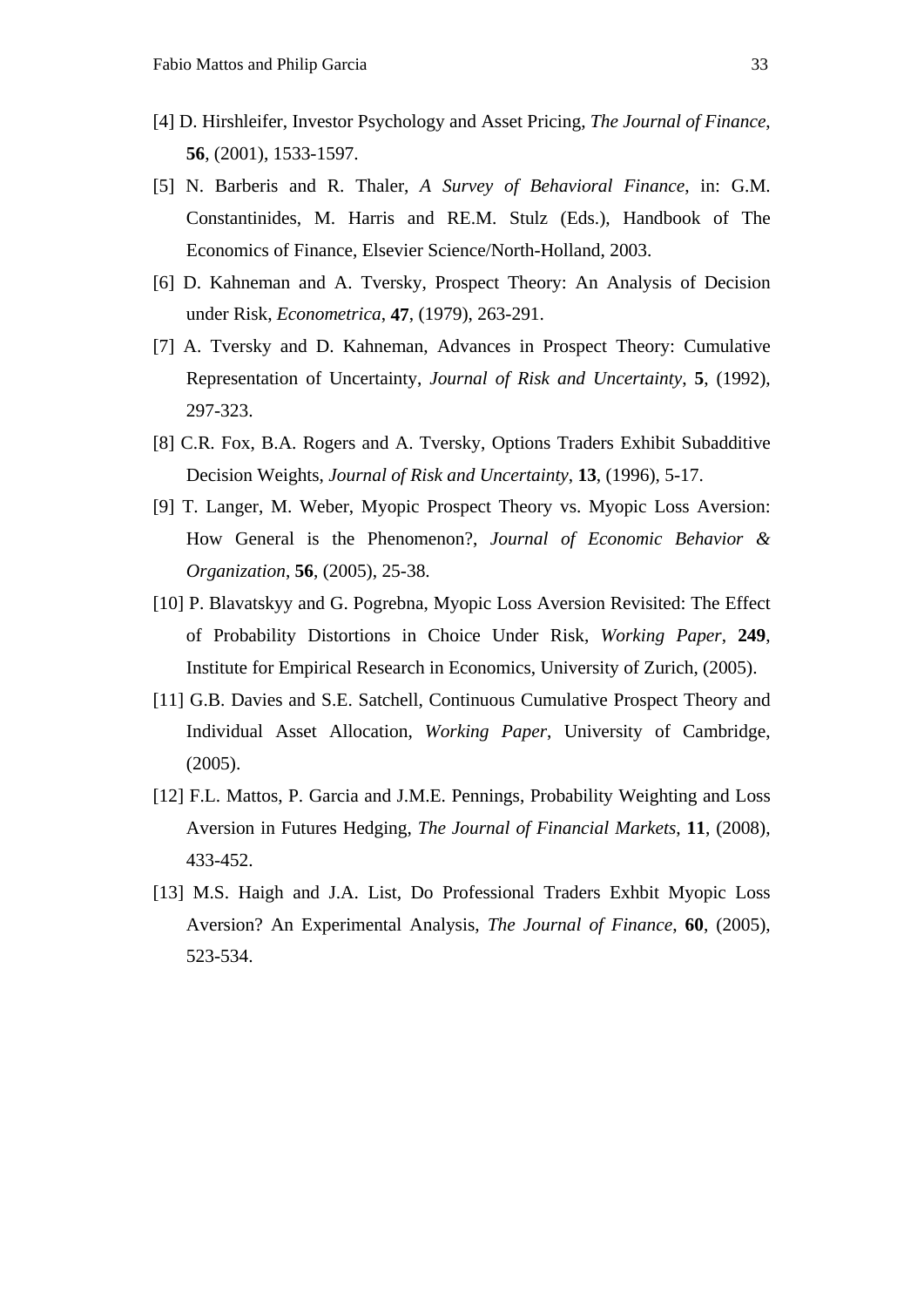- [14] J.E. Alevy, M.S. Haigh and J.A. List, Information Cascades: Evidence from a Field Experiment with Financial Market Professionals, *The Journal of Finance*, **62**, (2007), 151-180.
- [15] G.B. Davies and S.E. Satchell, The Behavioural Components of Risk Aversion, *Journal of Mathematical Psychology*, **51**, (2007), 1-13.
- [16] M. Abdellaoui, Parameter-Free Elicitation of Utility and Probability Weighting Functions, *Management Science*, **46**, (2000), 1497-1512.
- [17] M. Abdellaoui, F. Vossmann and M. Weber, Choice-Based Elicitation and Decomposition of Decision Weights for Gains and Losses Under Uncertainty, *Management Science*, **51**, (2005), 1384-1399.
- [18] H. Levy and M. Levy, Arrow-Pratt Risk Aversion, Risk Premium and Decision Weights, *The Journal of Risk and Uncertainty*, **25**, (2002), 265-290.
- [19] A.B. Berkelaar, R. Kouwenberg and T. Post, Optimal Portfolio Choice Under Loss Aversion, *The Review of Economics and Statistics*, **86**, (2004), 973-987.
- [20] S. Hwang and S.E. Satchell, The Magnitude of Loss Aversion Parameters in Financial Markets, *Working Paper*, University of Cambridge, (2005).
- [21] R.W. Hilton, Risk Attitude under Two Alternative Theories of Choice Under Risk, *Journal of Economic Behavior & Organization*, **9**, (1988), 119-136.
- [22] G.W. Harrison and J.A. List, Field Experiments, *Journal of Economic Literature*, **42**, (2004), 1009-1055.
- [23] P. Wakker and D. Deneffe, Eliciting von Neumann-Morgenstern Utilities When Probabilities Are Distorted or Unknown, *Management Science*, **42**, (1996), 1131-1150.
- [24] J.C. Hershey, H.C. Kunreuther and P.J.H. Schoemaker, Sources of Bias in Assessment Procedures for Utility Functions, *Management Science*, **28**, (1982), 936-954.
- [25] D. Prelec, The Probability Weighting Function, *Econometrica*, **66**, (1998), 497-527.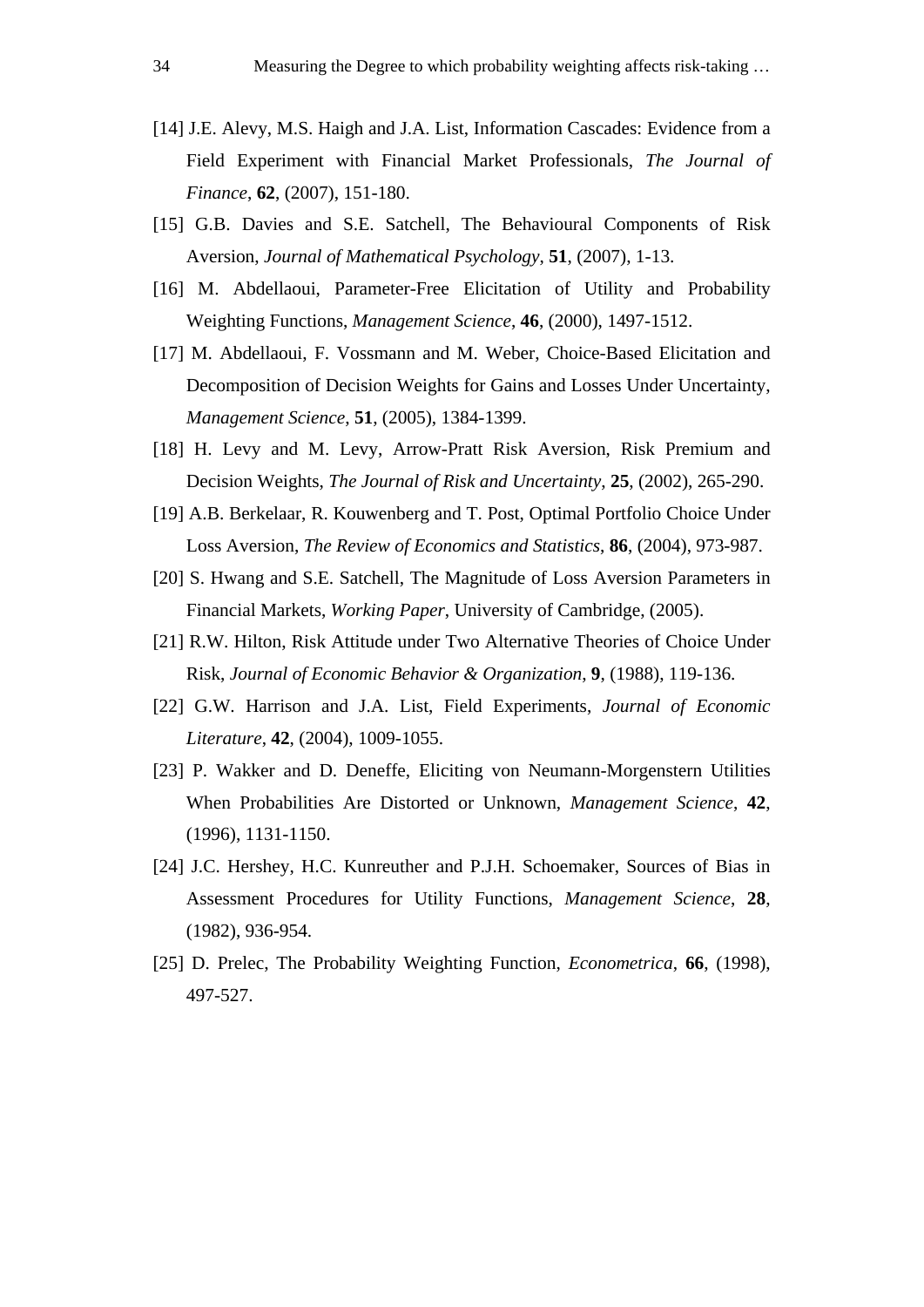- [26] N. Etchart-Vincent, Is Probability Weighting Sensitive to the Magnitude of Consequences? An Experimental Investigation on Losses, *The Journal of Risk and Uncertainty*, **28**, (2004), 217-235.
- [27] N. Etchart-Vincent, Probability Weighting and the 'Level' and 'Spacing' of Outcomes: An Experimental Study Over Losses, *The Journal of Risk and Uncertainty*, **39**, (2009), 45-63.
- [28] W.T. Harbaugh, K. Krause and L. Vesterlund, Risk Attitudes of Children and Adults: Choices Over Small and Large Probability Gains and Losses, *Experimental Economics*, **5**, (2002), 53-84.
- [29] J.A. List, Does Market Experience Eliminate Market Anomalies?, *The Quarterly Journal of Economics*, **118**, (2003), 41-71.
- [30] J.A. List, Neoclassical Theory Versus Prospect Theory: Evidence from the Marketplace, *Econometrica*, **72**, (2004), 615-625.
- [31] L. Feng, and M.S. Seascholes, Do Investor Sophistication and Trading Experience Eliminate Behavioral Biases in Financial Markets?, *Review of Finance*, **9**, (2005), 305-351.
- [32] Y. Liu, M. Wang and Z. Zhao, Narrow Framing: Professions, Sophistication, and Experience, *The Journal of Futures Markets*, **30**, (2010), 203-229.
- [33] C. Zaloom, The Productive Life of Risk, *Cultural Anthropology*, **19**, (2004), 365-391.
- [34] C. Zaloom, *The Discipline of Speculators*, in: A. Ong and S.J. Collier (Eds.), Global Assemblages: Technology, Politics, and Ethics as Anthropological Problems, Blackwell Publishing, 2005.
- [35] A. Tversky and C.R. Fox, Weighting Risk and Uncertainty, *Psychological Review*, **102**, (1995), 269-283.
- [36] E. Fehr and J. Tyran, Individual Irrationality and Aggregate Outcomes, *Working Paper* **252**, Institute for Empirical Research in Economics, University of Zurich, (2005).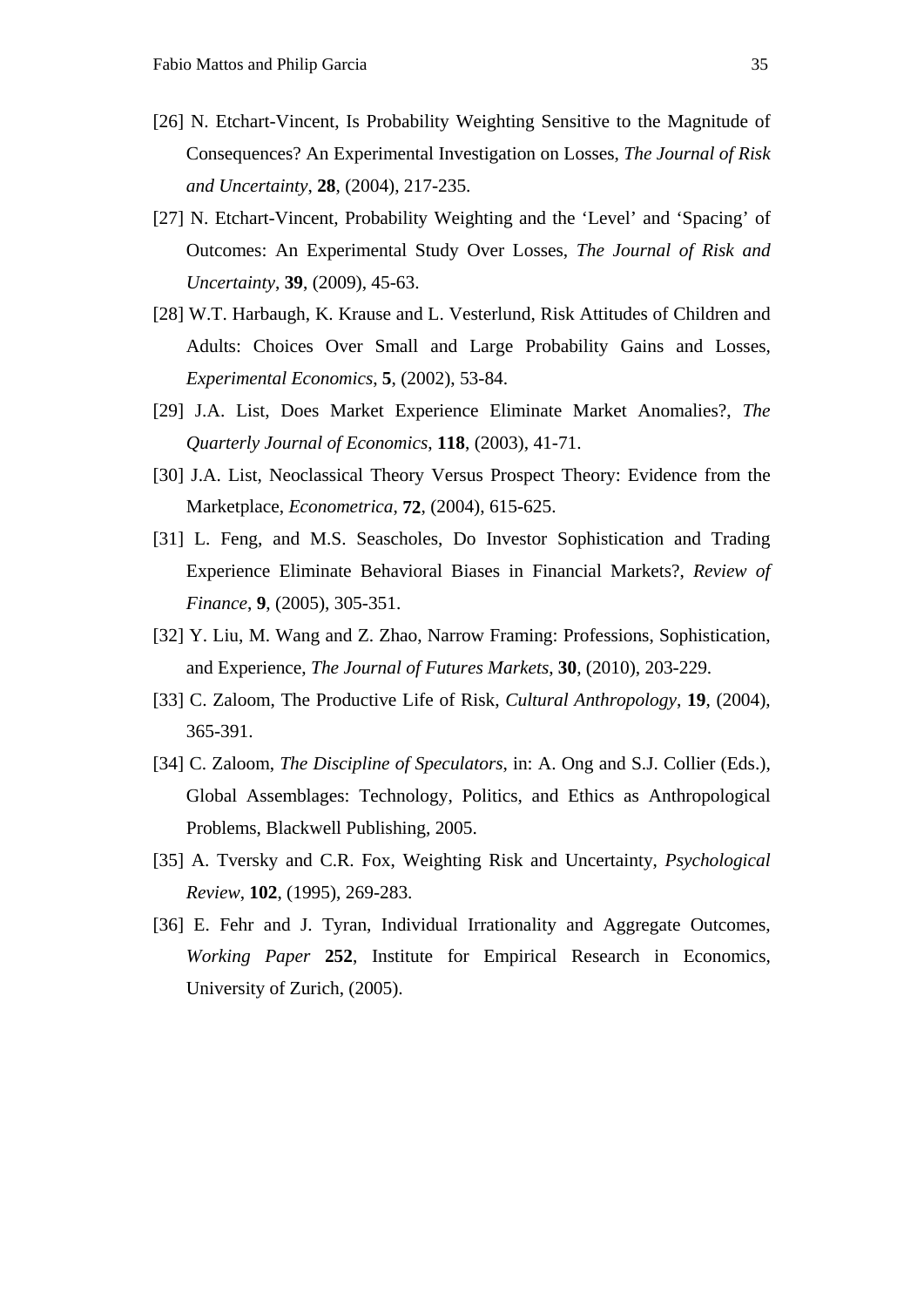# **Appendix I**

Assume a prospect  $x$  that yields outcomes  $x_1$  with probability  $p$  and  $x_n$  with probability  $1-p$ . Considering the absence of probability weighting  $(w(p) = p)$  and a power value function with a reference point separating gains and losses as in equation 10, the expected utility (EU) premium can be calculated as in equations 11 through 14 for the gain domain and equations 15 through 18 for the loss domain. The extension to behavioral and standard premiums is performed simply by replacing *p* by  $w(p)$  as needed.

$$
v(x) = \begin{cases} x^{\alpha} & x > 0 \\ -\lambda(-x)^{\beta} & x \le 0 \end{cases}
$$
 (10)

$$
V(x) = v\left(EV(x) - r_G^{EU}\right) \tag{11}
$$

$$
p v(x_1) + (1 - p) v(x_n) = v\left(p x_1 + (1 - p) x_n - r_G^{EU}\right)
$$
\n(12)

$$
px_1^{\alpha} + (1-p)x_n^{\alpha} = (px_1 + (1-p)x_n - r_G^{EU})^{\alpha}
$$
\n(13)

$$
r_G^{EU} = px_1 + (1-p)x_n - (px_1^{\alpha} + (1-p)x_n^{\alpha})^{1/\alpha}
$$
 (14)

$$
V(x) = v(EV(x) - r_L^{EU})
$$
\n(15)

$$
p v(x_1) + (1 - p) v(x_n) = v\big(p x_1 + (1 - p) x_n - r_L^{EU}\big) \tag{16}
$$

$$
p\left[-\lambda\left(-x_{1}\right)^{\beta}\right]+\left(1-p\right)\left[-\lambda\left(-x_{n}\right)^{\beta}\right]=-\lambda\left\{-\left[p\left(-x_{1}\right)+\left(1-p\right)\left(-x_{n}\right)-r_{L}^{EU}\right]^{\beta}\right\}\tag{17}
$$

$$
r_L^{EU} = px_1 + (1-p)x_n + \left[p(-x_1)^{\beta} + (1-p)(-x_n)^{\beta}\right]^{1/\beta}.
$$
 (18)

The premiums are calculated from the data obtained in the experiment with traders. Points  $x_1$  and  $x_n$  are the first and last points elicited in the experiment. The first point is always 1,000 but the last point depends on how each trader makes choices during the experiment. In the experiment under risk  $x_n$  ranges from 4,200 to 41,900 for gains and from  $-2,100$  to  $-31,500$  for losses. In the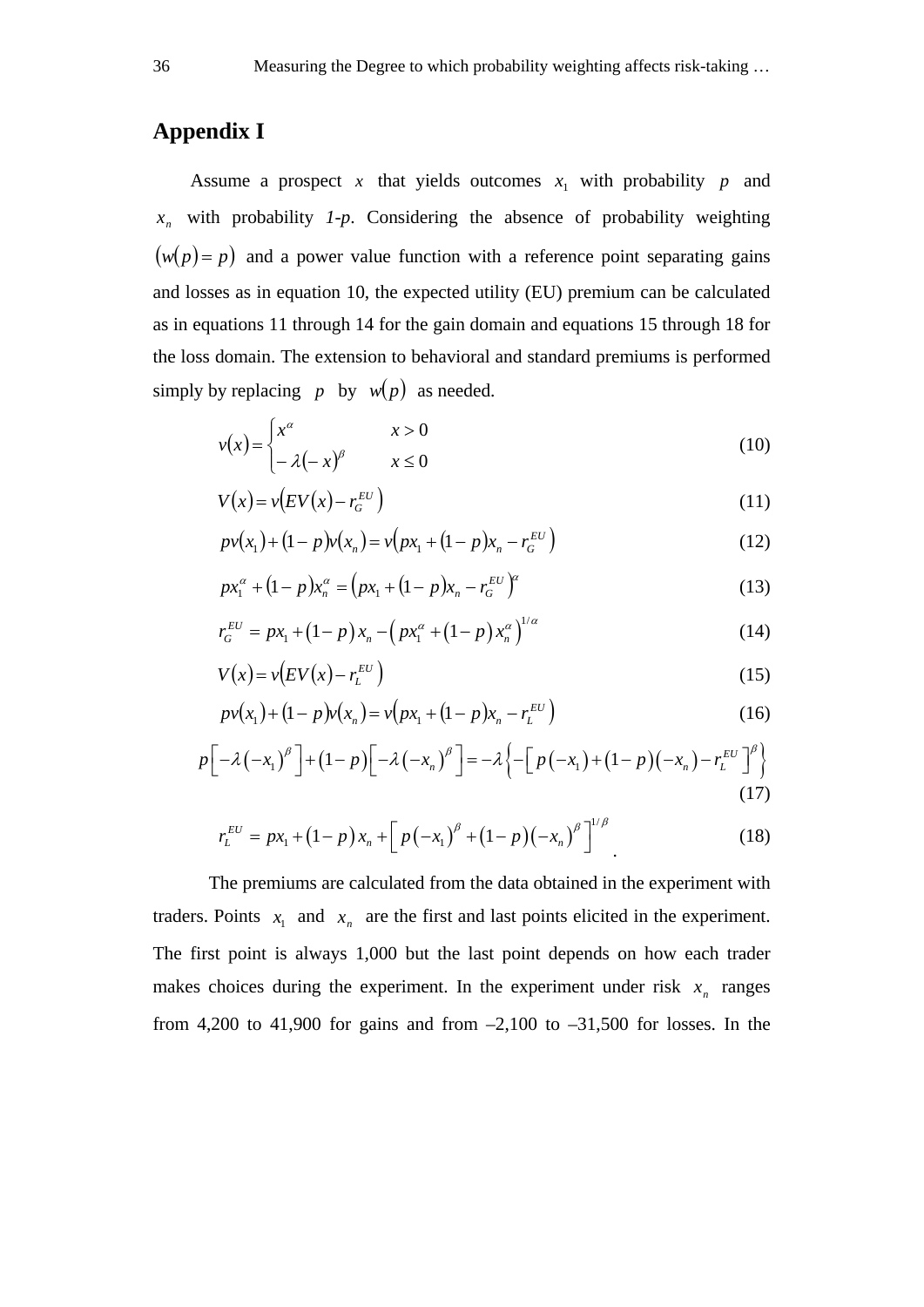experiment under uncertainty it goes from 4,500 to 38,800 for gains and –1,000 to –36,200 for losses.

# **Appendix II**

| Trader                  |                  | Value function (a) | Weighting function (b) |                       |       |                      |  |  |
|-------------------------|------------------|--------------------|------------------------|-----------------------|-------|----------------------|--|--|
|                         | gains $(\alpha)$ | $losses(\beta)$    |                        | elevation( $\theta$ ) |       | curvature $(\delta)$ |  |  |
|                         |                  |                    | gains                  | losses                | gains | losses               |  |  |
| <b>Risk</b>             |                  |                    |                        |                       |       |                      |  |  |
| $\mathbf{1}$            | 0.77             | 1.16               | 1.08                   | 0.98                  | 1.29  | 0.80                 |  |  |
| $\overline{\mathbf{c}}$ | 0.74             | 1.31               | 0.00<br>0.09<br>0.52   |                       |       | 0.53                 |  |  |
| 3                       | 0.93             | 0.69               | 0.33                   | 1.54<br>1.87          |       | 1.47                 |  |  |
| $\overline{4}$          | 0.58             | 0.75               | 0.83                   | 0.39                  | 0.43  | 1.04                 |  |  |
| 5                       | 0.89             | 0.62               | 0.80                   | 0.65                  | 0.67  | 0.75                 |  |  |
| $\boldsymbol{6}$        | 0.81             | 0.73               | 1.73                   | 1.46                  | 0.73  | 0.65                 |  |  |
| $\overline{7}$          | 0.87             | 0.83               | 0.75                   | 1.07                  | 0.77  | 0.88                 |  |  |
| 8                       | 0.78             | 0.83               | 1.26                   | 1.43                  | 0.73  | 0.91                 |  |  |
| 9                       | $\overline{a}$   | 0.71               | 1.00                   | 0.83                  | 0.09  |                      |  |  |
| 10                      | 1.19             | 1.27               | 1.42                   | 0.66<br>1.17          |       | 0.59                 |  |  |
| 11                      | 0.82             | 0.93               | 0.92                   | 1.01                  |       | 0.63                 |  |  |
| 12                      | 0.63             | $\qquad \qquad -$  | 1.29                   | 1.00                  | 0.49  | 0.00                 |  |  |
| 13                      | 0.72             | 0.91               | 0.95                   | 0.97                  | 0.62  | 0.73                 |  |  |
| 14                      | 0.81             | 0.66               | 1.98                   | 0.70                  | 1.03  | 0.77                 |  |  |
| 15                      | 1.60             | 1.08               | 1.39                   | 0.67                  | 0.32  | 0.34                 |  |  |
| Uncertainty             |                  |                    |                        |                       |       |                      |  |  |
| $\mathbf{1}$            | 0.47             | 0.85               | 0.53                   | 0.83                  | 0.00  | 0.00                 |  |  |
| $\overline{c}$          | 0.70             | 1.85               | 2.48                   | 0.57                  | 0.28  | 0.30                 |  |  |
| 3                       | 0.45             | 0.51               | 0.37                   | 0.47                  | 0.00  | 0.00                 |  |  |
| $\overline{4}$          | 1.11             | 1.29               | 1.14                   | 1.11                  | 1.00  | 1.00                 |  |  |
| 5                       | 0.40             | 0.50               | 0.50                   | 0.30                  | 0.00  | 0.00                 |  |  |
| $\sqrt{6}$              | 0.67             | 0.98               | 0.78                   | 0.43                  | 0.19  | 0.43                 |  |  |
| $\boldsymbol{7}$        | 0.47             | 0.78               | 0.50                   | 0.79                  | 1.00  | 1.00                 |  |  |
| 8                       | 0.78             | 1.09               | 1.21                   | 0.81                  | 0.02  | 0.00                 |  |  |
| 9                       | 0.65             | 3.74               | 0.76                   | 0.81                  | 0.00  | 0.00                 |  |  |
| 10                      | 1.25             | 1.10               | 0.99                   | 0.56                  | 0.04  | 0.00                 |  |  |
| 11                      | 0.79             | 0.81               | 0.65                   | 0.76                  | 0.03  | 0.09                 |  |  |
| 12                      | 0.46             | 0.54               | 0.38                   | 0.33                  | 0.00  | 0.00                 |  |  |
| 13                      | 0.61             | 0.70               | 0.88                   | 1.44                  | 0.92  | 2.58                 |  |  |
| 14                      | 0.83             | 1.00               | 1.20                   | 0.99                  | 0.01  | 0.58                 |  |  |
| 15                      | 1.13             | 0.93               | 1.24                   | 0.97                  | 0.36  | 0.69                 |  |  |

Table 5: Estimated parameters of value and weighting functions

(a) A power function is estimated following equation 2. In the gain domain it is concave (convex) if parameter is less (greater) than 1. In the loss domain it is concave (convex) if parameter is greater (less) than 1.

(b) The weighting function follows Prelec [25]'s functional form  $w(p) = \left[-\theta \exp(-\ln p)^{\delta}\right]$ .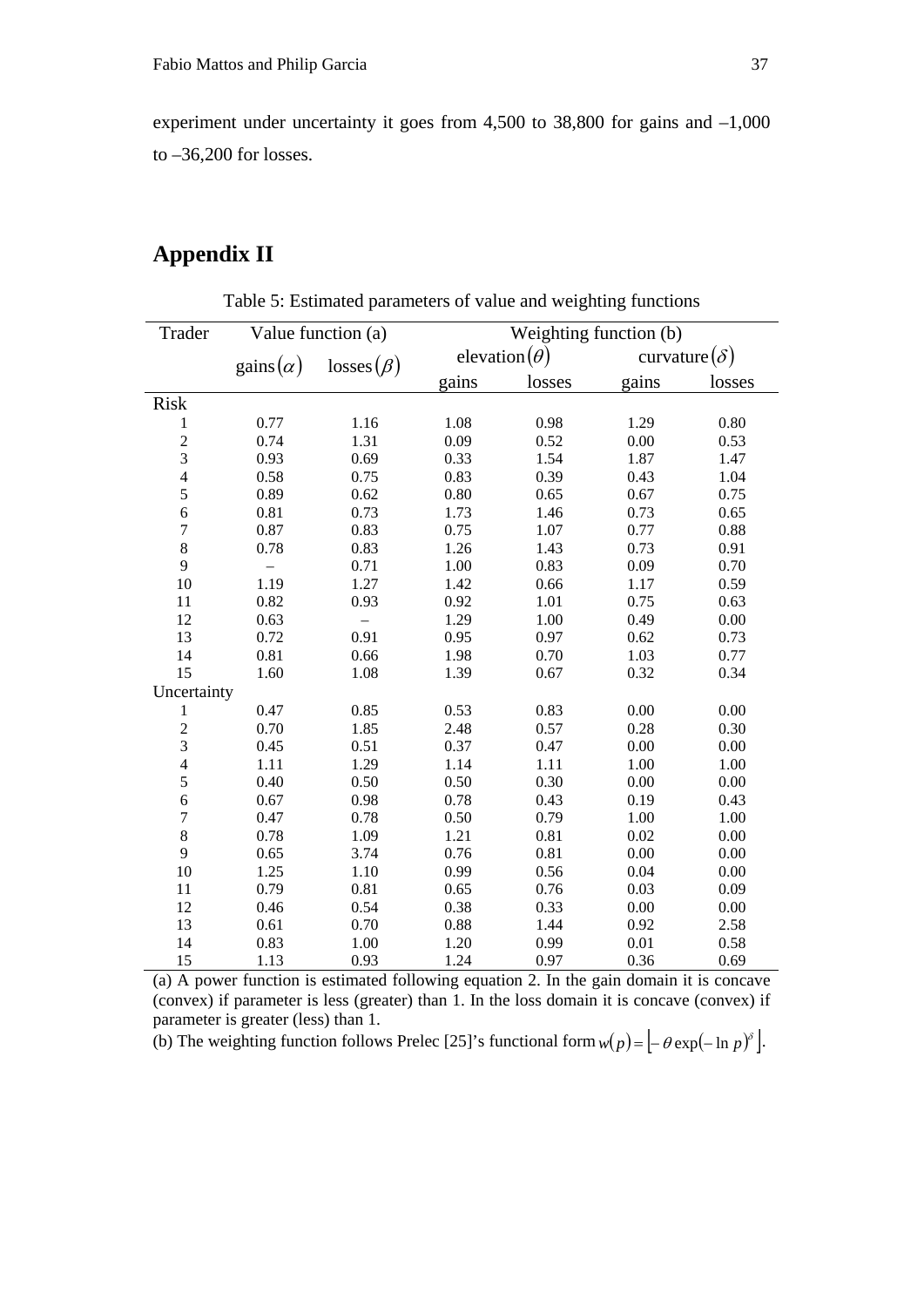|                  | Behavioral –EU premiums (b) |                       |               |           | Behavioral – standard premiums (b) |                       |               |           | Standard – EU premiums $(b)$ |               |               |               |
|------------------|-----------------------------|-----------------------|---------------|-----------|------------------------------------|-----------------------|---------------|-----------|------------------------------|---------------|---------------|---------------|
| Trader           |                             | probability intervals |               |           |                                    | probability intervals |               |           | probability intervals        |               |               |               |
|                  | $0.01 - 0.25$               | $0.26 - 0.50$         | $0.51 - 0.75$ | 0.76-0.99 | $0.01 - 0.25$                      | $0.26 - 0.50$         | $0.51 - 0.75$ | 0.76-0.99 | $0.01 - 0.25$                | $0.26 - 0.50$ | $0.51 - 0.75$ | $0.76 - 0.99$ |
| Gains            |                             |                       |               |           |                                    |                       |               |           |                              |               |               |               |
|                  | $-0.005*$                   | $-0.009*$             | $-0.002*$     | $-0.020*$ | $0.041*$                           | $0.048*$              | $-0.047*$     | $-0.179*$ | $-0.047*$                    | $-0.057*$     | $0.045*$      | $0.159*$      |
| 2                | $-0.069*$                   | $-0.153*$             | $-0.250*$     | $-0.318*$ | $0.079*$                           | $0.517*$              | 1.548*        | 7.807*    | $-0.148*$                    | $-0.670*$     | $-1.798*$     | $-8.125*$     |
| 3                | $-0.014*$                   | $-0.035*$             | $-0.041*$     | $-0.016*$ | $0.161*$                           | $0.521*$              | $0.868*$      | $0.604*$  | $-0.175*$                    | $-0.556*$     | $-0.908*$     | $-0.621*$     |
| 4                | $0.079*$                    | $0.043*$              | $-0.036*$     | $-0.039*$ | $-0.144*$                          | $-0.078*$             | $0.131*$      | 1.069*    | $0.223*$                     | $0.121*$      | $-0.167*$     | $-1.108*$     |
| 5                | $-0.002*$                   | $-0.006*$             | $-0.010*$     | $-0.001$  | $-0.034*$                          | $0.014*$              | $0.168*$      | $0.461*$  | $0.032*$                     | $-0.020*$     | $-0.178*$     | $-0.462*$     |
| 6                | $0.060*$                    | $0.111*$              | $0.122*$      | $0.047*$  | $-0.202*$                          | $-0.329*$             | $-0.365*$     | $-0.348*$ | $0.262*$                     | $0.439*$      | $0.487*$      | $0.395*$      |
| 7                | $-0.004*$                   | $-0.012*$             | $-0.023*$     | $-0.007$  | $-0.008*$                          | $0.063*$              | $0.245*$      | $0.673*$  | $0.004*$                     | $-0.075*$     | $-0.268*$     | $-0.680*$     |
| 8                | $0.038*$                    | $0.060*$              | $0.055*$      | $0.035*$  | $-0.126*$                          | $-0.187*$             | $-0.171*$     | $-0.023$  | $0.163*$                     | $0.248*$      | $0.226*$      | $0.058*$      |
| 9                | n/a                         | n/a                   | n/a           | n/a       | n/a                                | n/a                   | n/a           | n/a       | n/a                          | n/a           | n/a           | n/a           |
| 10               | $-0.006*$                   | $-0.028*$             | $-0.043*$     | $0.016*$  | $-0.020*$                          | $-0.140*$             | $-0.335*$     | $-0.357*$ | $0.013*$                     | $0.113*$      | $0.292*$      | $0.373*$      |
| 11               | $0.007*$                    | $0.005*$              | $-0.006$      | $0.007*$  | $-0.052*$                          | $-0.037*$             | $0.069*$      | $0.373*$  | $0.059*$                     | $0.042*$      | $-0.074*$     | $-0.366*$     |
| 12               | $0.139*$                    | $0.191*$              | $0.184*$      | $0.137*$  | $-0.212*$                          | $-0.248*$             | $-0.208*$     | $-0.072*$ | $0.351*$                     | $0.439*$      | $0.392*$      | $0.210*$      |
| 13               | $0.026*$                    | $0.030*$              | $0.015*$      | $0.029*$  | $-0.101*$                          | $-0.093*$             | 0.022         | $0.331*$  | $0.126*$                     | $0.122*$      | $-0.007*$     | $-0.302*$     |
| 14               | $0.032*$                    | $0.097*$              | $0.138*$      | $-0.038$  | $-0.108*$                          | $-0.295*$             | $-0.427*$     | $-0.563*$ | $0.139*$                     | $0.392*$      | $0.565*$      | $0.525*$      |
| 15               | $-0.206*$                   | $-0.256*$             | $-0.240*$     | $-0.219*$ | $-0.504*$                          | $-0.595*$             | $-0.497*$     | $-0.161*$ | $0.298*$                     | $0.339*$      | $0.257*$      | $-0.058$      |
| Losses           |                             |                       |               |           |                                    |                       |               |           |                              |               |               |               |
|                  | $-0.006*$                   | $-0.007*$             | $-0.002*$     | $-0.008*$ | $-0.051*$                          | $-0.058*$             | 0.015         | $0.215*$  | $0.045*$                     | $0.051*$      | $-0.017*$     | $-0.223*$     |
| $\boldsymbol{2}$ | $0.051*$                    | $0.059*$              | $0.062*$      | $0.052*$  | $0.130*$                           | $0.227*$              | $0.379*$      | $0.560*$  | $-0.079*$                    | $-0.168*$     | $-0.317*$     | $-0.508*$     |
| 3                | $-0.007*$                   | $0.035*$              | $0.094*$      | $-0.133*$ | $0.039*$                           | $-0.044*$             | $-0.256*$     | $-0.527*$ | $-0.046*$                    | $0.080*$      | $0.350*$      | $0.394*$      |
| 4                | $-0.075*$                   | $-0.127*$             | $-0.144*$     | $-0.077*$ | $0.147*$                           | $0.409*$              | $0.778*$      | 1.208*    | $-0.221*$                    | $-0.536*$     | $-0.922*$     | $-1.285*$     |
| 5                | $-0.096*$                   | $-0.121*$             | $-0.122*$     | $-0.094*$ | $0.095*$                           | $0.188*$              | $0.301*$      | $0.375*$  | $-0.192*$                    | $-0.308*$     | $-0.423*$     | $-0.469*$     |
| 6                | $0.084*$                    | $0.130*$              | $0.122*$      | $0.075*$  | $-0.190*$                          | $-0.262*$             | $-0.251*$     | $-0.132*$ | $0.274*$                     | $0.392*$      | $0.373*$      | $0.207*$      |
| 7                | $0.008*$                    | $0.015*$              | $0.013*$      | $0.010*$  | $-0.042*$                          | $-0.069*$             | $-0.057*$     | $0.018*$  | $0.050*$                     | $0.084*$      | $0.070*$      | $-0.008$      |
| 8                | $0.021*$                    | $0.048*$              | $0.062*$      | 0.012     | $-0.088*$                          | $-0.197*$             | $-0.274*$     | $-0.319*$ | $0.109*$                     | $0.246*$      | $0.336*$      | $0.332*$      |
| 9                | $-0.017*$                   | $-0.018*$             | $-0.020*$     | $-0.015*$ | $-0.010*$                          | $0.018*$              | $0.103*$      | $0.215*$  | $-0.008*$                    | $-0.036*$     | $-0.123*$     | $-0.230*$     |
| 10               | $-0.002*$                   | $0.020*$              | $0.068*$      | $0.091*$  | $-0.040*$                          | $0.076*$              | $0.435*$      | 1.793*    | $0.038*$                     | $-0.056*$     | $-0.367*$     | $-1.702*$     |
| 11               | $0.008*$                    | $0.009*$              | $0.005*$      | $0.008*$  | $-0.119*$                          | $-0.129*$             | $-0.016$      | $0.346*$  | $0.126*$                     | $0.138*$      | 0.021         | $-0.338*$     |
| 12               | n/a                         | n/a                   | n/a           | n/a       | n/a                                | n/a                   | n/a           | n/a       | n/a                          | n/a           | n/a           | n/a           |

Table 3: Average differences in proportional risk premiums within probability intervals (a)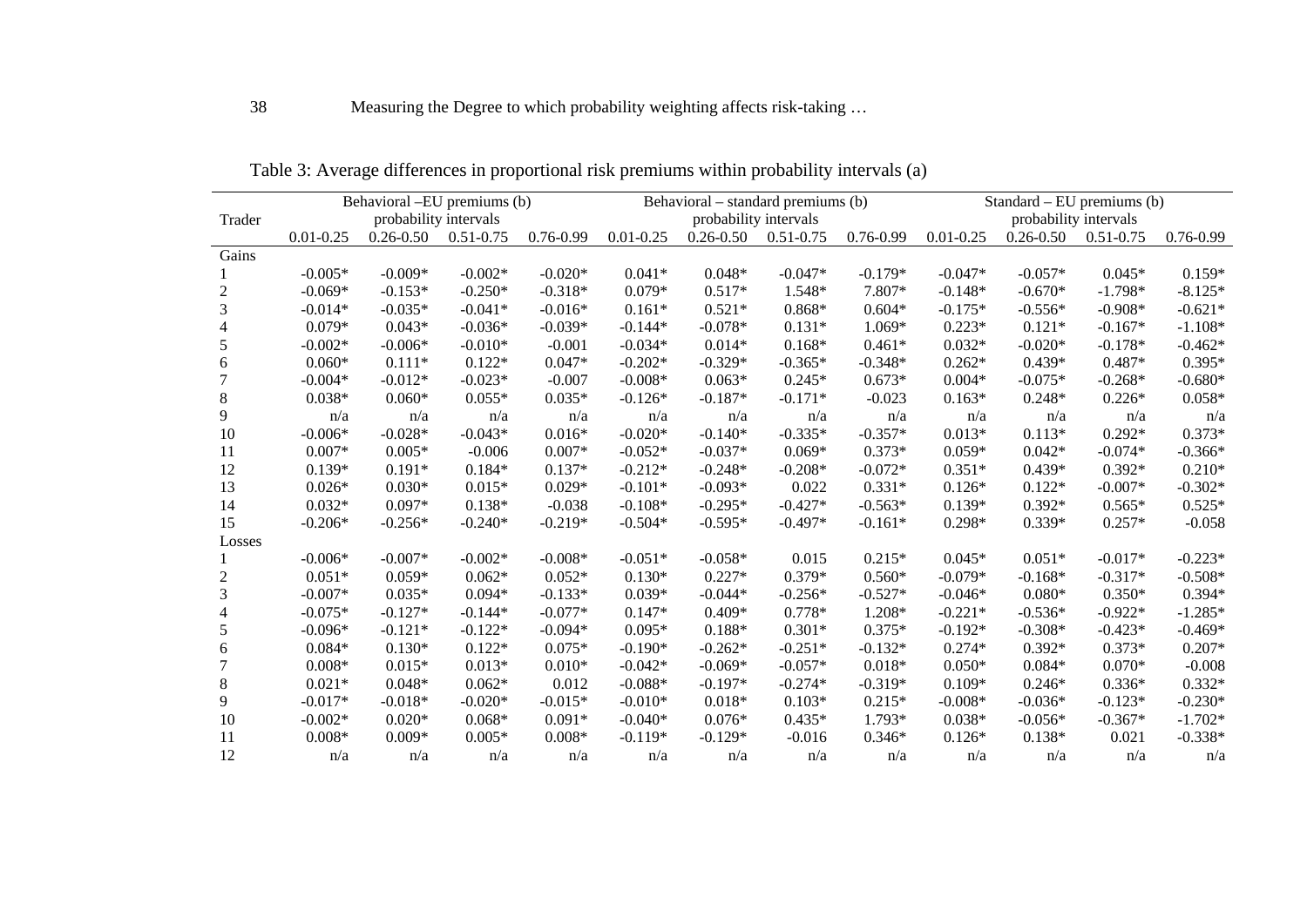| $0.005*$  | $0.006*$  | $0.003*$  | $0.007*$  | $-0.070*$ | $-0.074*$ | 0.013    | $0.243*$ | $0.075*$  | $0.081*$  | $-0.010$  | $-0.236*$ |
|-----------|-----------|-----------|-----------|-----------|-----------|----------|----------|-----------|-----------|-----------|-----------|
| $-0.039*$ | $-0.067*$ | $-0.083*$ | $-0.032*$ | $0.014*$  | $0.103*$  | $0.286*$ | $0.613*$ | $-0.054*$ | $-0.170*$ | $-0.369*$ | $-0.644*$ |
| $-0.002*$ | $0.003*$  | $0.012*$  | $0.008*$  | $-0.124*$ | $-0.005$  | $0.330*$ | $1.257*$ | $0.122*$  | 0.008     | $-0.318*$ | $-1.248*$ |

(a) The null hypothesis that differences between premiums are equal to zero is tested with a t test. The \* indicates the null hypothesis can be rejected at 5%.

(b) Gains: positive (negative) difference indicates less (more) risk taking. Losses: positive (negative) difference indicates more (less) risk taking.